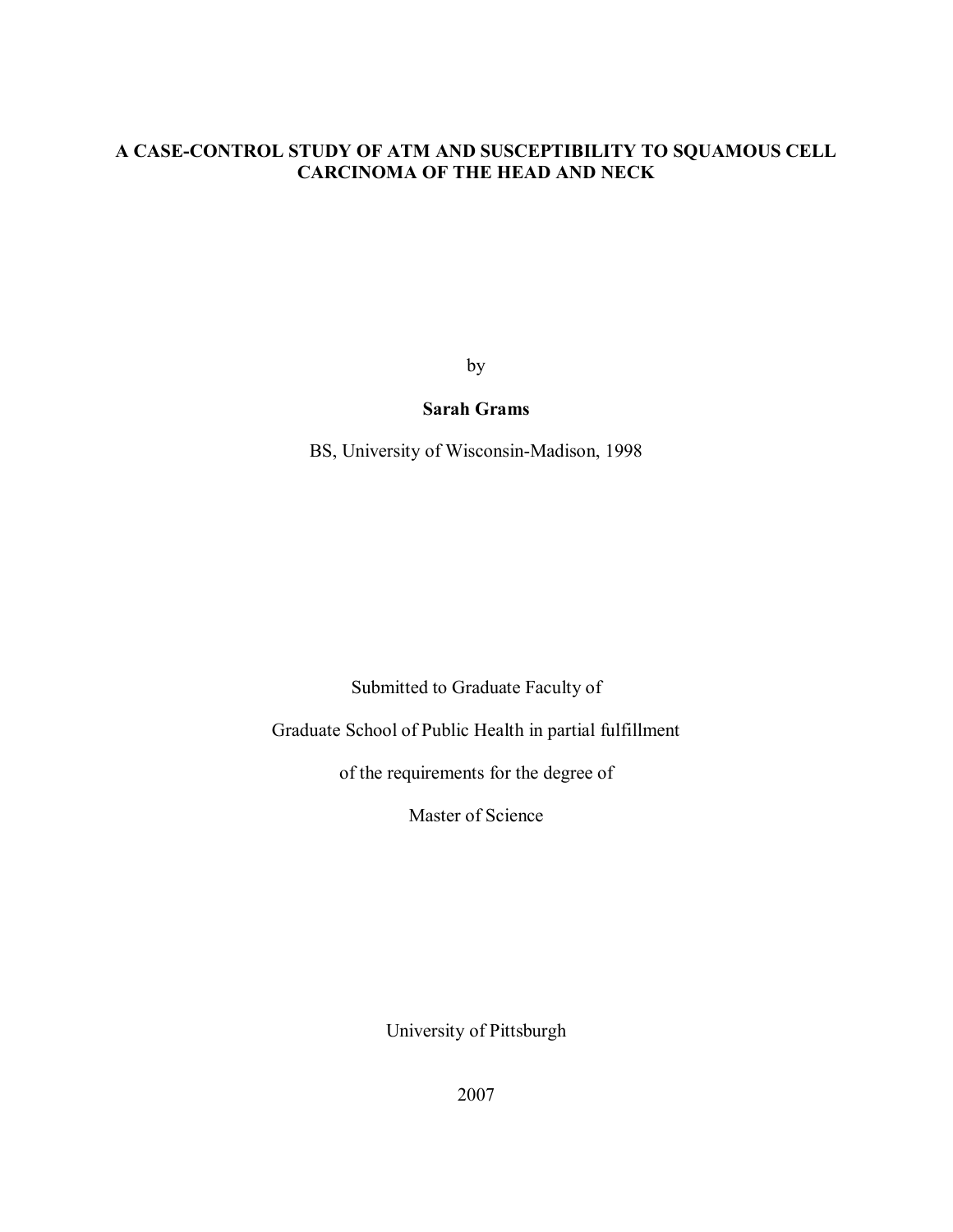## UNIVERSITY OF PITTSBURGH

Graduate School of Public Health

This thesis was presented

by

Sarah Grams

It was defended on

June 1, 2007

and approved by

Thesis Advisor: Susanne Gollin, PhD Professor of Human Genetics Department of Human Genetics Graduate School of Public Health University of Pittsburgh

Robert Ferrell, PhD Professor of Human Genetics Department of Human Genetics Graduate School of Public Health University of Pittsburgh

Eleanor Feingold, PhD Professor of Human Genetics Department of Human Genetics Graduate School of Public Health University of Pittsburgh

Emanuela Taioli, MD, PhD Professor of Epidemiology, Hematology and Oncology Department of Epidemiology Graduate School of Public Health University of Pittsburgh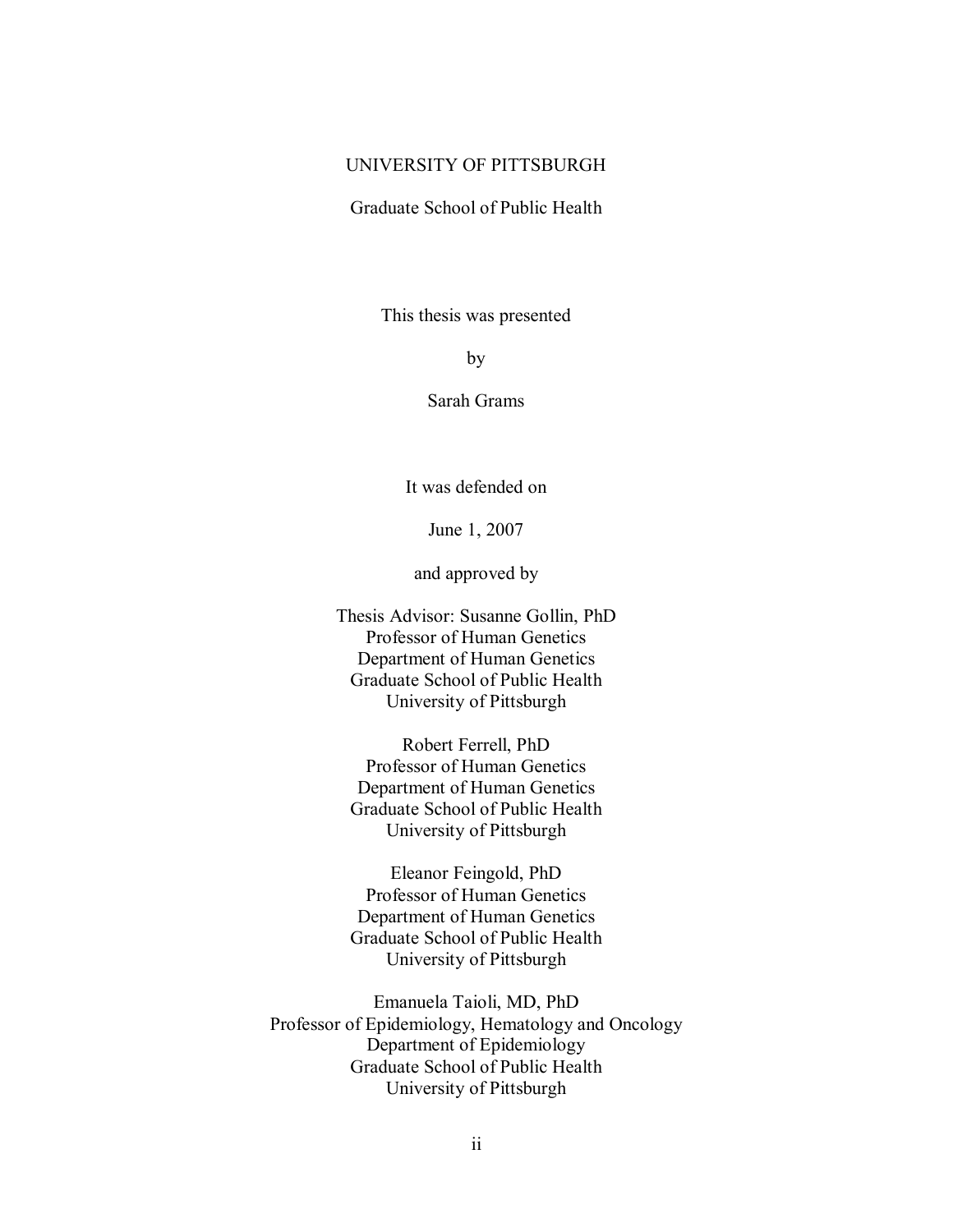Copyright © by Sarah Grams

2007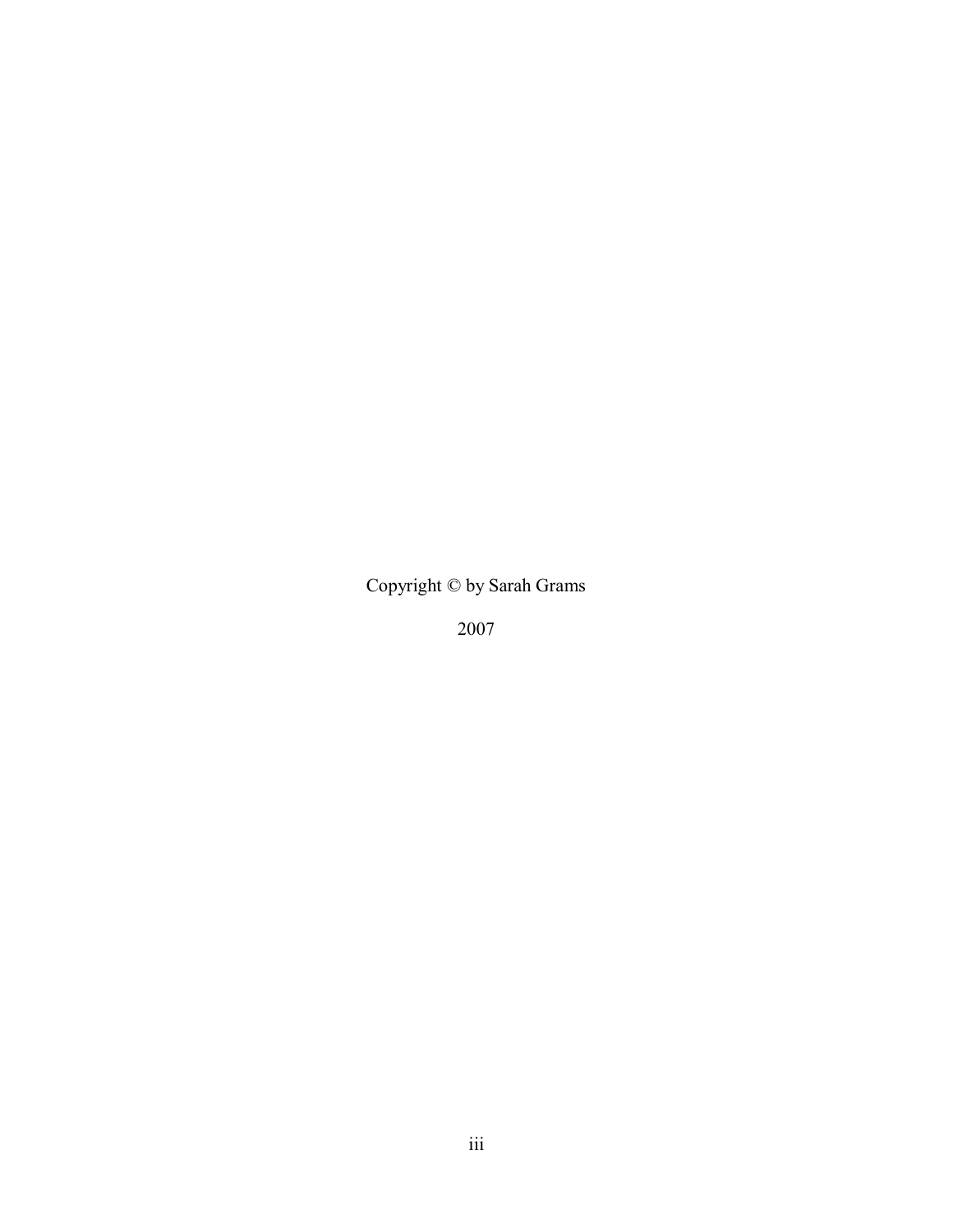## **A CASE-CONTROL STUDY OF ATM AND SUSCEPTIBILITY TO SQUAMOUS CELL CARCINOMA OF THE HEAD AND NECK**

Sarah Grams, MS

University of Pittsburgh, 2007

The American Cancer Society estimates that >500,000 new cases of squamous cell carcinomas of the head and neck (SCCHN) are diagnosed each year. Although the incidence varies widely around the world, it is especially high in developing countries and is positively associated with higher rates of exogenous risk factors including, smoking, alcohol use, and viral infection. But, only a fraction of the people in these high-risk groups will develop the disease. Treatment times tend to be long and costly with survival rates averaging 50%, one of the lowest for the major cancers. Therefore, further work is needed to aid in our understanding of genetic and environmental risk factors, as well as the underlying biology of SCCHN. To further assess the etiology of SCCHN, the study used the approach of examining one candidate gene, the Ataxia Telangiectasia Mutated gene (*ATM*), located at 11q22.3 and functioning in the DNA damage response/repair pathway. Compared to other cancers, SCCHN tumors exhibit a very high rate of chromosomal instability, often showing amplification of chromosome 11q13 and loss of 11q22-qter. We hypothesized that SCCHN patients (cases) have a higher incidence of germline alterations in *ATM* than controls. Three hundred cases and 360 controls were genotyped for nine ATM tag-SNPs and supplemented with one splice-site SNP. Logistic regression analysis showed that two SNPs (rs611646 and rs373759) were associated with increased risk of developing SCCHN:  $P = 0.012$  and  $P = 0.025$ , respectively. In SNP rs611646, the TT genotype was more common in cases than controls (45 versus 32%) while the AA and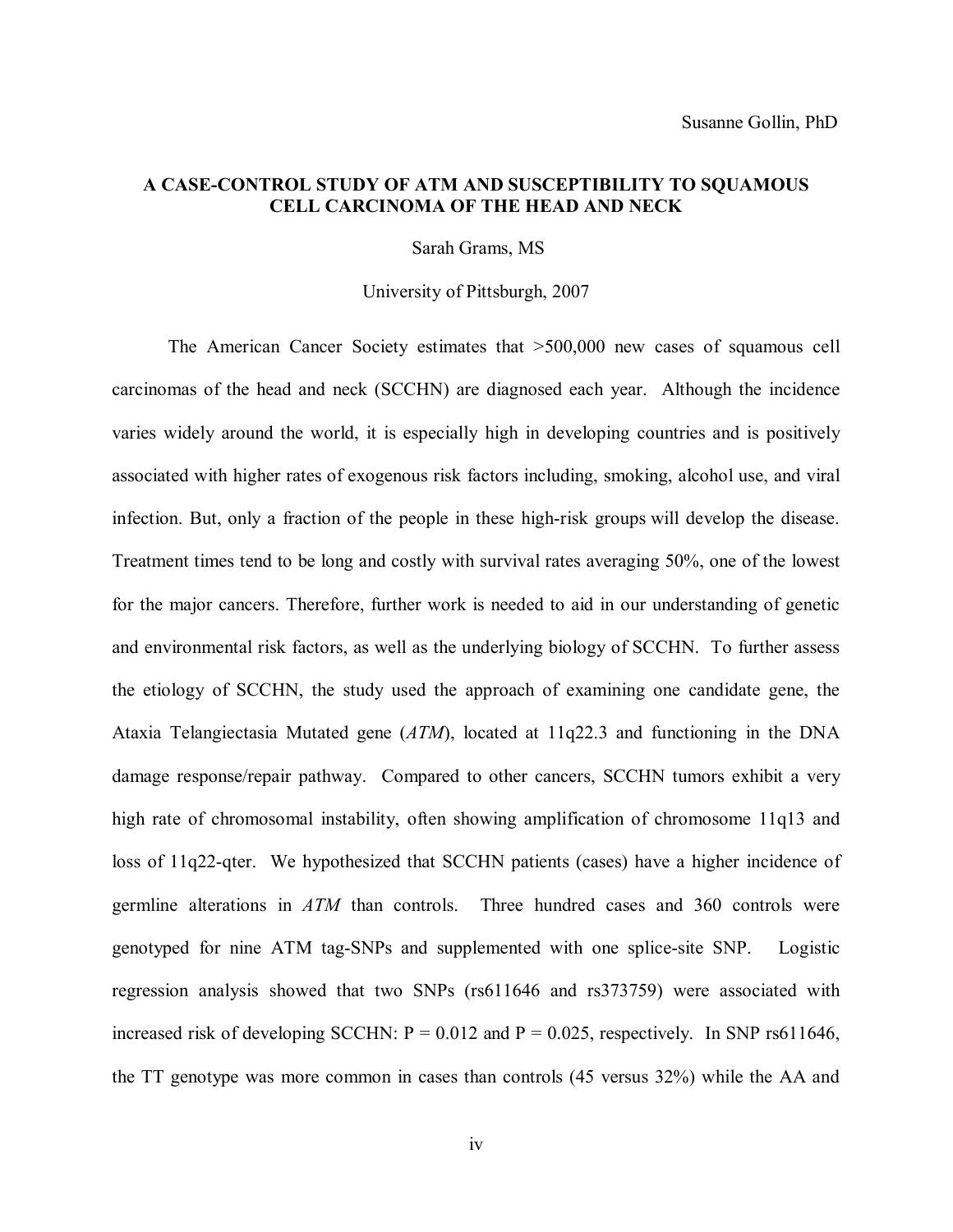AT genotypes were less common in cases than controls (18 versus 21% and 37 versus 46%, respectively). In SNP rs373759, the CC genotype was more common in cases than controls (56 versus 48%) with the CT type being less common in cases than controls (29 versus 40%). Genetic studies such as this could have a public health impact by identifying markers for early detection of SCCHN, for predicting prognosis, for therapy and drug development, and aiding in the development of new, individualized treatment strategies.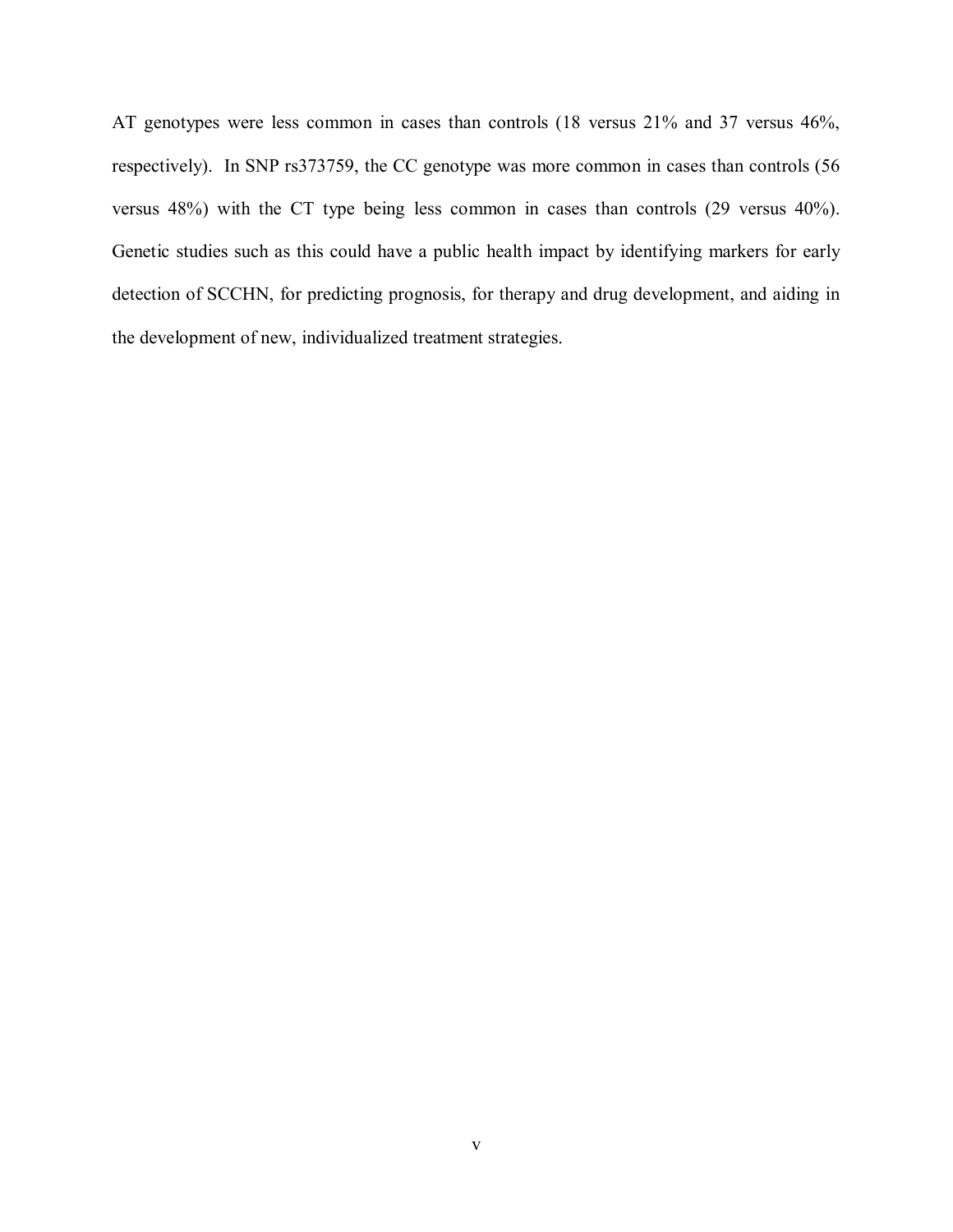# **TABLE OF CONTENTS**

| 1.0 |     |       |         |                                                                              |
|-----|-----|-------|---------|------------------------------------------------------------------------------|
|     |     |       |         |                                                                              |
|     |     | 1.1.1 |         |                                                                              |
|     |     | 1.1.2 |         | <b>EXECUTE: Hereditary Cancer Syndromes and Related DNA Repair Defects 5</b> |
| 2.0 |     |       |         |                                                                              |
|     | 2.1 |       |         |                                                                              |
|     |     | 2.1.1 |         |                                                                              |
|     |     |       |         |                                                                              |
|     |     |       | 2.1.2.1 |                                                                              |
|     |     |       | 2.1.2.2 |                                                                              |
|     | 2.2 |       |         |                                                                              |
|     |     | 2.2.1 |         |                                                                              |
|     |     |       |         |                                                                              |
|     |     |       | 2.2.2.1 |                                                                              |
|     |     |       |         |                                                                              |
|     |     |       |         | 2.2.2.3 ATM and squamous cell carcinoma of the head and neck (SCCHN)         |
|     |     |       |         | 25                                                                           |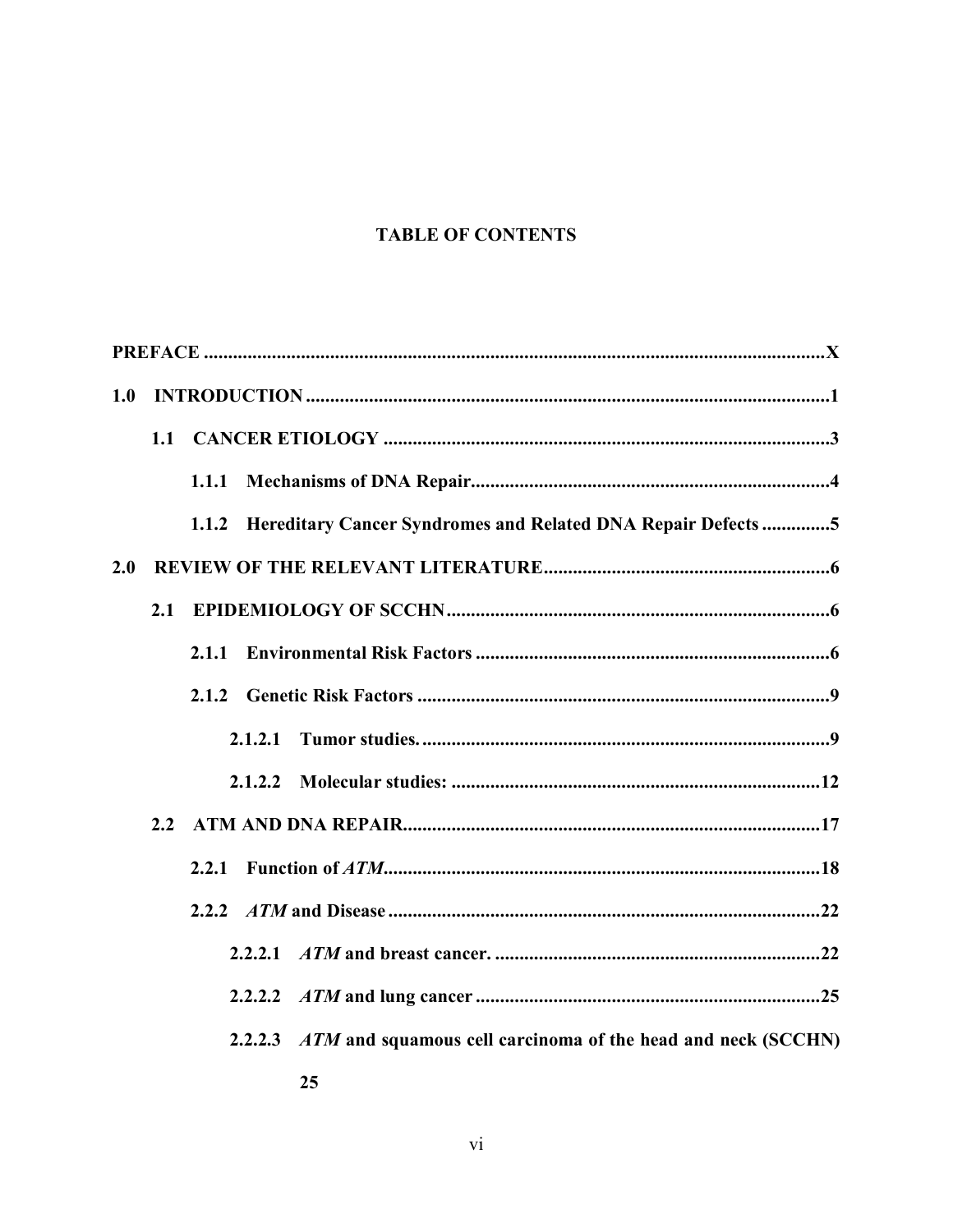| 3.0 |       |  |
|-----|-------|--|
|     | 3.1.1 |  |
|     | 3.1.2 |  |
|     | 3.1.3 |  |
|     | 3.1.4 |  |
|     | 3.1.5 |  |
|     | 3.1.6 |  |
|     | 3.1.7 |  |
| 4.0 |       |  |
|     |       |  |
|     | 4.1.2 |  |
| 5.0 |       |  |
|     | 5.1.1 |  |
|     | 5.1.2 |  |
|     | 5.1.3 |  |
|     |       |  |
|     |       |  |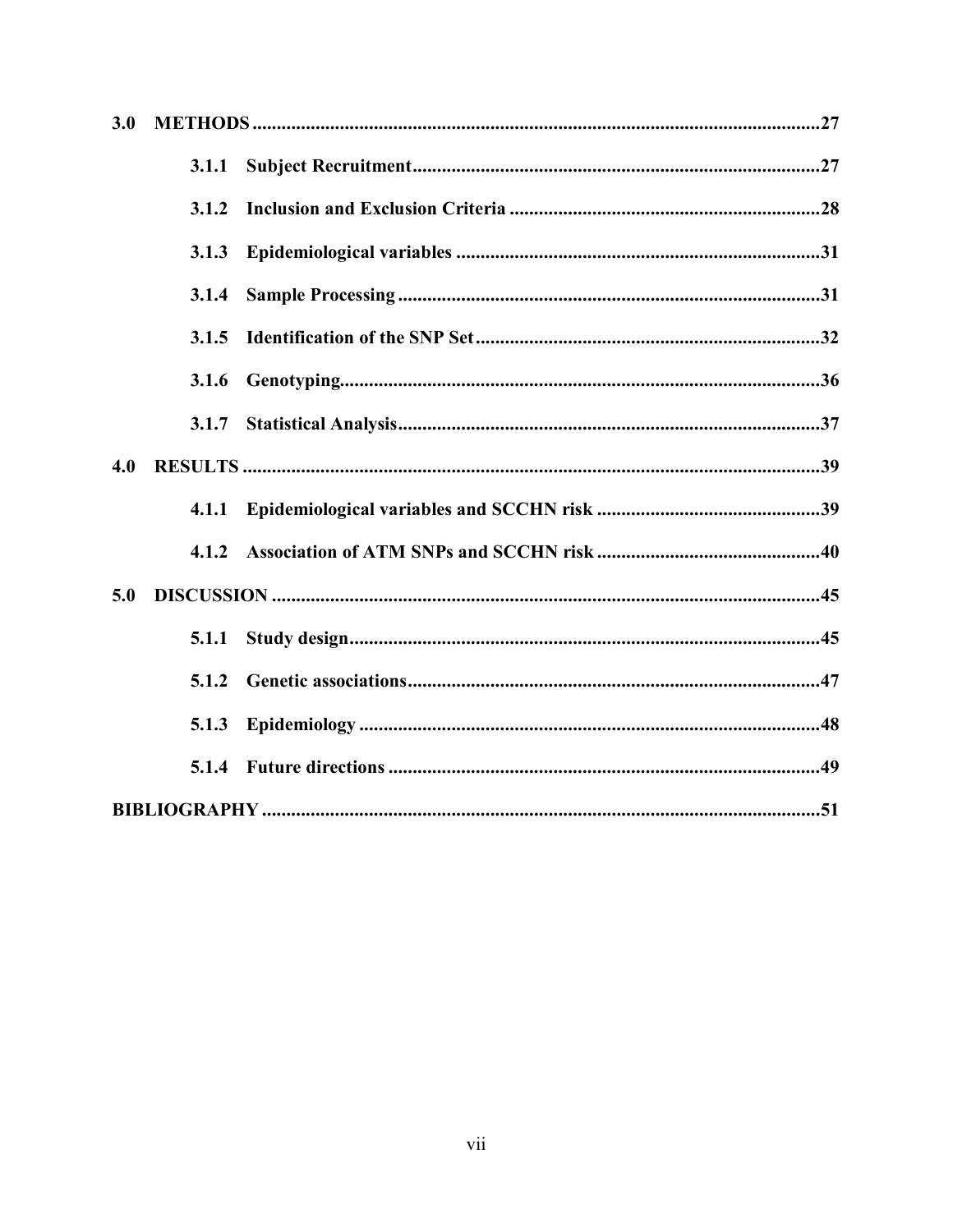# **LIST OF TABLES**

| <b>Table 6.</b> Sex, BMI, alcohol, and pack-years-adjusted odds ratios (ORs) for ATM SNP genotype |  |
|---------------------------------------------------------------------------------------------------|--|
|                                                                                                   |  |
| <b>Table 7.</b> Sex, BMI, alcohol, and pack-years-adjusted odds ratios (ORs) for ATM SNP slope-   |  |
|                                                                                                   |  |
|                                                                                                   |  |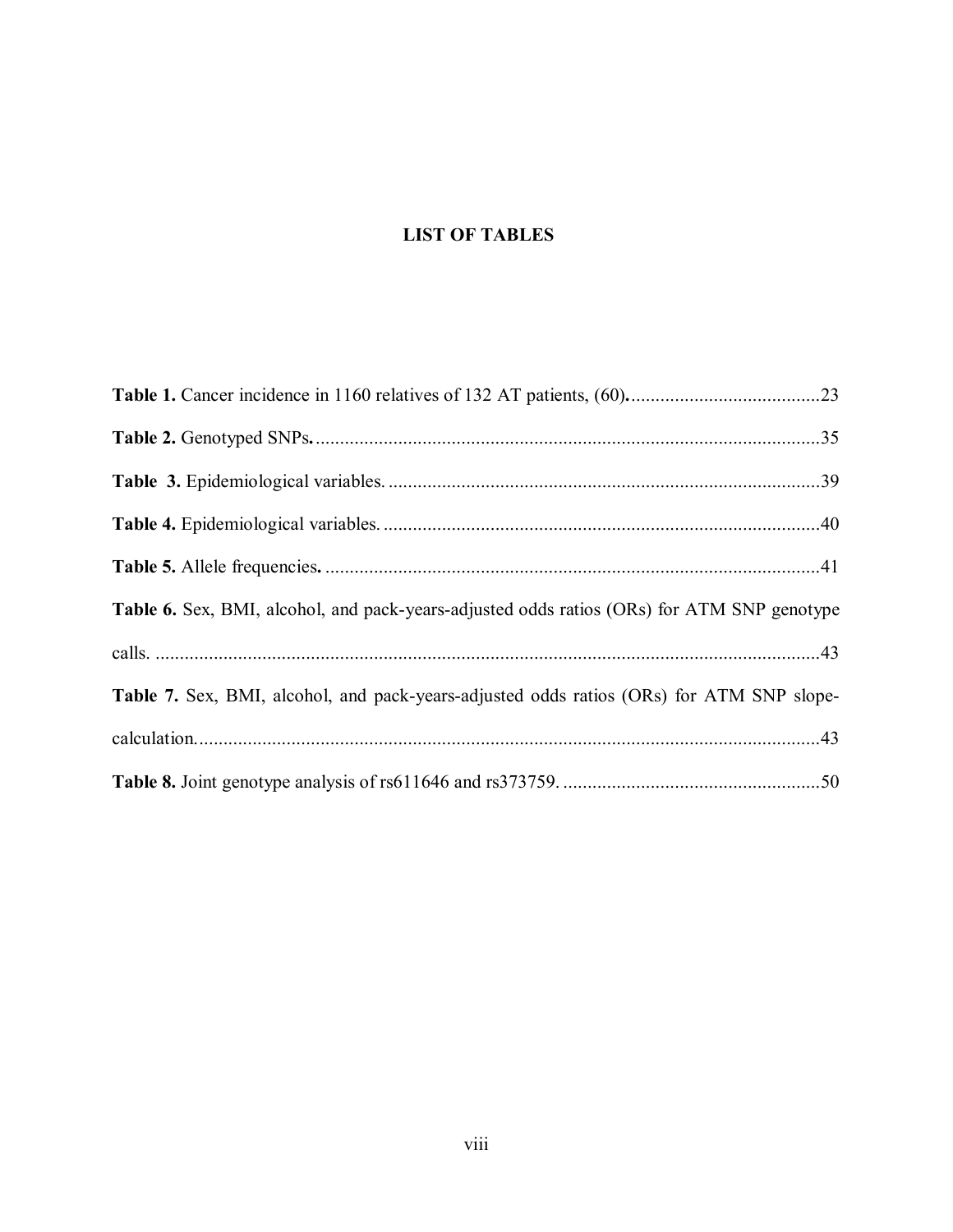# **LIST OF FIGURES**

| Figure 2. Proposed mechanism for breakage-fusion-cycle in 11q amplification, (33)12       |  |
|-------------------------------------------------------------------------------------------|--|
|                                                                                           |  |
|                                                                                           |  |
|                                                                                           |  |
| Figure 6. Genotyped SNPs relative to the ATM gene. Adapted from the ATM gene model by the |  |
|                                                                                           |  |
| Figure 7. Graph of rs3092991 genotype data, labeled with case/control status. 44          |  |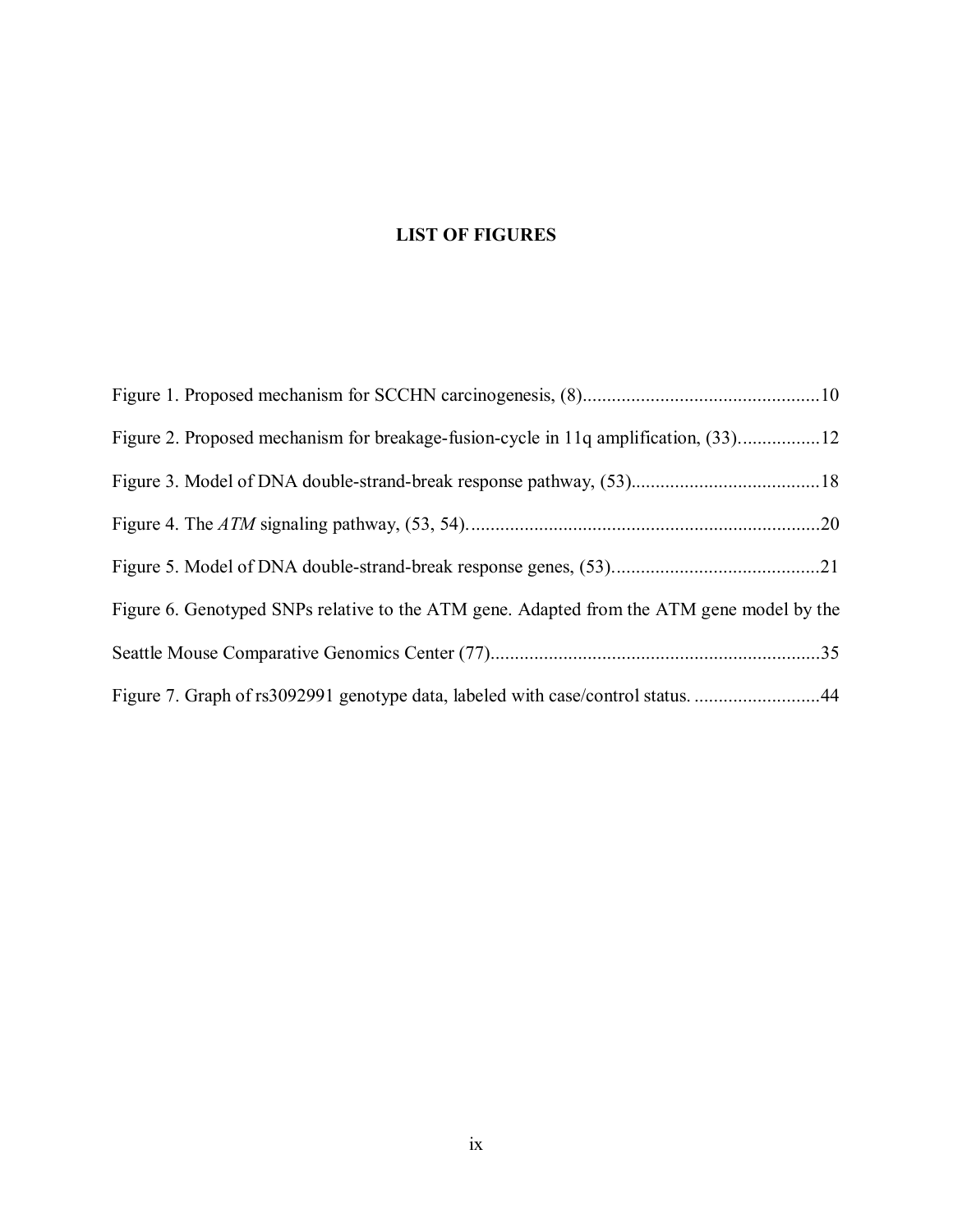# **PREFACE**

<span id="page-9-0"></span>I would like to extend warm thanks to: Susanne Gollin PhD, Marjorie Romkes PhD, Jennifer Grandis, MD PhD, Robert Ferrell PhD, Eleanor Feingold, PhD, Emanuela Taioli MD, PhD, Yan Lin, PhD, Dale Lewis, Brian Henson PhD, and the University of Pittsburgh Genomics and Proteomics Core Lab.

This work was funded by:

The Department of Health and Human Services, Public Health Service, National Institutes of Health, National Cancer Institute: Grant P50CA097190 (HN-SPORE, PI: Jennifer Grandis)

The Department of Health and Human Services, Public Health Service, National Institutes of Health, National Cancer Institute: Grant P60DE13059 (Oral Cancer Center, PI: Eugene N. Myers)

The Department of Health and Human Services, Public Health Service, National Institutes of Health, National Institute of Dental and Craniofacial Research: Grant R01DE14729 (PI: Susanne Gollin)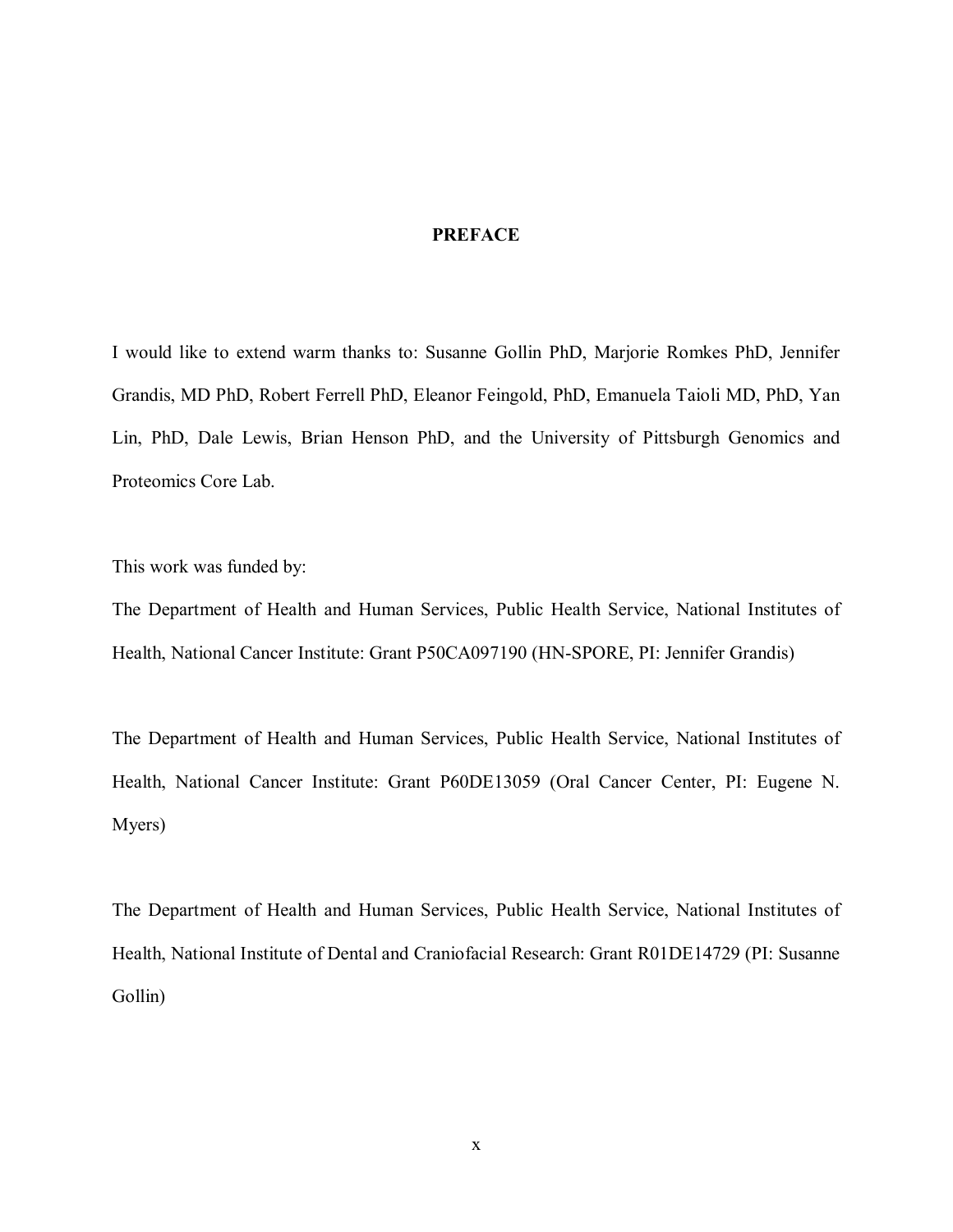#### **1.0 INTRODUCTION**

<span id="page-10-0"></span>Head and neck cancer is a broad term used to describe malignancies in the upper aerodigestive tract, including the pharynx, oral cavity and larynx. Although implied by "head and neck", conventionally, the term does not include cancers of the brain, thyroid and melanoma [\(1\).](#page-60-0) Ninety percent of head and neck cancer begins in the squamous cells that line the passages of the upper respiratory tract. Named for the types of affected cells and location of the cancer, this type of tumor is referred to as squamous cell carcinoma of the head and neck (SCCHN) or head and neck squamous cell carcinoma (HNSCC). The American Cancer Society estimates that cancer of the oral cavity and pharynx is the ninth most common cancer in Caucasian men and the sixth most common cancer in African American men, accounting for 3% of cancers in both ethnicities [\(3\).](#page-60-0) These cancers are about twice as common in men as compared to women, making them the 14<sup>th</sup> most common cancer in women. The lifetime risk for Caucasian males in the United States is approximately 1 in 72 [\(3\).](#page-60-0) To put this in perspective, it is estimated that about 34,360 new cases (24,180 in men and 10,180 in women) of cancer of the oral cavity and pharynx will be diagnosed in the United States in 2007. Worldwide, the yearly incidence is expected to be >500,000, with the majority occurring in developing countries, including India, South Africa, Eastern Europe and tropical South America [\(1\).](#page-60-0) This makes head and neck cancer a significant cause of morbidity and mortality worldwide.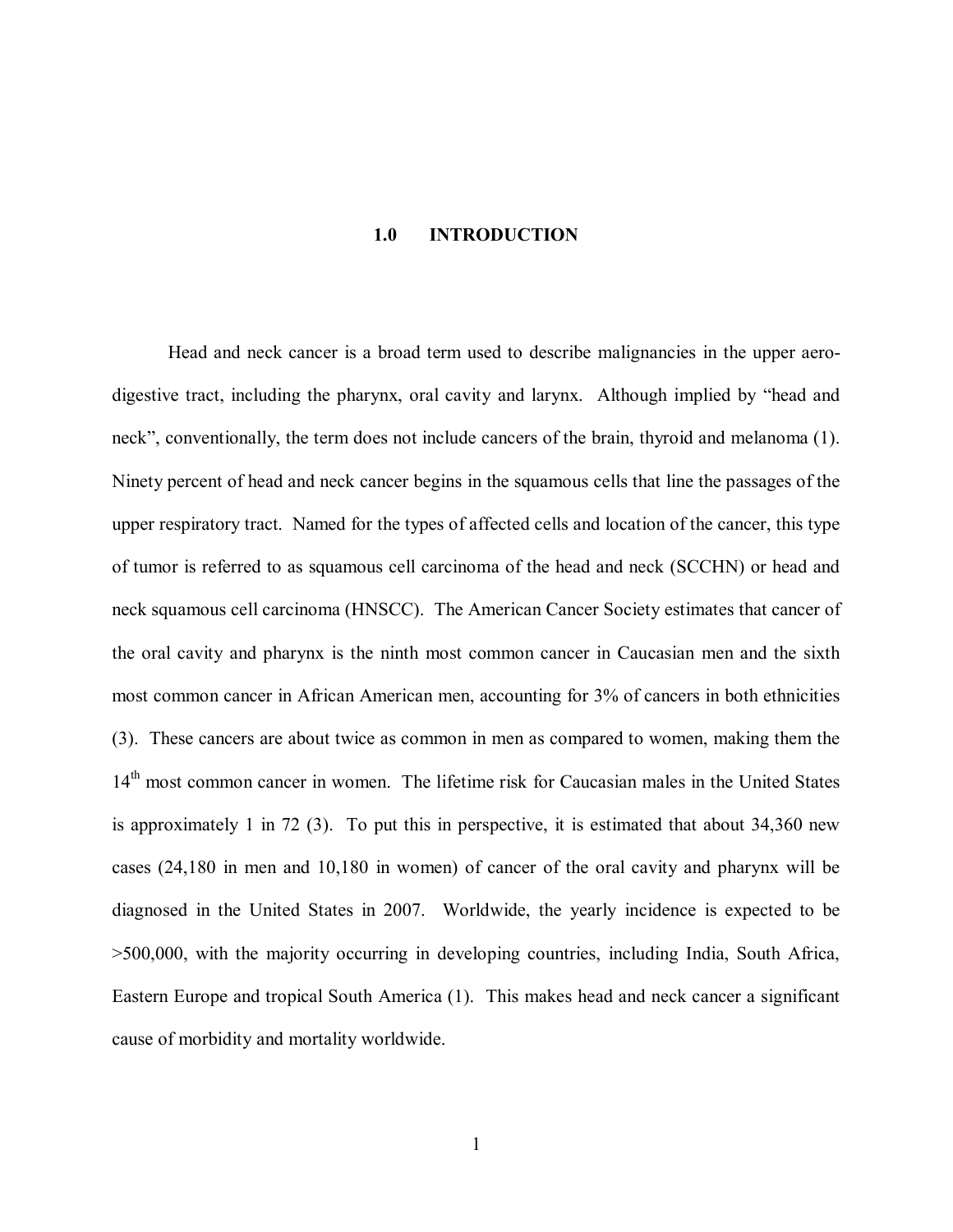In the US, cancers of the oral cavity and pharynx are estimated to be responsible for approximately 7,550 deaths in 2007. Historically, death rates have been higher in both African American men (1.8 times higher) and women (1.2 times higher) as compared to Caucasian men and wome[n \(3\).](#page-60-0) This corresponds to an average death rate of 61% in Caucasians and 40% in African Americans. Although five-year survival rates have improved over time for advanced carcinomas of the larynx and pharynx, there has been little improvement for oral cancers or early laryngeal tumors. Overall, survival is one of the lowest for the major cancers, highlighting the importance of studies that work to improve our understanding of the biology of SCCHN.

SCCHN is largely preventable and positively associated with higher rates of exogenous risk factors including, smoking and alcohol use [\(1\)](#page-60-0) betel nut chewing and bidi smoking in Southeast Asia; but, as many as 25% of cases are not attributable to these exposures [\(4\).](#page-60-0) A number of observations suggest that there may be a different mechanism of disease in nonsmokers/non-drinkers with SCCHN cases more likely to be females (73-78%) ([5, 6\)](#page-60-0). In addition, a number of studies have reported differences in the anatomical site of tumors in smokers and non-smokers, with the majority of smoking-related tumors occurring in the oral cavity ([5, 6\)](#page-60-0). SCCHN has also been associated with Human Papillomavirus (HPV) with estimates of virus integration rates in tumors range from 21-43% [\(7\).](#page-60-0) Although smoking, alcohol and HPV are significant risk factors for SCCHN, only a fraction of people in high-risk groups will develop cancer.

Head and neck cancer is thought to be a complex, heterogeneous disease involving multiple genetic abnormalities. It appears that a variety of mechanisms may play a role in the shift to malignancy, including the inactivation of tumor suppressor genes, activation of protooncogenes, promoter methylation, gene deletion, gene amplification and point mutations [\(8\).](#page-60-0)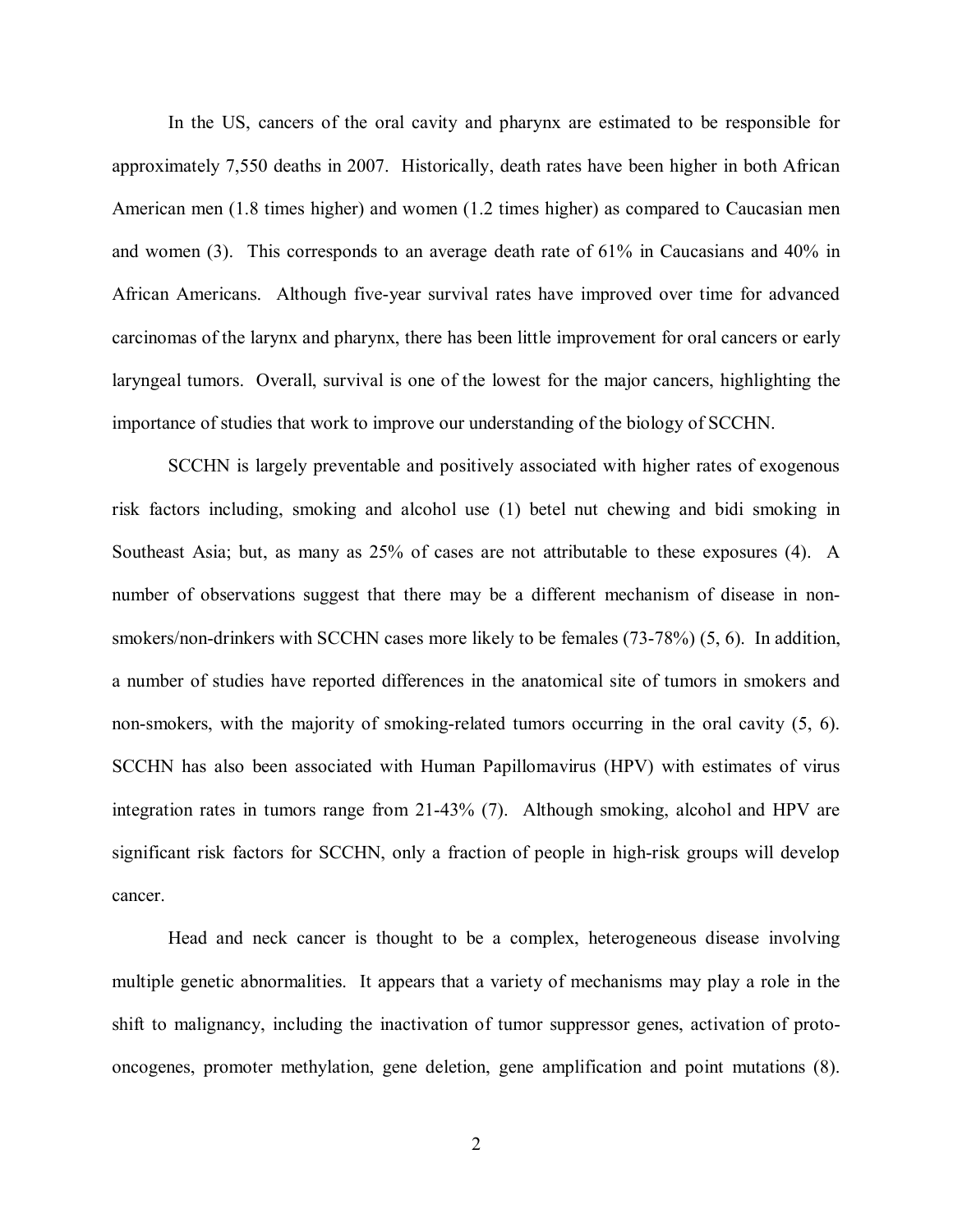<span id="page-12-0"></span>These genetic abnormalities could arise as a result of a combination exogenous factors and inherited susceptibility to DNA damage. With this in mind, this study aimed to examine the influence of the Ataxia Telengiectasia Mutated gene (*ATM*) on susceptibility to SCCHN. *ATM*, predicted to influence SCCHN, is a DNA damage response kinase that functions by phosphorylating key substrates involved in DNA repair and cell cycle checkpoints. Specifically, a case-control based SNP association study was performed using constitutional DNA prepared from blood. This work had the ultimate goal of further elucidating the etiology of SCCHN, as well as identifying important genetic risk factors for the disease.

## **1.1 CANCER ETIOLOGY**

Cancer has been described as a "genetic disease of the somatic cell" [\(9\).](#page-60-0) The formation of cancer can occur as a series of somatic events involving any number of possible genetic changes, from simple point mutations to more complex chromosomal rearrangements. The common etiology of cancer consists of somatic changes, resulting in the inability of cells to maintain a stable genome. Cells contain a number of safeguards to protect against somatic cell changes; however, a breakdown in these systems has the potential to deregulate cell growth and lead to malignancy.

Throughout their lives, cells may be exposed to many different types of damage, either caused by endogenous or exogenous sources. When DNA damage occurs, it triggers a complex cascade of events and the cell responds by attempting DNA repair or inducing programmed cell death (apoptosis). The attempt to repair can result in success (ie., a viable, healthy cell), apoptosis, or in further genomic instability and/or cancer [\(9\).](#page-60-0) Therefore, when studying the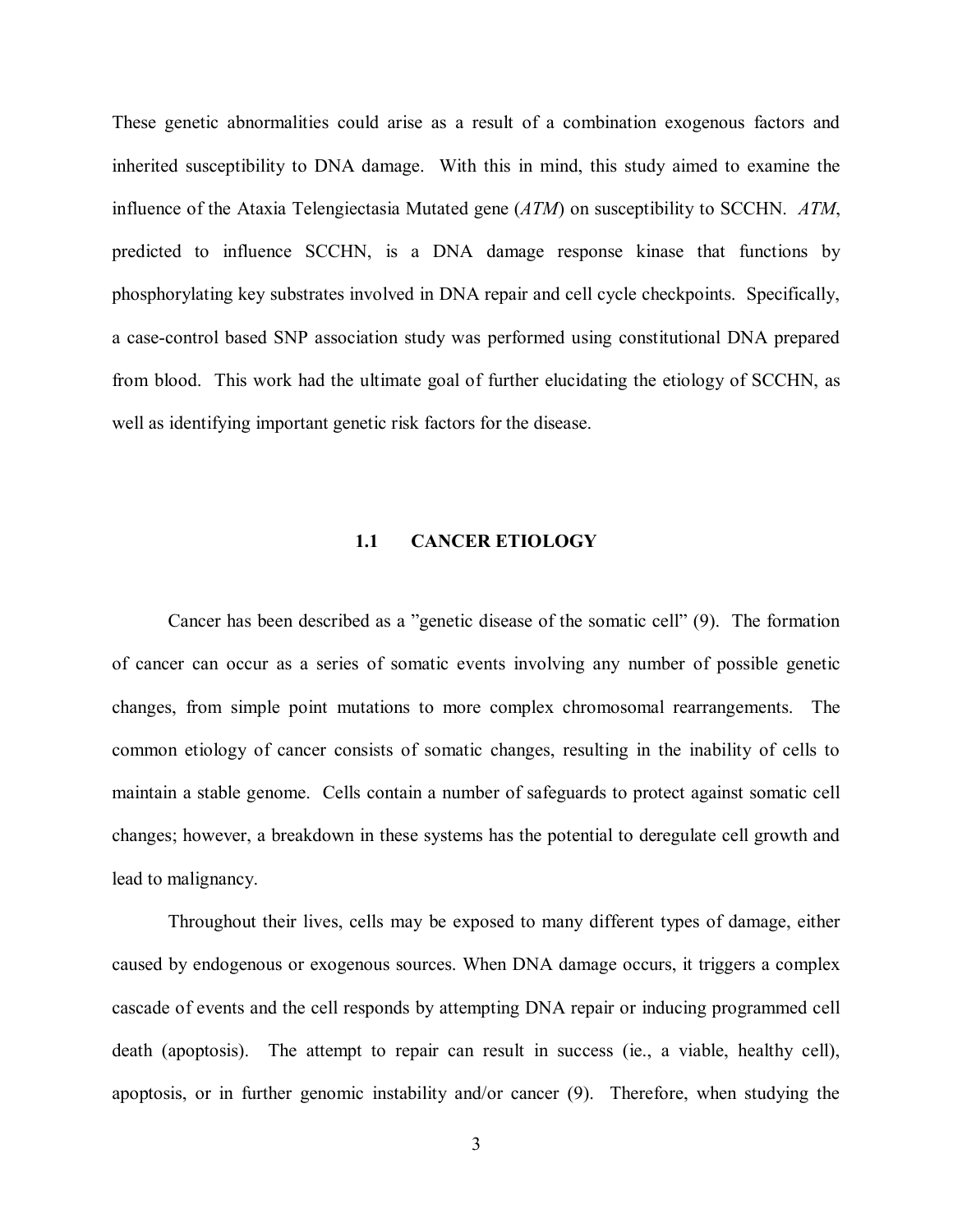<span id="page-13-0"></span>etiology of cancer, it is important to consider the exogenous risk factors that can lead to DNA damage, as well as provide a discussion of DNA repair mechanisms and the endogenous factors that may affect this process.

#### **1.1.1 Mechanisms of DNA Repair**

Generally, the mechanisms responsible for DNA repair depend on the type of damage/lesion. The Nucleotide Excision Repair pathway (NER) works to remove and replace bulky, DNA-distorting lesions, resulting from exposure to various environmental agents. The damage is detected, DNA is unwound at the site, the nucleotide is excised and, finally, replaced using the opposite strand as a template [\(10\)](#page-60-0). The Base-Excision Repair pathway (BER) works to repair bases that have been modified by deamination or alkylation. In general, these are lesions that do not distort the DNA backbone. Several DNA glycosylases recognize the lesion and work with other proteins to repair the damaged base [\(10\).](#page-60-0) Double strand breaks (DSBs) can occur as a result of ionizing radiation (IR), chemical exposure, meiotic (or mitotic) crossing-over, a stalled replication fork, or immunoglobulin V(D)J recombination. There are two main pathways for repairing DSBs; Non-Homologous End Joining (NHEJ), the predominant pathway in mammals, involves direct ligation of the two ends of broken DNA, without use of a template and can result in small deletions. Homologous Recombination (HR) makes use of template DNA as a guide to repair and is essentially error-free [\(10\).](#page-60-0)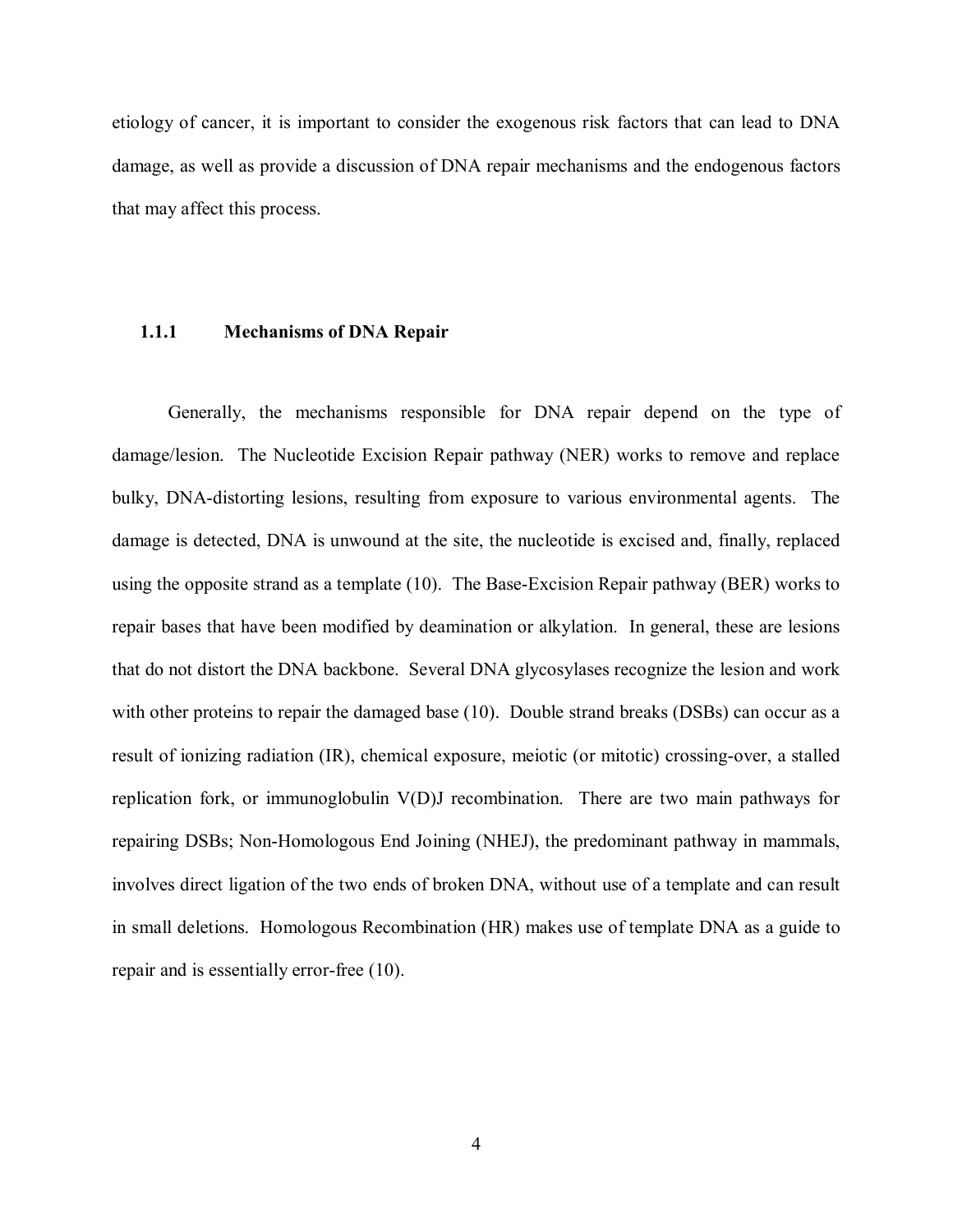## <span id="page-14-0"></span>**1.1.2 Hereditary Cancer Syndromes and Related DNA Repair Defects**

Mutations in a number of genes that function in these DNA repair pathways have been shown to be associated with various hereditary cancer syndromes. For example, mutations in the xeroderma pigmentosum (*XP*) gene, involved in NER, results in high UV light sensitivity and an increased risk for skin cancer, melanoma and other tumors [\(11\).](#page-60-0) In addition, NER genes are associated with Cockayne syndrome and trichothiodystrophy. Germline mutations in the MutY human homologue (*MUTYH*), a gene that is involved in repairing oxidative damage to DNA (BER pathway), and have been found to be associated with familial colorectal cancer [\(12\)](#page-61-0). The NHEJ pathway also contains genes implicated in Hereditary Breast and Ovarian Cancer (*BRCA1/2*), Fanconi Anemia (*BRCA2*), Li Fraumeni syndrome (*TP53*), Ataxia Telangiectasia (*ATM*), Bloom Syndrome *(BLM*) and others.

In general, a discussion of the particulars of these gene functions and carcinogenesis becomes extremely complex and reveals that one gene may function in different pathways, interacting with multiple proteins, and performing many cellular roles [\(13\)](#page-61-0). Adding to this complexity, studies examining the levels of DNA repair pathway activity, have disagreed on whether an over-active or under-active pathway is associated with increased risks  $(14)$ .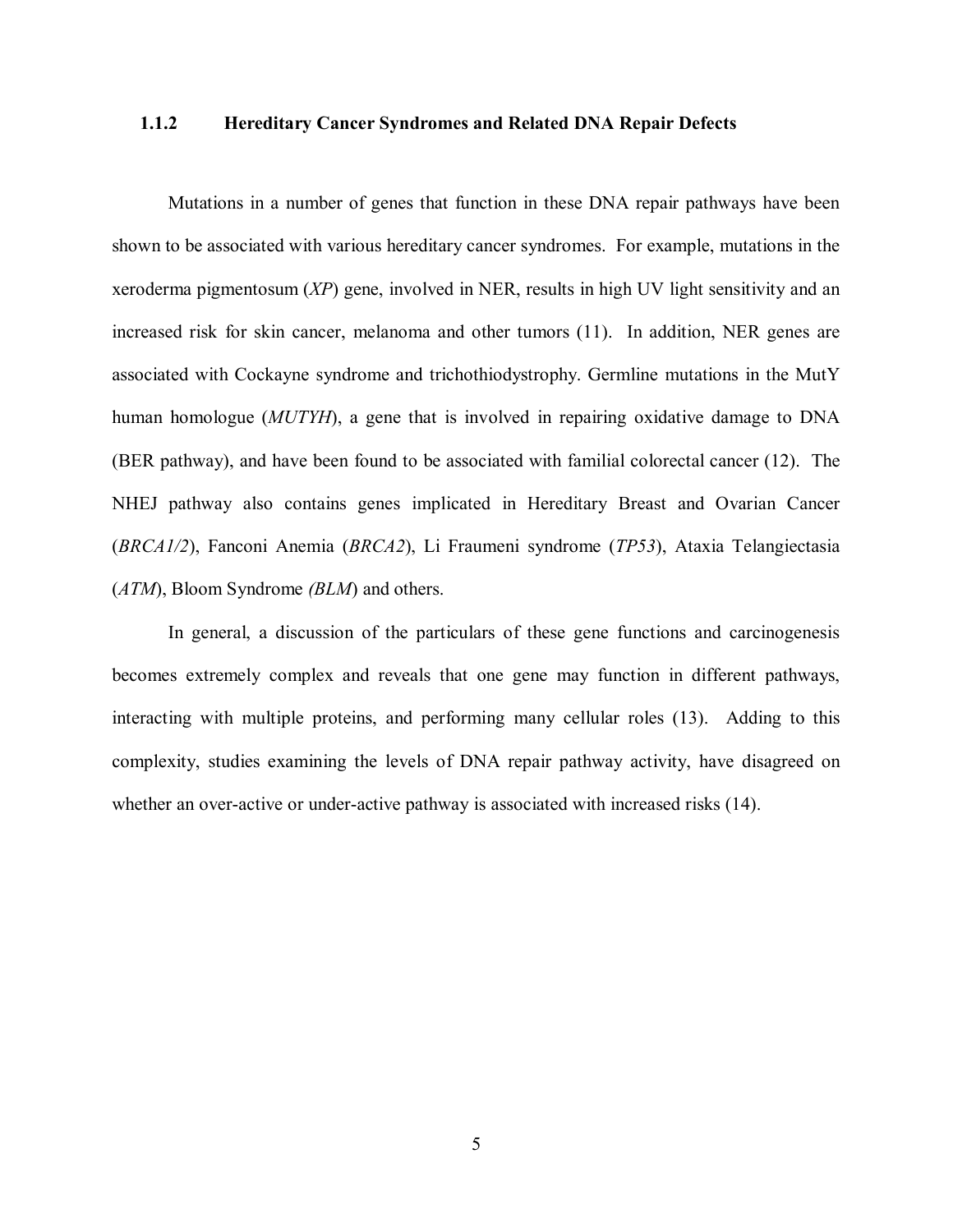### <span id="page-15-0"></span>**2.0 REVIEW OF THE RELEVANT LITERATURE**

## **2.1 EPIDEMIOLOGY OF SCCHN**

Head and neck cancer is a significant cause of morbidity and mortality worldwide with overall survival being one of the lowest for the major cancers. Treatment times tend to be long and costly with survival rates averaging 50%. Therefore, much work is needed to further our understanding of genetic and environmental risk factors, as well as the underlying biology of SCCHN. This would serve several purposes, including: identifying markers for detection of premalignant tumors, predicting clinical outcome (prognosis), identifying targets for therapy and drug development, developing individualized treatments, and developing new strategies to predict and prevent resistance to treatment.

# **2.1.1 Environmental Risk Factors**

Squamous cell carcinoma of the head and neck (SCCHN) is thought to arise due to a number of factors, including damage to DNA as well as deregulation of the cell cycle checkpoints and subsequent genomic instability. Known environmental risk factors, and possible exogenous sources of DNA damage in SCCHN include: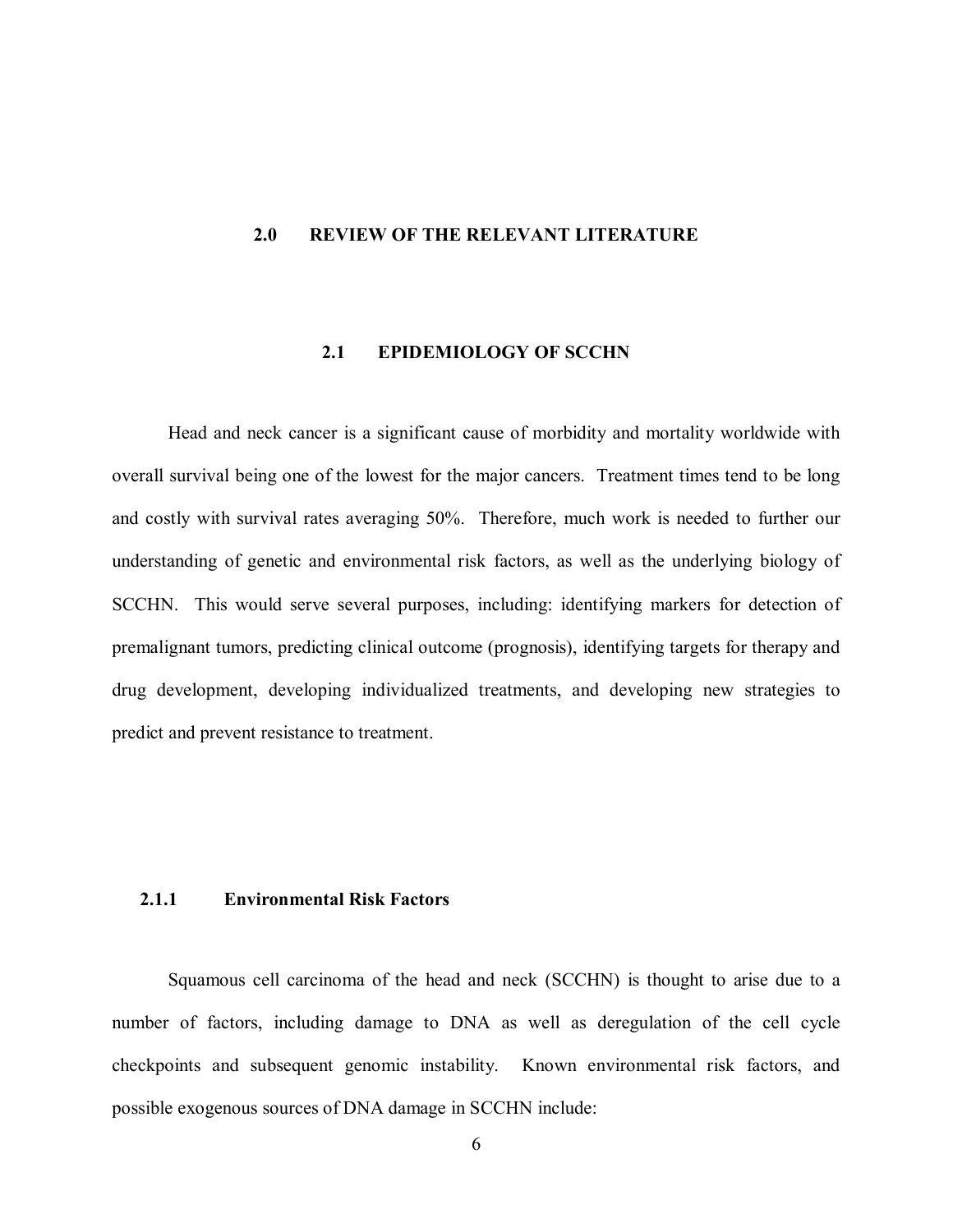1) Tobacco. Higher risks of SCCHN are associated with smoking cigarettes, pipes, and cigars, and chewing tobacco [\(15\)](#page-61-0). About 85.4% of people with SCCHN use or have used tobacco, compared to 69.9% among controls [\(16\)](#page-61-0). Higher risks are associated with quantities smoked/chewed, duration and type of tobacco used. Smokeless tobacco is especially harmful and increases risk by about 50 times that of a non-user [\(17\)](#page-61-0).

2) Alcohol use. A high level of use is seen in about 75% of patients and infers a risk of oral cancer that is six times higher than that of non-drinkers. The combination of both tobacco and alcohol use is especially harmful, with significantly increased odd ratios ( $OR=12.7$  [95%CI = 5.5-29.1; p-value =  $0.008$ ]) [\(16\)](#page-61-0). Both alcohol and tobacco have been shown to be independent risk factors and, together, act synergistically to increase risk [\(18\)](#page-61-0). Most likely this is due to the ability of alcohol to increase the permeability of oral mucosa to tobacco carcinogens [\(1, 3\)](#page-60-0).

3) Human papillomavirus (HPV). Commonly seen in cervical cancers, HPV is also found in about 25% of head and neck cancers [\(19\)](#page-61-0). HPV is not necessary, nor sufficient to cause SCCHN, but has consistently been found more frequently in SCCHN cells than in normal mucosa (10%) [\(7\).](#page-60-0) Patients with SCCHN and an associated HPV infection appear to have a better prognosis and are less likely to be smokers and drinkers. This suggests a slightly different disease etiology in these cases ([1, 3\)](#page-60-0). Studies have also examined the relationship between smoking, HPV and SCCHN [\(20\)](#page-61-0). These researchers found that HPV seropositivity and tobacco appeared have an additive effect on the risk of SCCHN with an OR of 8.5 ( $95\%CI = 5.1-14.4$ ). HPV seronegative smokers had an OR of 3.2 (95%CI = 2.0-5.2) and HPV VLP-seropositive non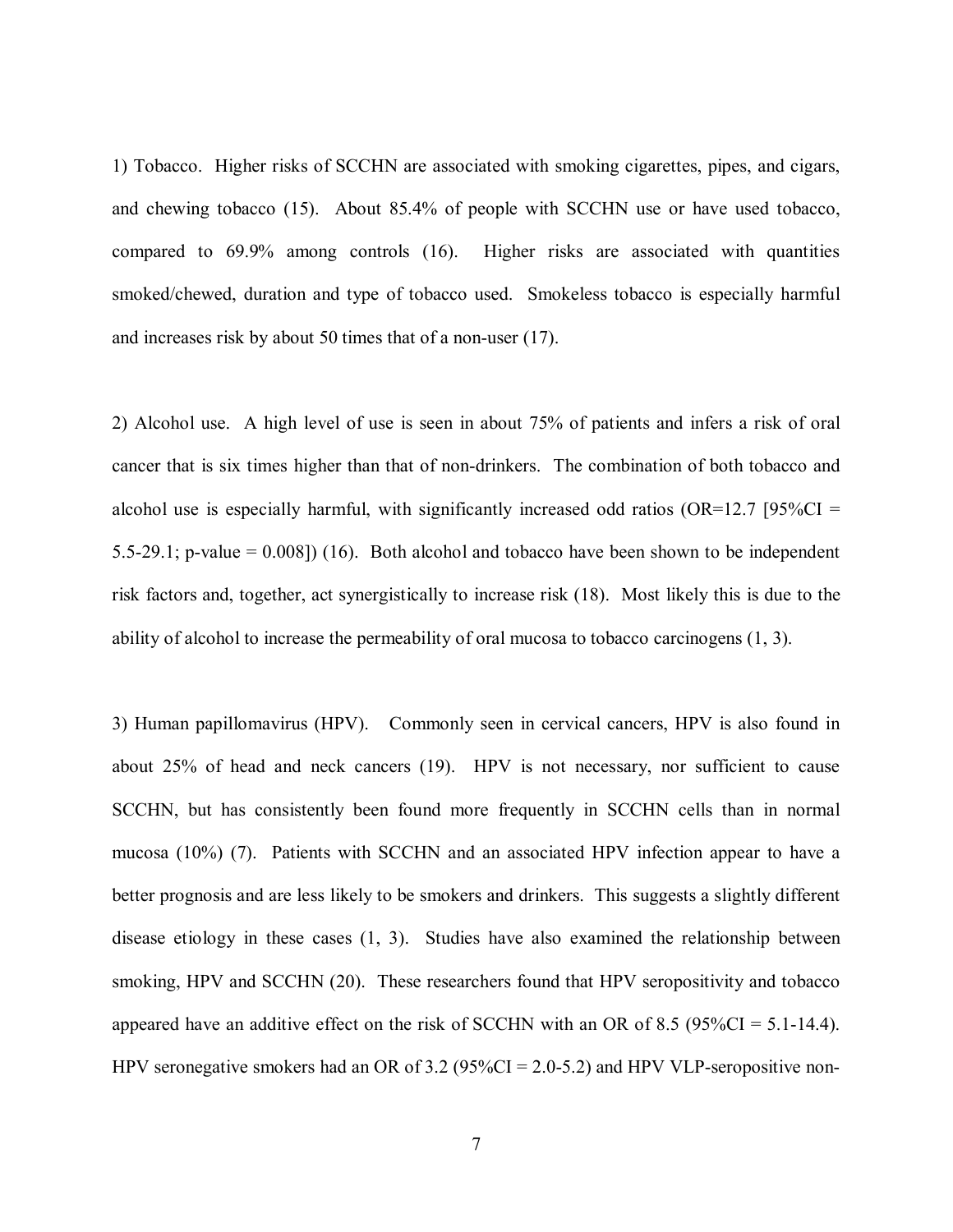smokers had an OR of 1.7 ( $95\%$ CI = 1.1-2.6). Although studies have also disagreed in their findings concerning the relationship between alcohol, smoking and HPV, it appears that the increased risks seen in smokers/drinkers/HPV seropositive individuals is likely due to the additive effect of HPV and smoking [\(7\).](#page-60-0) 

4) Age. The incidence of SCCHN increases with age, with the majority of cases diagnosed over 40 years of age [\(1\).](#page-60-0) The association of tobacco and alcohol is well documented in older patients ([1, 3\)](#page-60-0); however, younger patients may make up a distinct subset of SCCHN cases. Younger patients are more often women than men, and tumor sites are more often located on the tongue or in the oral cavity [\(21\).](#page-61-0)

5) Gender. The disease is twice as common in men then in women. In both men and women, tobacco and alcohol use are the most striking risk factors, with men having higher rates of use compared to wome[n \(3,](#page-60-0) [22\).](#page-61-0) A recent study [\(22\)](#page-61-0) analyzed data on 195 cases and 1113 controls from Italy and Switzerland, found slightly lower odds ratios for alcohol consumption in women compared to men. The authors suggested that these lower ORs in women may represent underreporting of alcohol consumption or that women may be more susceptible to alcohol carcinogenesis. These researchers also confirmed previous studies showing that women with oral cancer had lower Body Mass Indexes (BMI) than men, although this could be a consequence of disease rather than a cause.

6) Plummer-Vinson syndrome. A less important risk factor, Plummer-Vinson is a very rare syndrome with less than 30 cases reported between 1999 and 2005 [\(23\).](#page-61-0) The syndrome is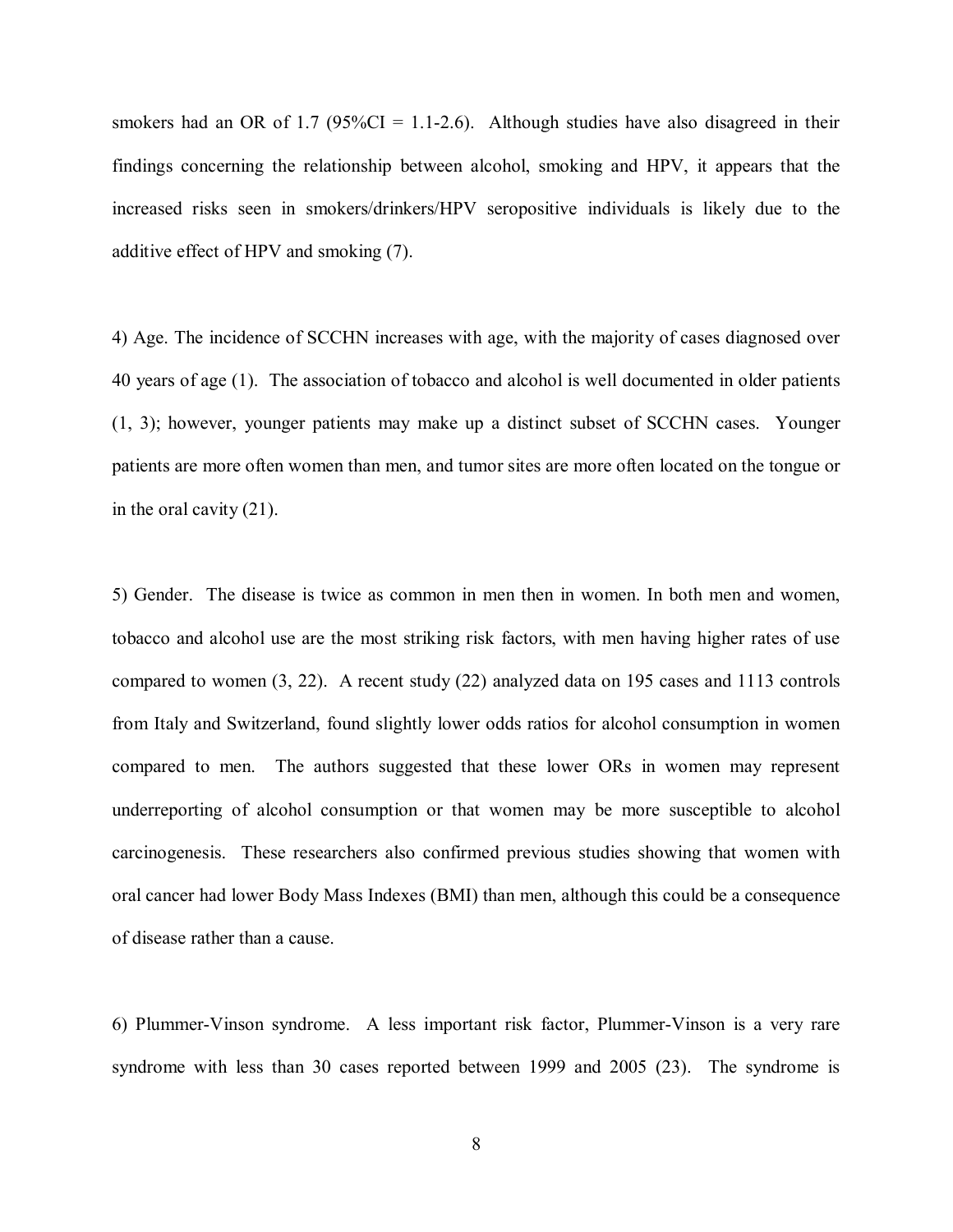<span id="page-18-0"></span>characterized by a combination of iron deficiency with abnormalities of the tongue, fingernails, esophagus, and red blood cells and is associated with an increased risk (3-15%) of esophageal or pharyngeal cancer [\(23\).](#page-61-0)

7) Ultraviolet light. Prolonged exposure to sunlight is more common in people with cancers of the lip  $(1, 3)$ .

8) Diet. Dietary deficiencies may be a risk factor for SCCHN in as many as 10-15% of cases, whereas diet is rich green vegetables, fresh fruit, B-carotene and wholegrain foods have a protective effec[t \(3,](#page-60-0) [22, 24\). Increa](#page-61-0)sed risks of oral cancer have also been associated with greater intake of total fats and saturated fats [\(24\).](#page-61-0) 

# **2.1.2 Genetic Risk Factors**

# **2.1.2.1 Tumor studies.**

Microsatellite and cytogenetic studies have suggested a model for the progression of SCCHN. Specifically, an examination of SCCHN tumors reveals that they are often surrounded by a "field" of abnormal cells containing many genetic alterations. In 1953, [Slaughter](#page-61-0) *et al*. examined 783 cases of SCCHN and found multiple carcinomas in 11.2% of these cases. It was postulated that these fields arose in areas of mucosa that had undergone prolonged exposure to carcinogens, causing cells to undergo numerous independent genetic changes. This first led to the [Slaughter](#page-61-0) *et al*. theory that SCCHN tumors arose from multiple primary cells [\(25\).](#page-61-0) More recent tumor studies have suggested that although the surrounding mucosa contains complex alterations, these changes are often related to each other and most likely arose from a "common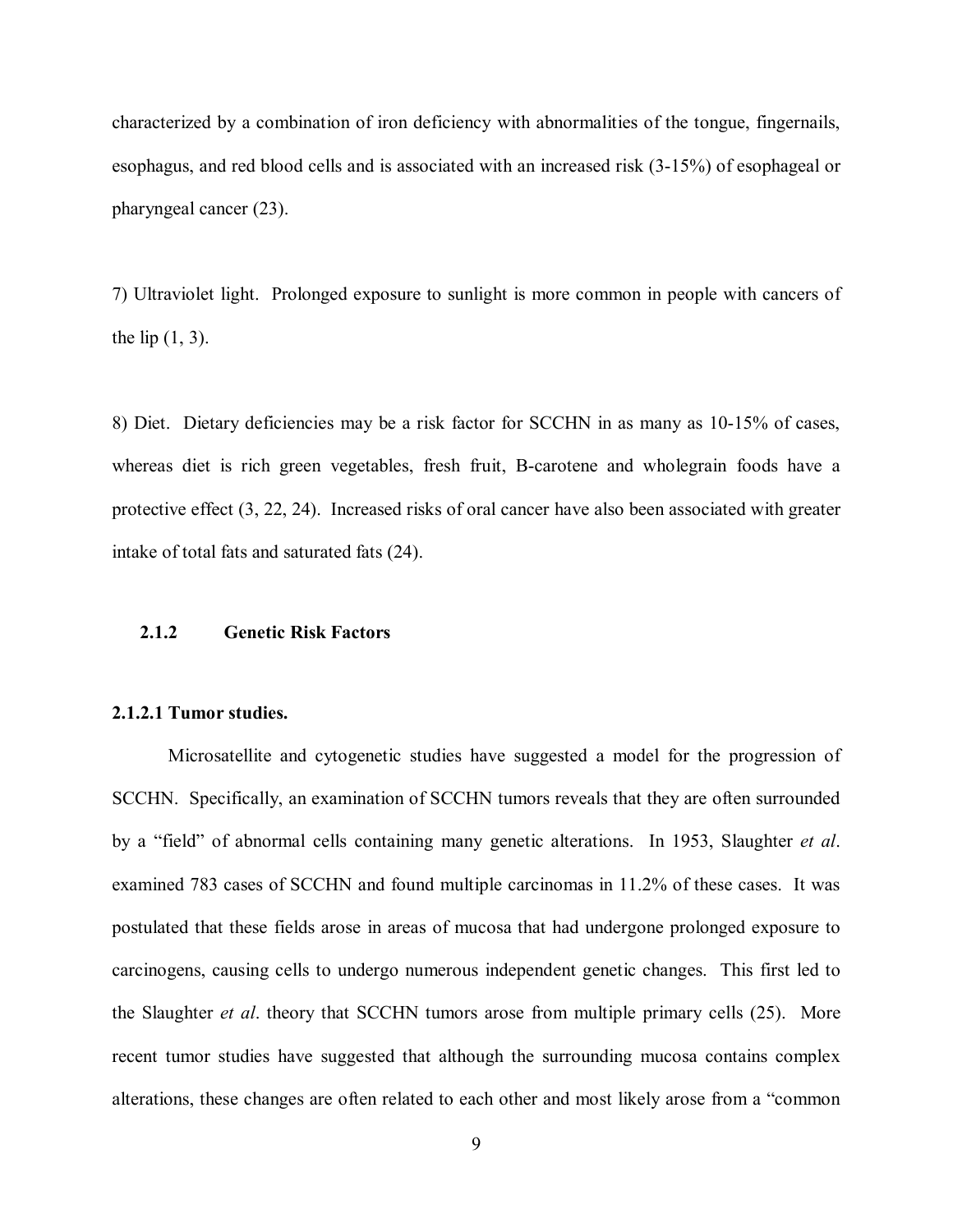<span id="page-19-0"></span>preneoplastic progenitor" [\(26\).](#page-62-0) These progenitor cells may migrate and expand at different sites, acquiring further genetic changes, which make them appear to be separate primary tumors. As a result, distinguishing between a second primary tumor and a recurrence can often be difficult and is usually defined by the genetic similarity of the tumor[s \(8\).](#page-60-0) 

Compared to other cancers, SCCHN exhibit a very high rate of chromosomal instability [\(2\) w](#page-60-0)ith 70% of cases showing loss of the 9p21 region. This event is often associated with a loss of heterozygosity of 9p21. This region contains genes involved in cell cycle regulation, including *CDKN2A* [\(8\).](#page-60-0) It is estimated that approximately 90% of SCCHN show inactivation of *CDKN2A* through deletion, promoter methylation or point mutations (27). Also thought to occur early in tumor formation is the over expression of epidermal growth factor receptor, *EGFR*, (7p12). This has been reported in approximately 90% of SCCHN and is correlated with a poor prognosis [\(28\).](#page-62-0) (Figure 1).



Figure 1. Proposed mechanism for SCCHN carcinogenesis,  $(8)$ .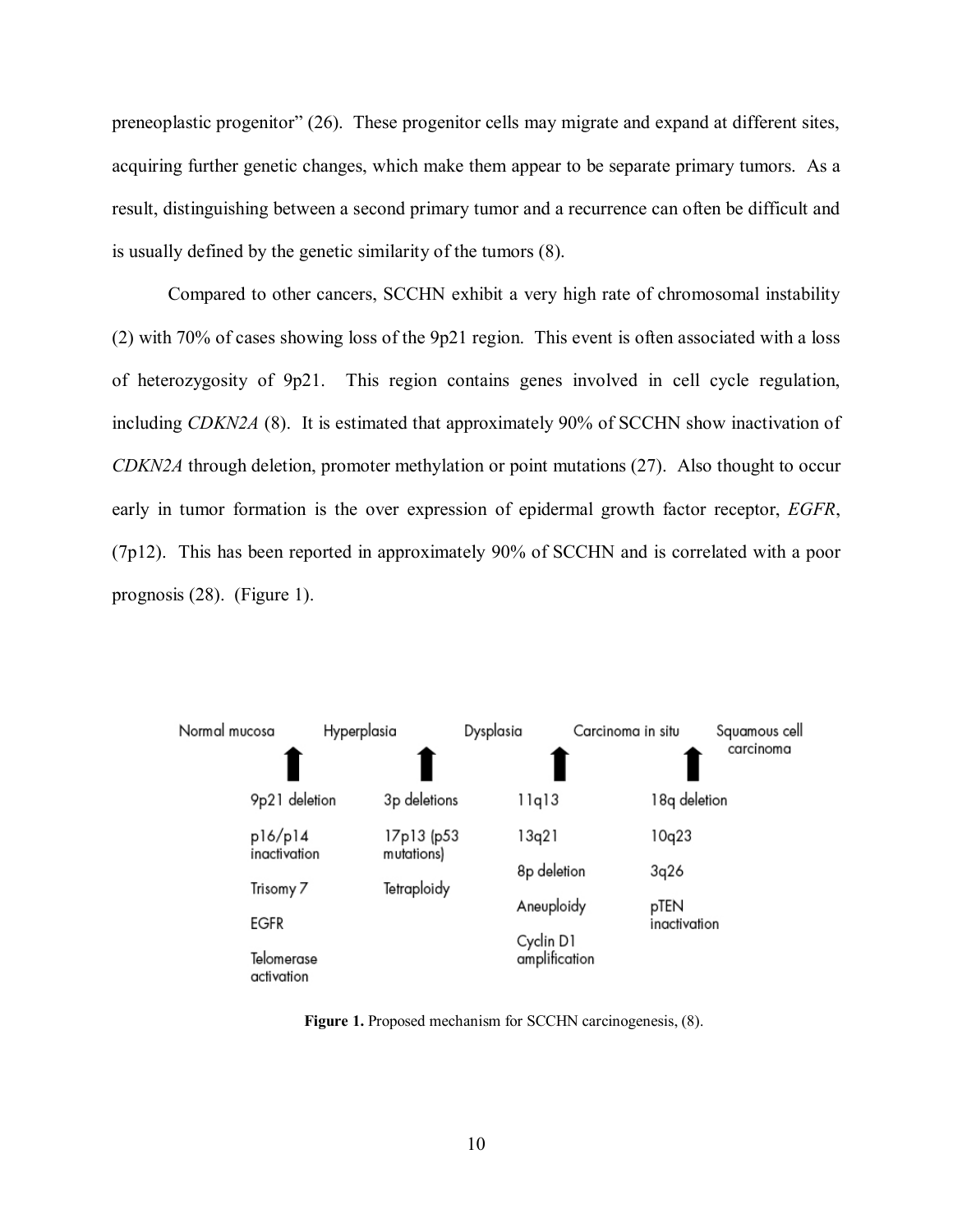Other early events in tumor formation include loss of 3p14, 3p21, 3p22, 3p24, and 3p26. In these regions, three candidate tumor suppressor genes have been proposed to explain these observations. The fragile histidine triad gene (*FHIT*) (3p14) is found to be inactive in some SCCHN cases as well as other tumors. *RSSFIA* on 3p21 is also inactive in a set of SCCHN tumors [\(8\).](#page-60-0) Germline polymorphisms in the glutathione peroxidase I (*GPX1*) gene, on 3p21, have been associated with susceptibility to SCCHN [\(29\).](#page-62-0)

Later in tumor formation, loss of 17p13, has been observed, followed by loss of heterozygosity. This region includes *TP53*, which responds to exogenous and endogenous stressors, playing a major role in the regulation of the cell cycle. *TP53* is mutated in 50-80% of SCCHN tumor[s \(8,](#page-60-0) [27\).](#page-62-0) Interestingly the site of *TP53* tumor mutations may be different in nonsmoking/non-drinking patients. This may indicate that certain mutations are characteristic of exogenous damage, while others are characteristic of endogenous damage [\(30\).](#page-62-0) Although the stage at which *TP53* loss occurs has been debated, a number of studies indicate that incidence increases with the shift from non-invasive to invasive cancer [\(31\).](#page-62-0) Although *TP53* mutation is common in SCCHN tumors, a number of tumors form in the absence of *TP53* mutations. These tumors are more likely to be HPV-positive, again indicating a distinct etiology for HPV-positive tumor formatio[n \(8\).](#page-60-0)

About 30-76% of SCCHN tumors show loss of the distal end of chromosome 11q and subsequent amplification of 11q13 [\(32\).](#page-62-0) The amplified 11q13 region contains cyclin D1 (*CCND1*) and is associated with poor prognosis as well as metastatic spread to the lymph nodes. *CCND1* is a key protein in the cell cycle, phosphorylating *RB1* and enabling the transition from G1 to S phase [\(8\).](#page-60-0) Reshmi et al. have proposed that this amplification occurs as a result of cigarette smoke-induced double strand breaks and subsequent breakage-fusion bridge cycles in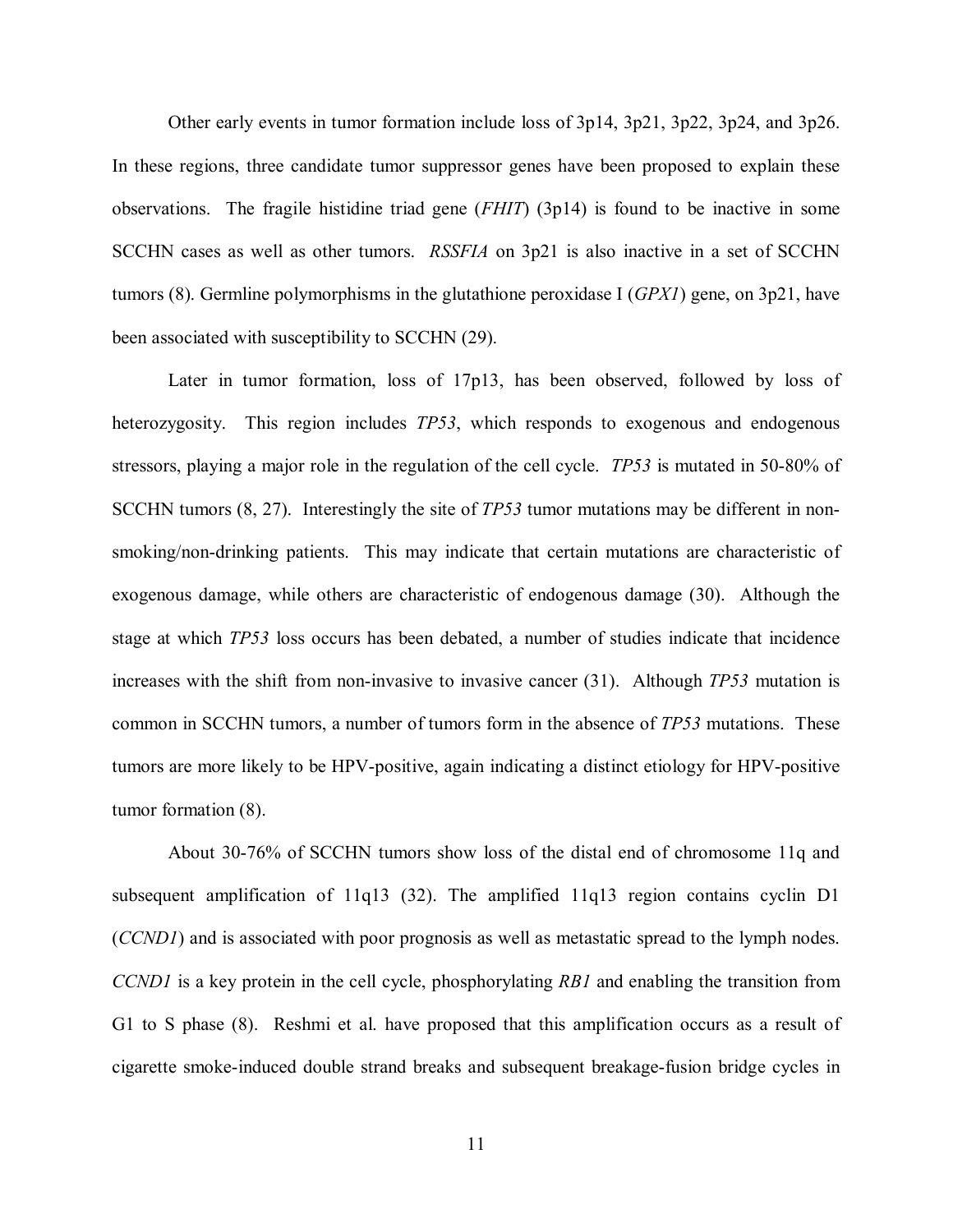<span id="page-21-0"></span>chromosome 11 [\(33\)](#page-62-0). The original breakpoint may occur at the common fragile site, *FRA11F,* located at 11q14. This mechanism also implies loss of the distal end of 11q, containing *ATM*, prior to the 11q13 amplification (Figure 2).



**Figure 2.** Proposed mechanism for breakage-fusion-cycle in 11q amplification, [\(33\).](#page-62-0) 

#### **2.1.2.2 Molecular studies:**

Although no major SCCHN susceptibility loci have been found, many modest associations have been reported.

#### *Oncogenes:*

*CCND1* is a regulatory protein, which plays an important role in the G1 to S transition in the cell cycle. Mutations in the G870A splice variant lack a normally occurring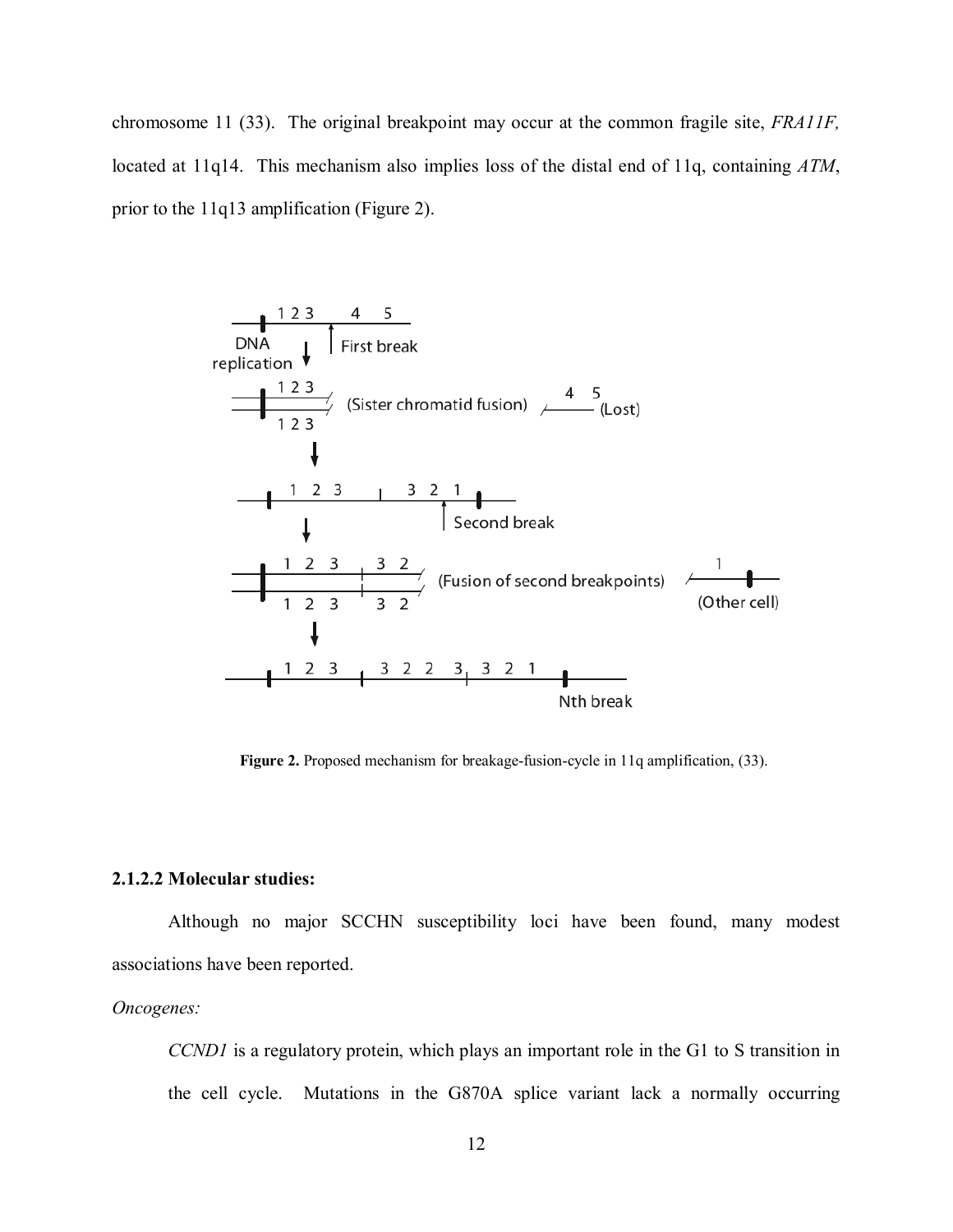destruction box, causing overexpression of the protein [\(34\)](#page-62-0). Several studies have implicated polymorphisms in *CCND1* with SCCHN susceptibility [\(35\)](#page-62-0). Zheng et al. suggested that the G870A splice-site AA polymorphism may contribute to early onset SCCHN [\(36\).](#page-62-0) Rydzanicz et al. found that the same AA allele was positively associated with higher gene expression and lymph node metastases [\(37\).](#page-62-0) In addition, a recent study of 273 cases and 269 controls found a positive association of germline variations in the same *CCND1* allele, with higher OR's when occuring in combination with certain *ERCC2 (XPD)* variants [OR 7.09 (95% CI 4.03 – 12.5)] [\(34\).](#page-62-0)

## *Tumor suppressors/DNA repair genes:*

*CDKN1A (P21):* regulates cell-cycle progression at the G1 phase and is controlled by *TP53.* A significant association was found between risk of SCCHN and two polymorphisms (C70T and C98A). This was a case-control study of 712 patients and 1222 controls with OR's approximately 1.3-1.5 for each SNP [\(38\).](#page-63-0) 

*XRCC1* facilitates DNA DSB and BE repair. A large number of studies have examined polymorphisms in *XRCC1* with differing results [\(39, 40\).](#page-63-0) 

*ERCC2 (XPD)* is involved in the nucleotide excision repair pathway with polymorphisms resulting in the possible reduction of DNA repair. Sturgis et al. reported nonsignificantly increased risks associated with germline polymorphisms in the *ERCC2/XPD* 23591A allele [OR 1.28 (95% CI, 0.93-1.76)] in a study of 313 cases and 313 controls [\(40\).](#page-63-0) Risk was higher in combination with the *ERCC1* 8092CC genotype: [OR 1.78 (95% CI, 0.99-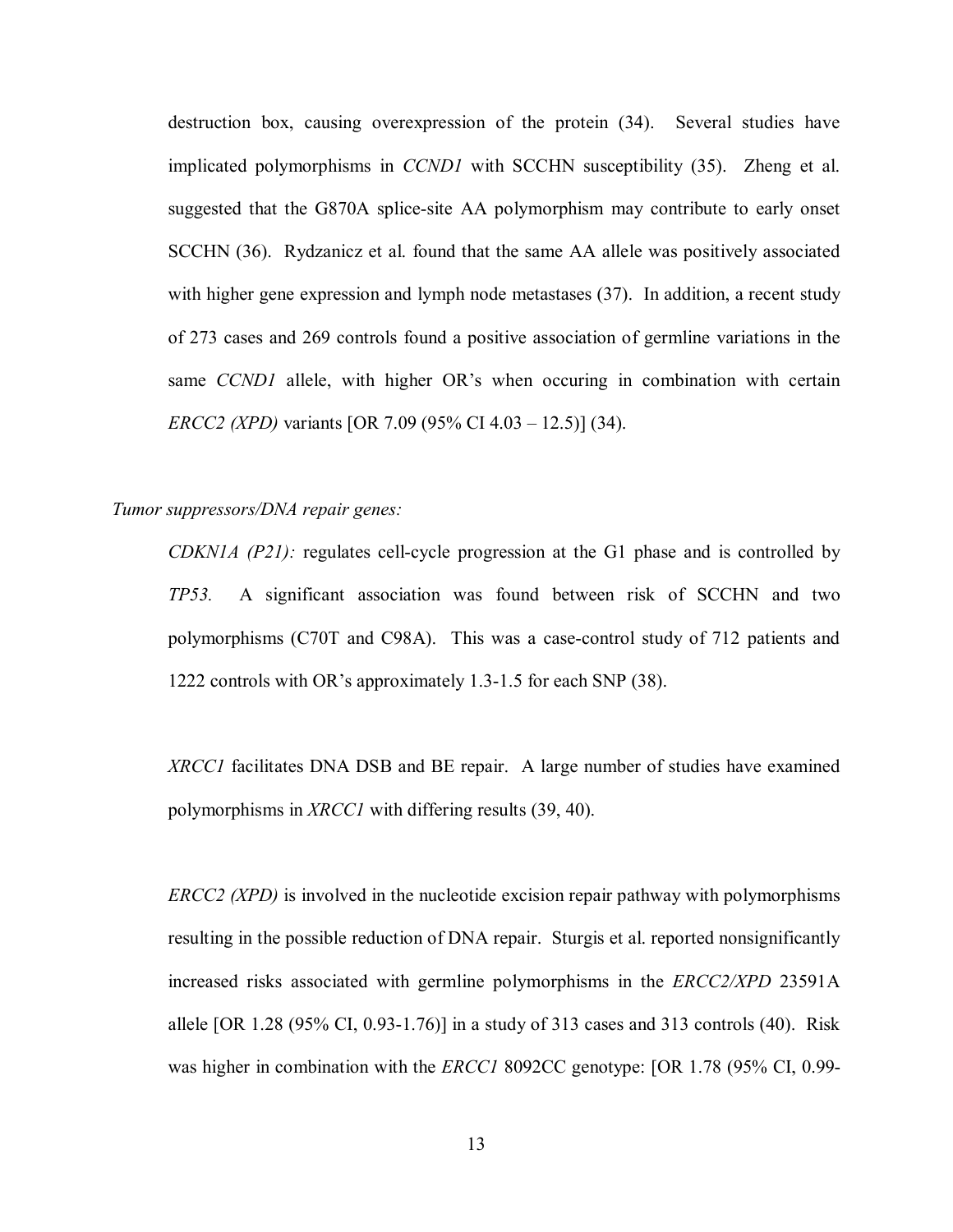3.17)]. In addition, Buch *et al.* showed an increased risk associated with both the *ERCC2/XPD* Asp312Asn variant [OR 1.3 (95% CI 1.0-1.8)] and *ERCC2/XPD* Lys751Gln variant [OR 2.2 (95% CI 1.5-3.2)] [\(34\).](#page-62-0) Also higher OR's were observed in combination with the *CCND1* G870A risk allele [OR 7.09 (95% CI 4.03 – 12.5)[\] \(34\).](#page-62-0)

# *Detoxifying genes:*

Researchers have examined the role of interindividual genetic differences in modifying the risks of alcohol and tobacco exposure [\(18,](#page-61-0) [41\) a](#page-63-0)nd found that variations in enzymes responsible for metabolism of carcinogens may be associated with SCCHN risk.

*GST's* (Glutathione S-transferases) make up a family of enzymes involved with detoxifying tobacco smoke. Over 20 studies have focused on variations in the *GSTM1* variations in SCCHN patients with OR's ranging from nonsignificant to OR's of 3.9 [\(42\).](#page-63-0)  A recent study (692 cases, 753 controls) examined the synergy of *GST* genes with tobacco and smoking exposure [\(18\)](#page-61-0). The researchers found that individuals who were homozygous for deletions in the *GSTM1* gene and who were heavy-drinkers and heavysmokers, had significantly increased risks to develop SCCHN (OR, 12.6; 95% CI, 4.0- 40.2). These individuals have a complete lack of enzyme function and are thought to have a reduced ability to detoxify carcinogens.

*SULT1A1:* Mutations in sulfotransferase *(SULT) 1A1,* also a detoxifying agent, have been found to be associated with SCCHN (OR=3.60; 95% CI=1.01-12.88) in older people who had high alcohol and low fruit intake [\(43\).](#page-63-0) 

14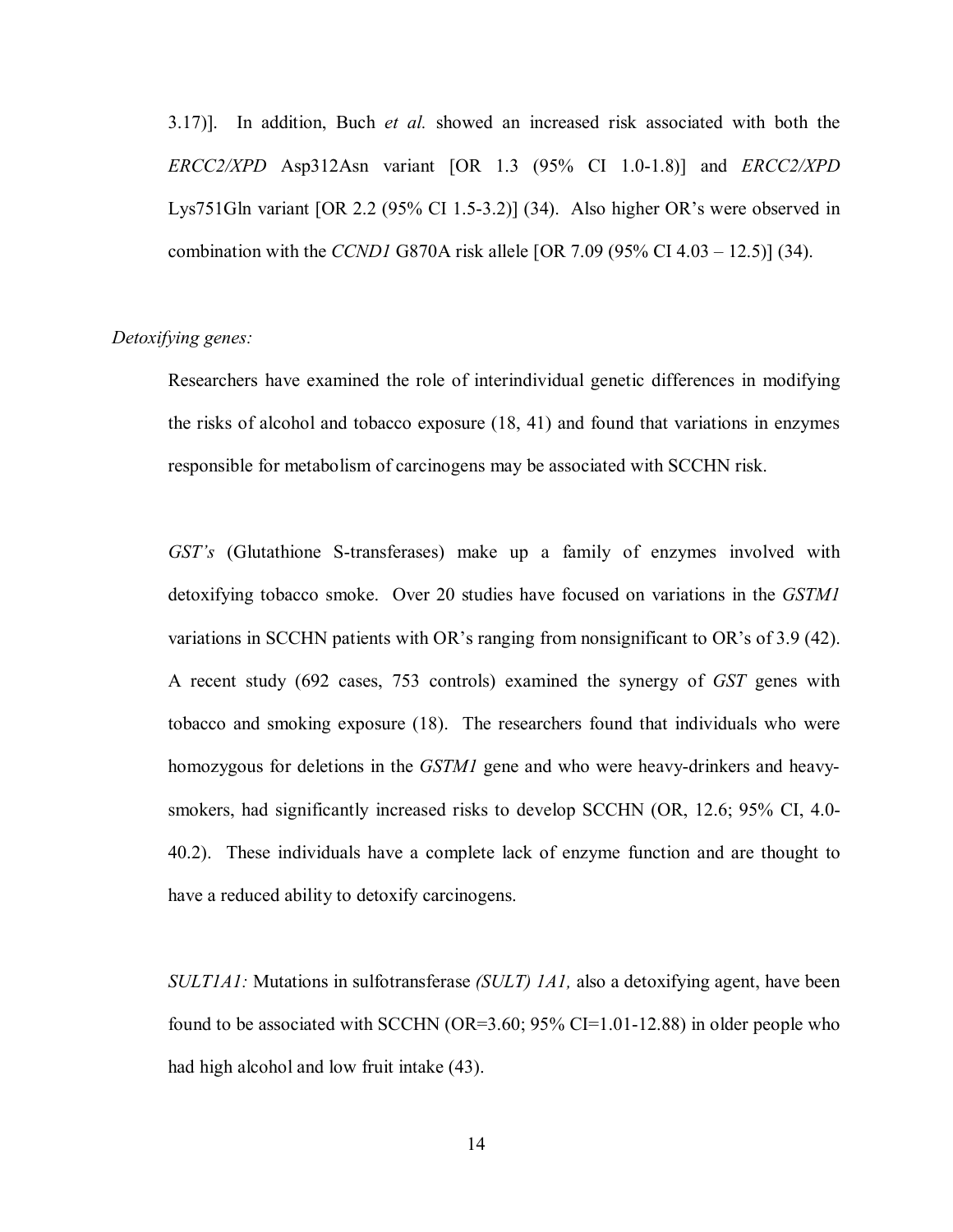*ADH1C* (alcohol dehydrogenase 1C) is known to play a role in the elimination of alcohol from the body. Peters et al. investigated *ADH1C* genotypes in 521 cases and 599 controls from the Boston area. They found a significant increase in cancer risk in those heavy alcohol users who were *ADH1C* homozygote variants: OR of 7.1 (95% CI, 2.3-22.0) [\(44\).](#page-63-0) 

## *Nutrient metabolism genes:*

*MTR* (Methionine Synthase) and *MTRR* (Methionine Synthase Reductase) in the folate metabolic pathway have been associated with moderate changes in susceptibility to SCCHN, although confirmatory studies are needed [\(45\).](#page-63-0) 

*MTHFR* (Methylenetetrahydrofolate Reductase): Variations in the *MTHFR* gene have been shown to influence folate metabolism. Three polymorphisms have been shown to be associated with increased risk to SCCHN. Neumann et al. genotyped the C677T, A1298C and G1793A alleles in cases and controls and found  $OR's = 1.85$  (1.3-2.5) for any 2 risk alleles and OR = 1.93 (1.4-2.7) for any three risk alleles (46).

*TYMS* (Thymidylate Synthase) also known to be involved in folate metabolism was examined by Zhang et al. The group found a number of polymorphisms which were protective or associated with decreased stage of cancer [\(47\).](#page-63-0) 

*GPX1* (Glutathione peroxidase I) codes for a selenium-dependent enzyme that helps to protect cells against oxidative damage. Located in the 3p21 region (frequently lost in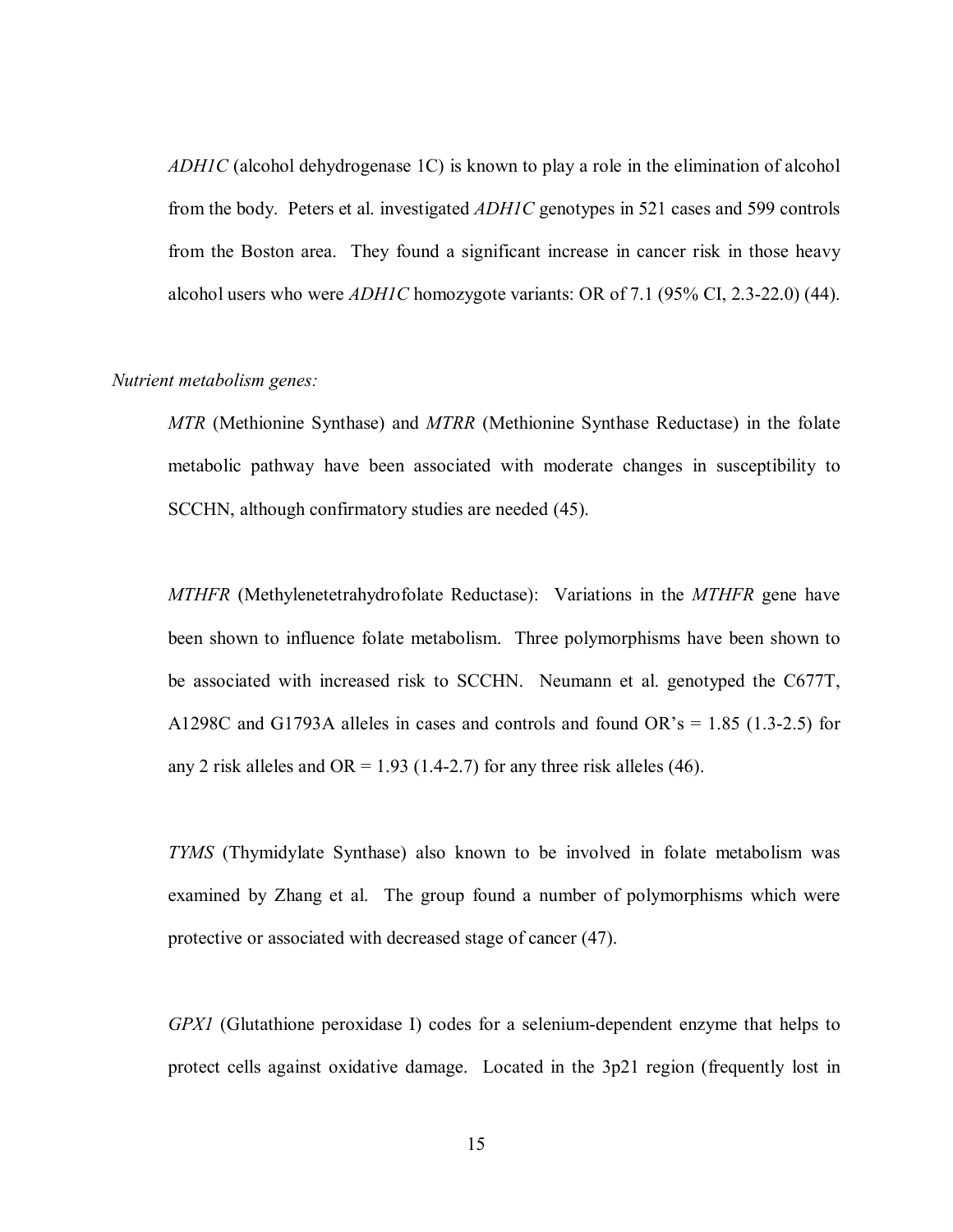SCCHN tumors), polymorphisms in *GPX1* have been associated with SCCHN (OR=1.6) [\(29\).](#page-62-0) It should be noted that this study was limited by small sample sizes as well as lack of smoking/alcohol status.

*VDR* (Vitamin D Receptor[\): Liu et al. sho](#page-63-0)wed that polymorphisms in the VDR gene may alter risk to SCCHN. The examined two polymorphisms (FokI and TaqI restriction site polymorphisms) in 719 cases and 821 controls and found that homozygous variant genotypes for both were associated with decreased risk for SCCHN (ORs between 0.64 and 0.72[\) \(48\).](#page-63-0)

*Other:* 

*IL4* (interleukin 4) is a cytokine produced by activated T-cells. [Vairaktaris et al.](#page-63-0) examined 156 cases and 162 controls and recently reported an association of the (*IL4*) C-590>T polymorphism and increased risk for oral squamous cell carcinoma (OSCC) [\(49\).](#page-63-0)  The association was significant in early stages of this malignancy ( $P < .0001$ ; OR 3.17, 95% CI 1.31-7.65). The authors propose that *IL4* has a growth-promoting effect and show that this polymorphism increases expression of the gene.

#### *Response to chemotherapy:*

Studies have examined the relationship between SNPs in DNA repair genes and response to cisplatin, which kills cells by DNA crosslinking [\(50\).](#page-64-0) The researchers analyzed four SNPs, *ERCC2 (XPD)*-Asp312Asn, *ERCC2 (XPD)*-Lys751Gln, *ERCC1*-C8092A, and *XRCC1*-Arg399Gln, in peripheral lymphocytes DNA from 103 stage IV SCCHN patients. They found a significant association between survival and polymorphic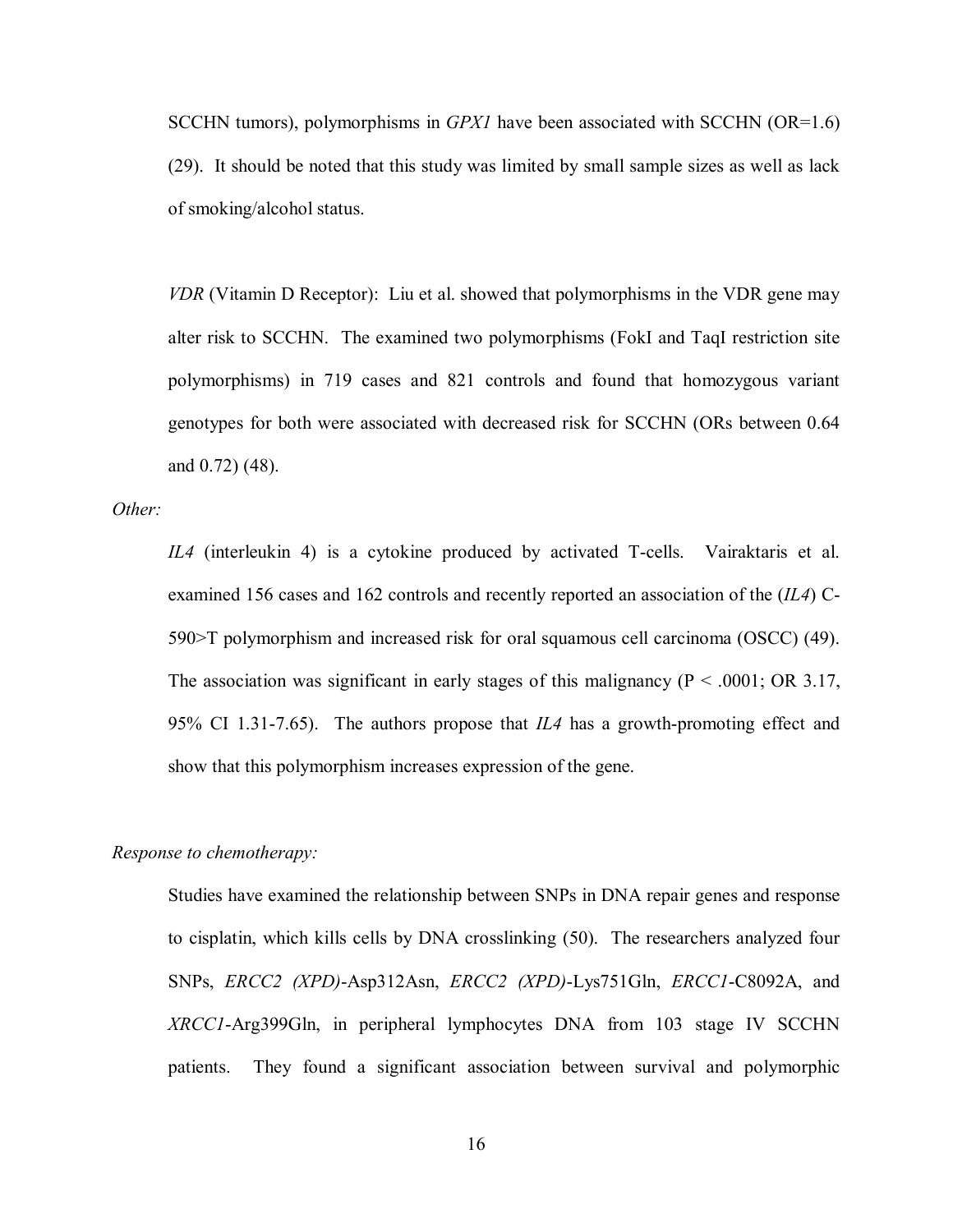<span id="page-26-0"></span>variants. This work had built on previous findings of similar effects of these SNPs in non-small-cell lung cancer [\(51\)](#page-64-0) and highlights the possibility of individualized chemotherapy regimens based on genotype.

## **2.2 ATM AND DNA REPAIR**

Genes in regions implicated in tumor progression (Figure 1) may provide targets for susceptibility studies. Knudsen's two-hit hypothesis states that dominantly inherited cancers occur as a result of two mutation events that work to decrease or eliminate gene function. The first mutational event or "first hit" may occur as an inherited mutation, effectively increasing susceptibility to tumors. The second hit may occur somatically, resulting in cancer formation [\(52\).](#page-64-0) It follows that if expression changes in genes are related to SCCHN progression, germline mutations in these genes may predispose an individual to carcinogenesis by providing the "first hit" in somatic cells. A second hit could then occur by endogenous or exogenous DNA damage, causing complete loss of heterozygosity. This is believed to be the mechanism for cancer development in a number of autosomal dominant cancer syndromes, including hereditary breast and ovarian cancer, where loss of heterozygosity of the *BRCA1* or *BRCA2* tumor suppressor function causes the observed cancers. Similarly, loss of ATM in tumors has been associated with carcinogenesis, and it is theoretically possible that germline mutations could increase susceptibility to SCCHN.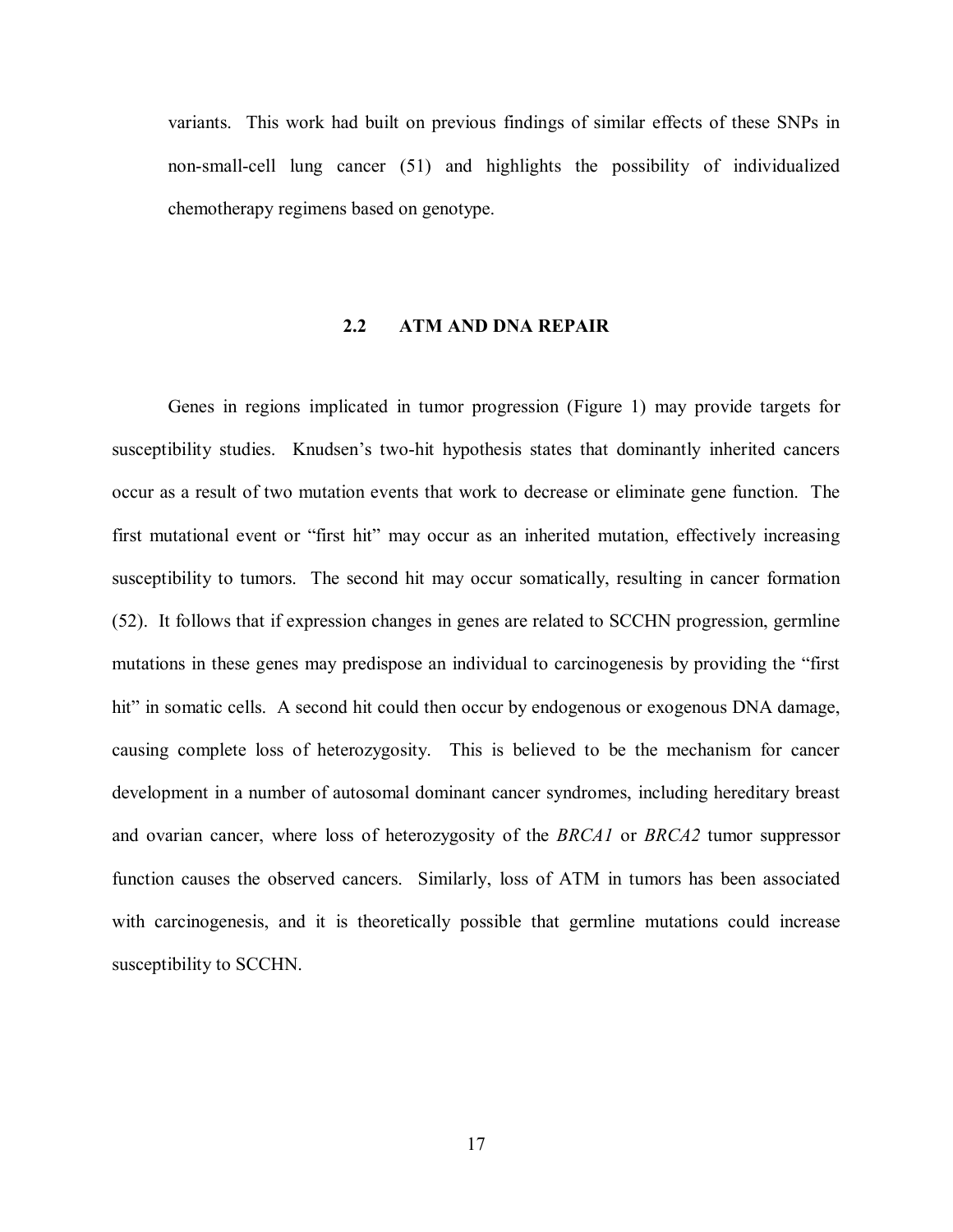# <span id="page-27-0"></span>2.2.1 Function of *ATM*

Double strand breaks in DNA can occur as a result of exogenous factors such as ionization radiation (IR) or common endogenous activities such as recombination and the nucleotide excision repair pathway [\(53\).](#page-64-0) In response to double strand DNA breaks (DSBs), the cell utilizes a number of proteins that sense the damage (sensors), transducers that amplify this signal and effectors that induce the response and repair (Figure 3).



**Figure 3.** Model of DNA double-strand-break response pathwa[y, \(53\).](#page-64-0) 

These pathways are not completely understood, but it is clear that members of the PI3 kinase-related kinases (PI3KKs) play a role in the initial response. The most important PI3KKs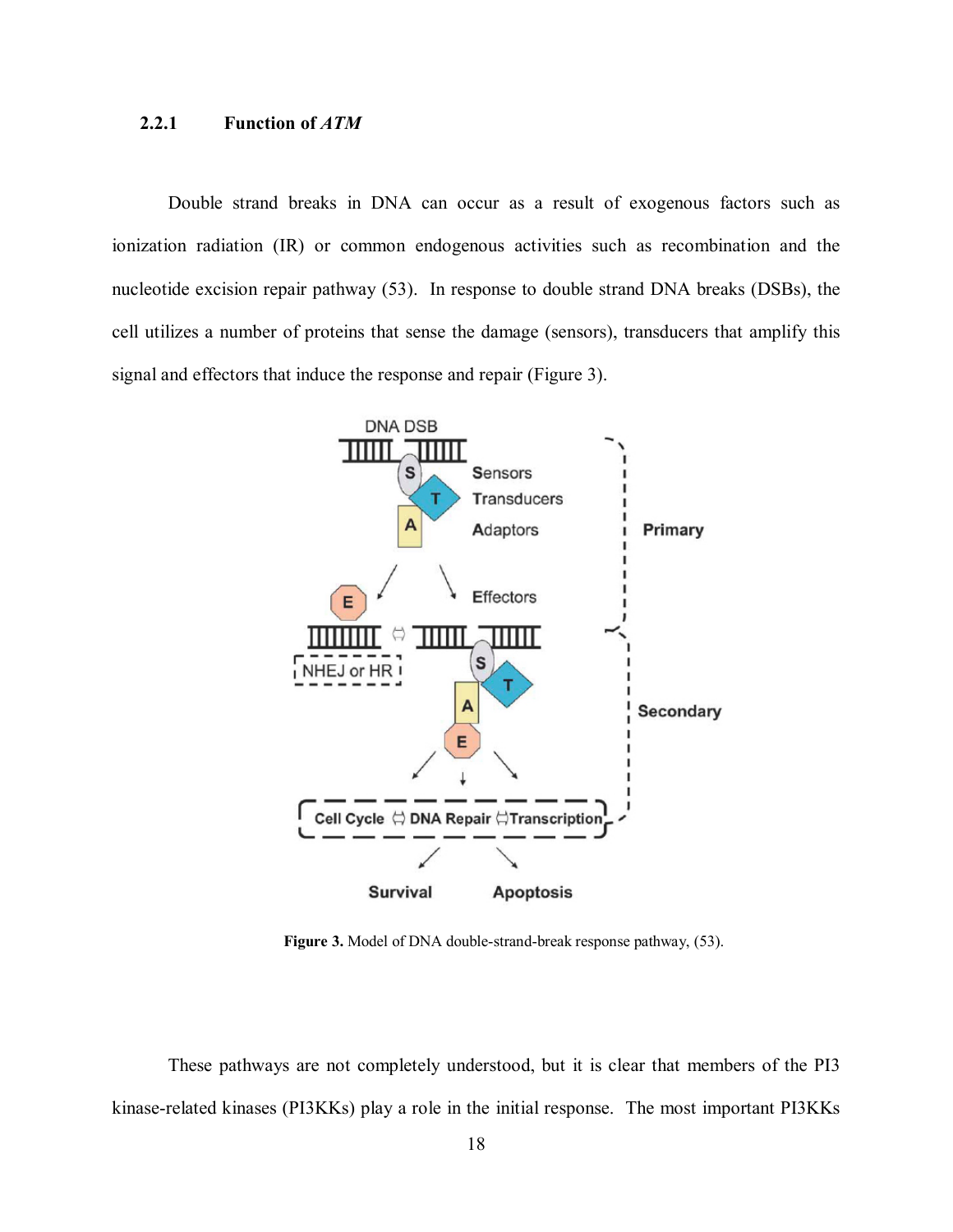involved in the damage response are: Ataxia Telangiectasia Mutated (*ATM*) and Rad3 related (*ATR*). These kinases respond to double strand breaks by phosphorylating other key proteins involved with cell cycle control and DNA damage repair. In general, *ATM* responds in the G1 phase in response to IR-induced DSBs, while *ATR* function predominates in S/G2 phase in response to replication-associated DSBs or stalled replication forks. *ATM* interacts with a large number of other proteins such as checkpoint factors (*CHEK*'s), tumor suppressors *(TP53, BRCA1*), DNA repair factors (*RAD50*, *RAD51, GADD45*) and other signaling molecules (*ABL1*, *NFKB1*) [\(Figure 4\).](#page-29-0)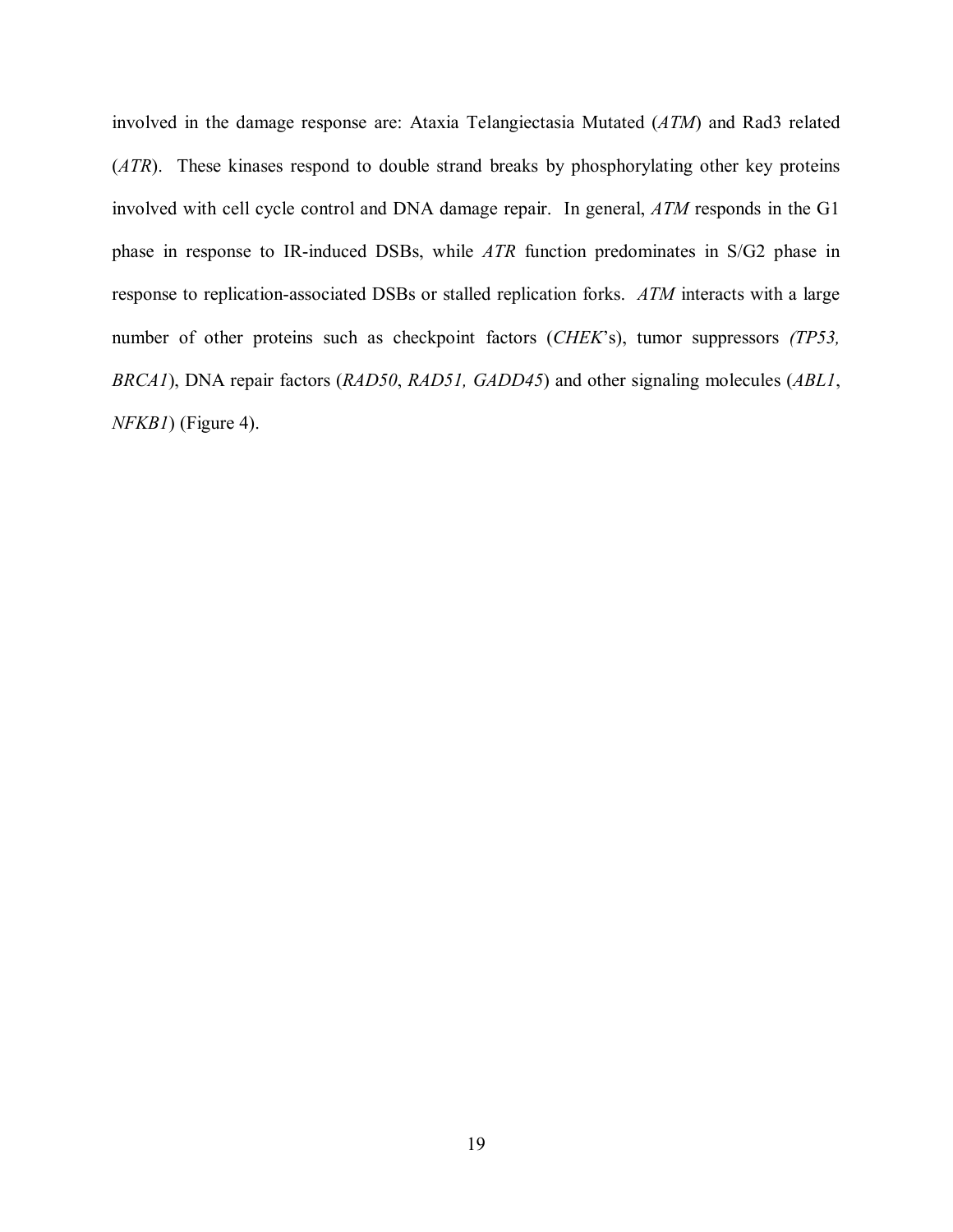<span id="page-29-0"></span>

**Figure 4.** The *ATM* signaling pathway, [\(53, 54\).](#page-64-0) 

This response can be broken down into the primary and secondary phases. In the primary response, sensor proteins detect DNA double strand breaks, transducer and adaptor proteins recruit effector proteins and repair occurs by NHEJ or homologous recombination (HR). A secondary response occurs when DSB's are abundant and severe. This results in delays in cell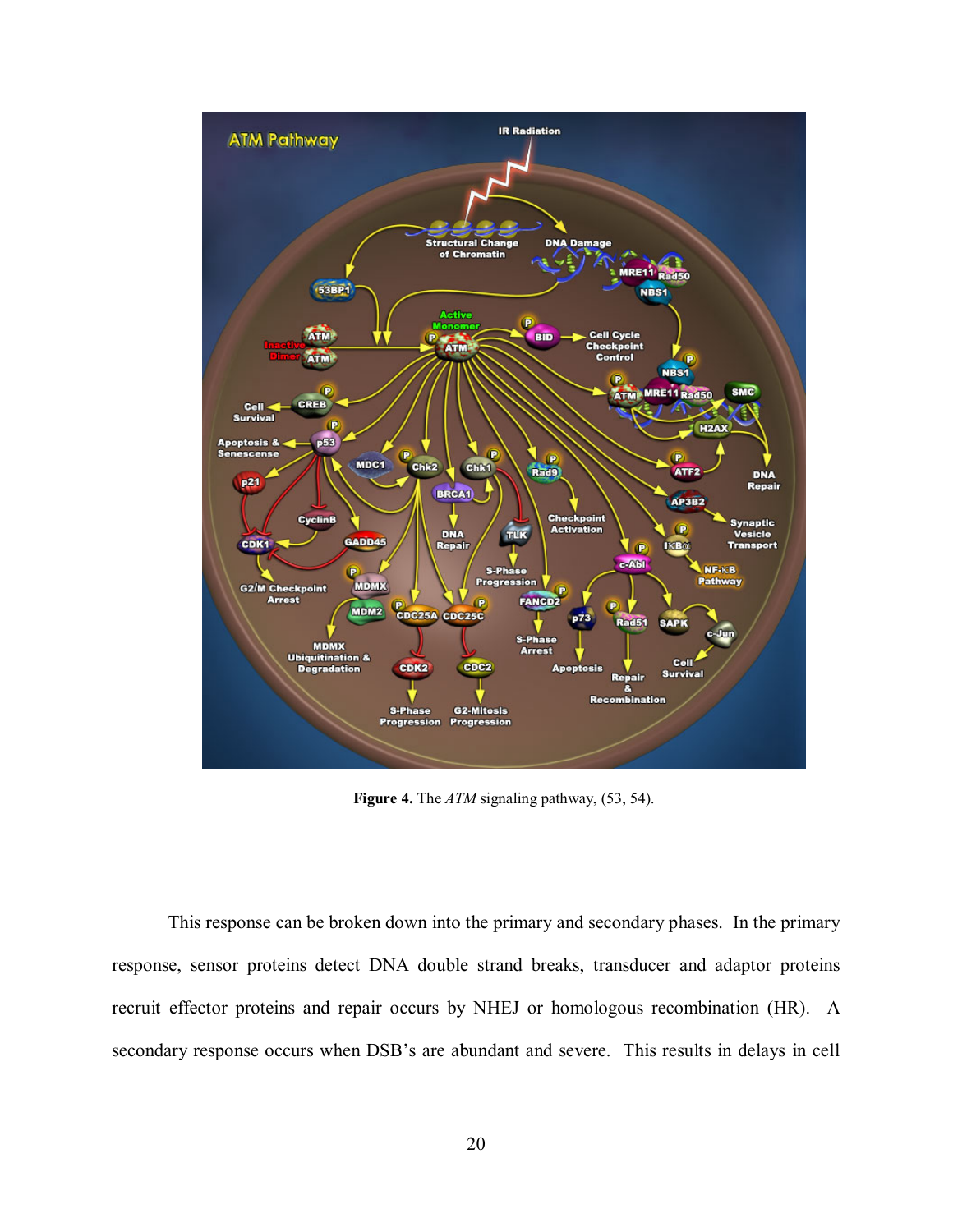<span id="page-30-0"></span>cycle, transcription of certain genes, recruitment of other DNA repair proteins and if unsuccessful, apoptosis [\(53\).](#page-64-0)

The *ATM* and *ATR* kinases appear to respond to damage both as primary sensors and as secondary transducers of the response signal. In the sensor capacity, *ATM* and *ATR* cooperate with *MRN* to phosphorylate *H2AFX. H2AFX*, in turn, functions to recruit a large DNA repairisome, including *BRCA1* to the site of damage [\(53\).](#page-64-0) As transducers, *ATM* and *ATR* initiate a phosphorylation cascade through *BRCA1*, effecting *TP53*, *NBN* (*NBS1)* and *CHEK2.* This results in the initiation of cell cycle checkpoints and a delay in cell cycle progression (Figure 5).



**Figure 5.** Model of DNA double-strand-break response gene[s, \(53\).](#page-64-0)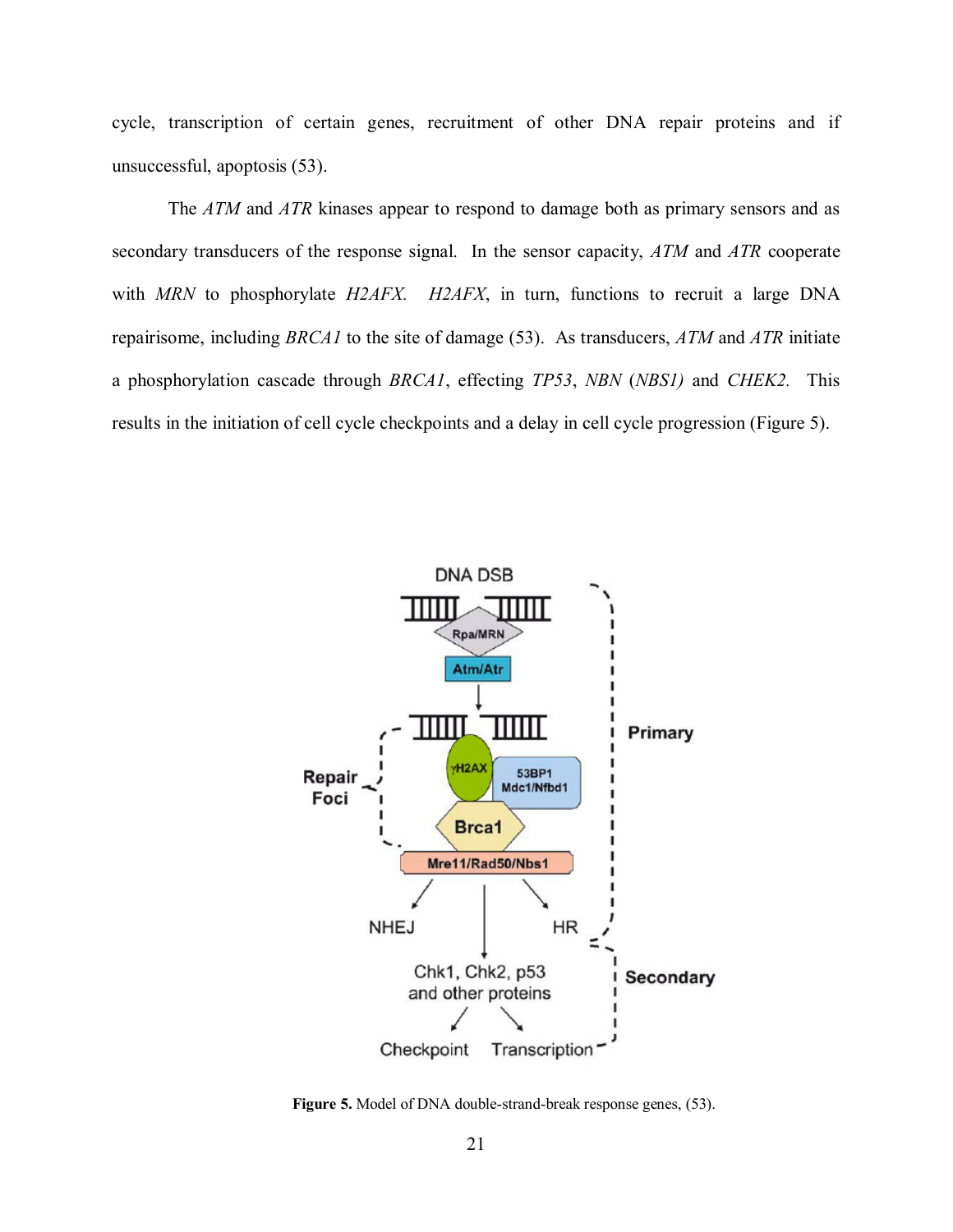#### <span id="page-31-0"></span>**2.2.2** *ATM* **and Disease**

The *ATM* gene was first identified as the genetic cause of ataxia-telangiectasia (AT) in 1995 [\(55\).](#page-64-0) The *ATM* gene is located at 11q22.3 and consists of 66 exons and is approximately 3Kb in length. Over 300 AT-causing mutations have been reported in the *ATM* gene all of which are either missense, nonsense, splicing or truncating mutations; the truncated proteins are almost completely inactive [\(56\).](#page-64-0) AT is an autosomal recessive genomic instability disorder, resulting from an inability of cells to respond to double strand breaks. The disease is characterized by sensitivity to ionizing radiation and DSB-inducing agents, severe and progressive neuromotor dysfunction, immunodeficiency, genomic instability, and a predisposition to non-Hodgkin's lymphoma (40%), acute lymphocytic leukemia (20%) and Hodgkin's lymphoma (5%[\) \(9,](#page-60-0) [57\) in](#page-64-0) young adults and epithelial cancers (eg. breast cancer) in adults. Most people with AT are compound heterozygotes, but occasionally, homozygotes have been observed. Although AT is a rare disease (1 in 40,000), it is estimated that AT heterozygote frequency might fall between 0.68% and 7.7%, with 2.8% being a likely estimate [\(58\).](#page-64-0) Therefore, even a modest increase in cancer risks associated with AT carrier status would have a significant public health impact. As a result, an intensive effort has been made to determine what risks are associated with AT heterozygosity.

#### **2.2.2.1** *ATM* **and breast cancer.**

An association between AT heterozygotes and breast cancer, based on epidemiological evidence, was first reported 20 years ago [\(59\).](#page-64-0) This study was based on AT families and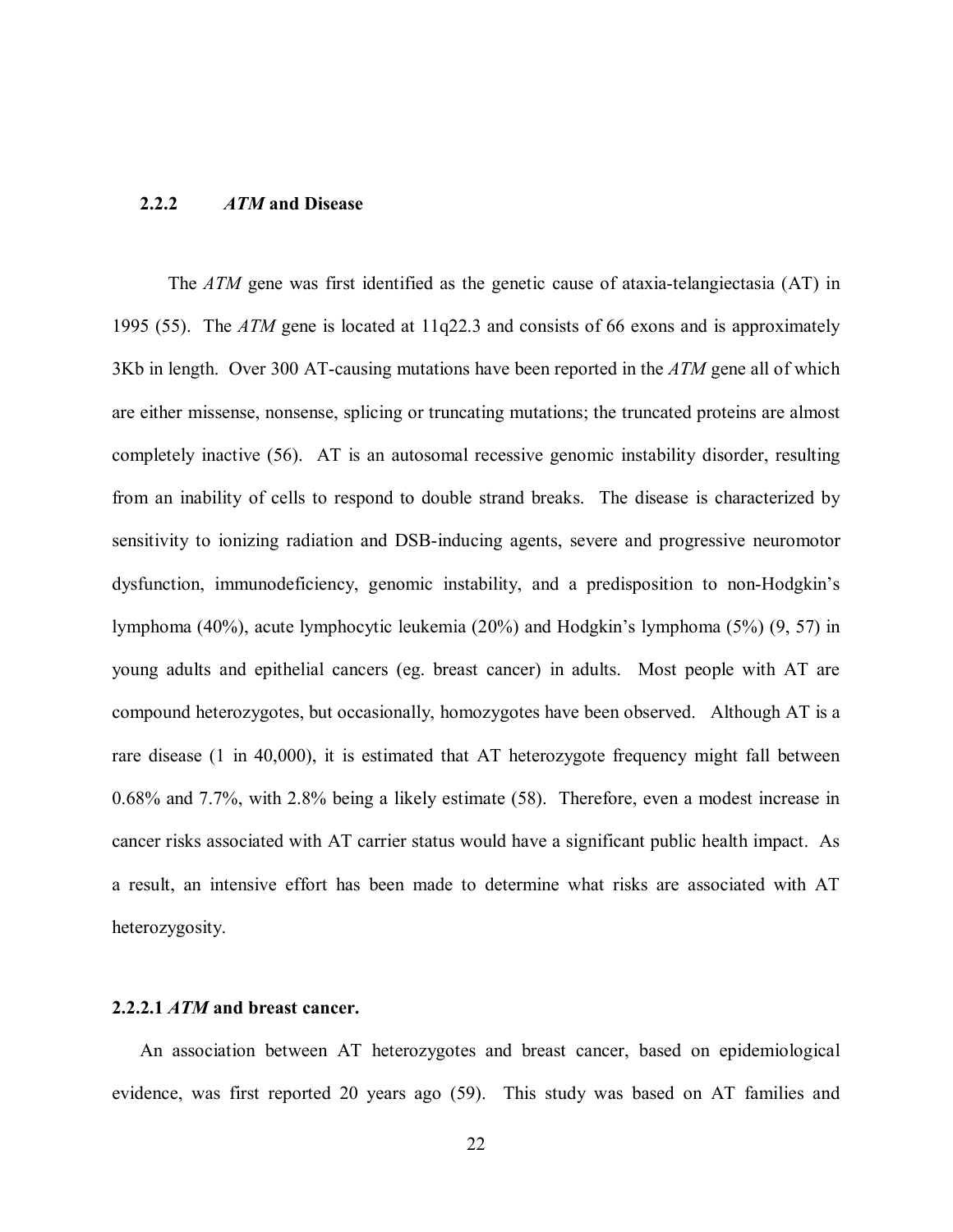<span id="page-32-0"></span>calculated the relative risk for (any) cancer to be 2.3 for men and 3.1 for women. When stratified for cancer type, the highest significance was found for breast cancer. Since then, a number of studies have attempted to confirm this epidemiological finding as well as identify *ATM* polymorphisms associated with increased risk for breast cancer. A recent epidemiological study by Thompson et al. [\(60\)](#page-64-0) characterized the cancers observed in the relatives of AT patients (Table 1) and found the overall RR for breast cancer to be 2.23 overall and higher in women under 50 years old (RR=4.9).

| Cancer site                        | ICD 9   | Obs            | Exp  | RR   | (95% CI)                  |
|------------------------------------|---------|----------------|------|------|---------------------------|
| Buccal cavity<br>and pharynx       | 140-149 | 2              | 1.78 | 1.59 | $(0.15 \text{ to } 16.8)$ |
| Esophagus                          | 150     | 3              | 2.17 | 2.34 | $(0.47 \text{ to } 11.6)$ |
| Stomach                            | 151     | 10             | 4.74 | 3.39 | $(0.86 \text{ to } 13.4)$ |
| Colorectal                         | 152-154 | 20             | 12.1 | 2.54 | $(1.06 \text{ to } 6.09)$ |
| Gallbladder                        | 156     | 3              | 0.53 | 12.2 | $(1.26 \text{ to } 118)$  |
| Pancreas                           | 157     | 4              | 2.63 | 2.41 | $(0.34 \text{ to } 17.1)$ |
| Lung                               | 162     | 21             | 18.2 | 1.38 | $(0.64 \text{ to } 2.97)$ |
| Breast (female)                    | 174     | 23             | 14.6 | 2.23 | $(1.16 \text{ to } 4.28)$ |
| Uterus                             | 179     | 2              | 2.15 | 1.38 | $(0.09 \text{ to } 22.4)$ |
| Ovary                              | 183     | 3              | 2.67 | 1.90 | $(0.20 \text{ to } 18.2)$ |
| Prostate                           | 185     | 6              | 5.34 | 1.29 | $(0.30 \text{ to } 5.48)$ |
| Bladder                            | 188     | 5              | 5.22 | 1.41 | $(0.41 \text{ to } 4.82)$ |
| Brain                              | 191     | 2              | 1.93 | 0.06 | $(0.01 \text{ to } 0.33)$ |
| Unknown                            | 199     | 4              | 5.19 | 0.70 | $(0.10 \text{ to } 4.92)$ |
| Myeloma                            | 203     | 3              | 1.09 | 4.49 | $(0.32 \text{ to } 62.2)$ |
| Other female<br>genital            | 184     | $\overline{2}$ | 0.43 | 10.2 | $(0.30 \text{ to } 345)$  |
| All sites<br>except breast         |         | 95             | 82.1 | 1.47 | $(1.00 \text{ to } 2.16)$ |
| Male: all sites                    |         | 54             | 50.4 | 1.23 | $(0.76 \text{ to } 2.00)$ |
| Female: all sites<br>except breast |         | 41             | 31.8 | 2.05 | $(1.09 \text{ to } 3.84)$ |

**Table 1.** Cancer incidence in 1160 relatives of 132 AT patients, (60)**.**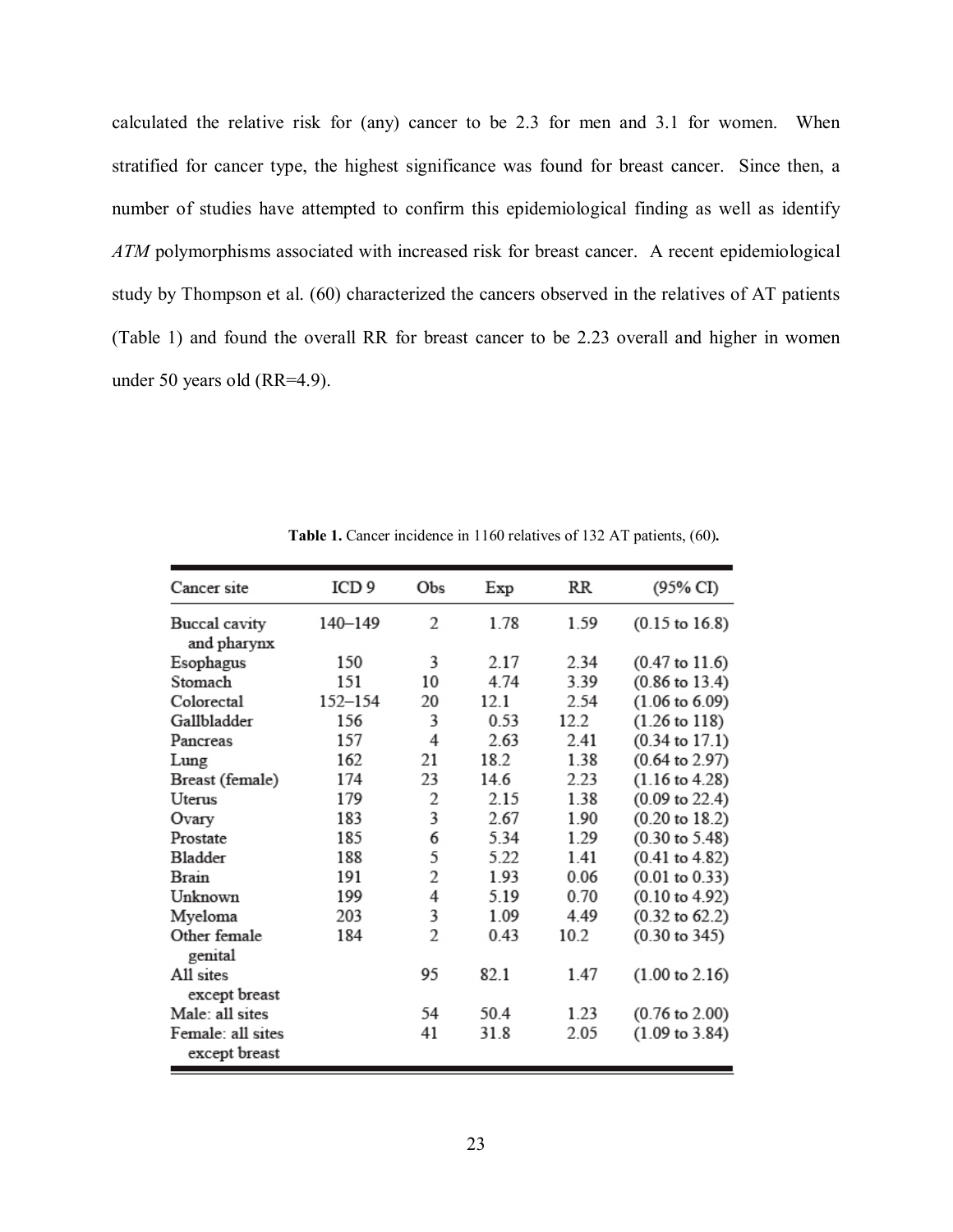In general, studies whose design involved case/control screening for *ATM* variants in a breast cancer population have failed to show an association with breast cancer risk [\(61\).](#page-64-0) This may be a result of small study size, screening modalities that were more likely to detect truncating mutations (rather than missense mutations), an inability to control for *BRCA1/2* status, or a focus on sporadic rather than familial cases [\(61\).](#page-64-0) One recent study overcame these difficulties by studying *BRCA*-negative familial breast cancer cases and controls and screening the entire *ATM* gene. The group found that the relative risk of breast cancer associated with *ATM* mutations was estimated to be 2.37 (95% CI = 1.51–3.78, P = 0.0003), which agrees with previous epidemiological findings [\(56\).](#page-64-0) Another study of similar design focused on a population of high-risk, non-Ashkenazi Jewish women who tested negative for *BRCA1/2* [\(61\).](#page-64-0) The group found a significant association between one *ATM* SNP (rs228589) and risk for breast cancer OR =12.61 (95% CI =5.91 – 26.92, P = 4 X 10<sup>-9</sup>). Additionally, other *ATM* alterations that have been found to be associated with breast cancer include: Val2424Gly (associated with increased risk of breast cancer in AT families) [\(62\),](#page-64-0) and IVS10-6T>G (associated with early onset breast cancer) [\(63\)](#page-64-0). Teraoka et al. examined the mutation type and found an association between missense mutations and breast cancer risk but with no association between truncating mutations and risk [\(64\).](#page-65-0) This finding was supported by Dork et al. [\(65\),](#page-65-0) but not in Thompson et al. [\(60\).](#page-65-0)  This leads to the possibility of two distinct *ATM* mutation types that confer different risks, however, more studies are needed to confirm this observation.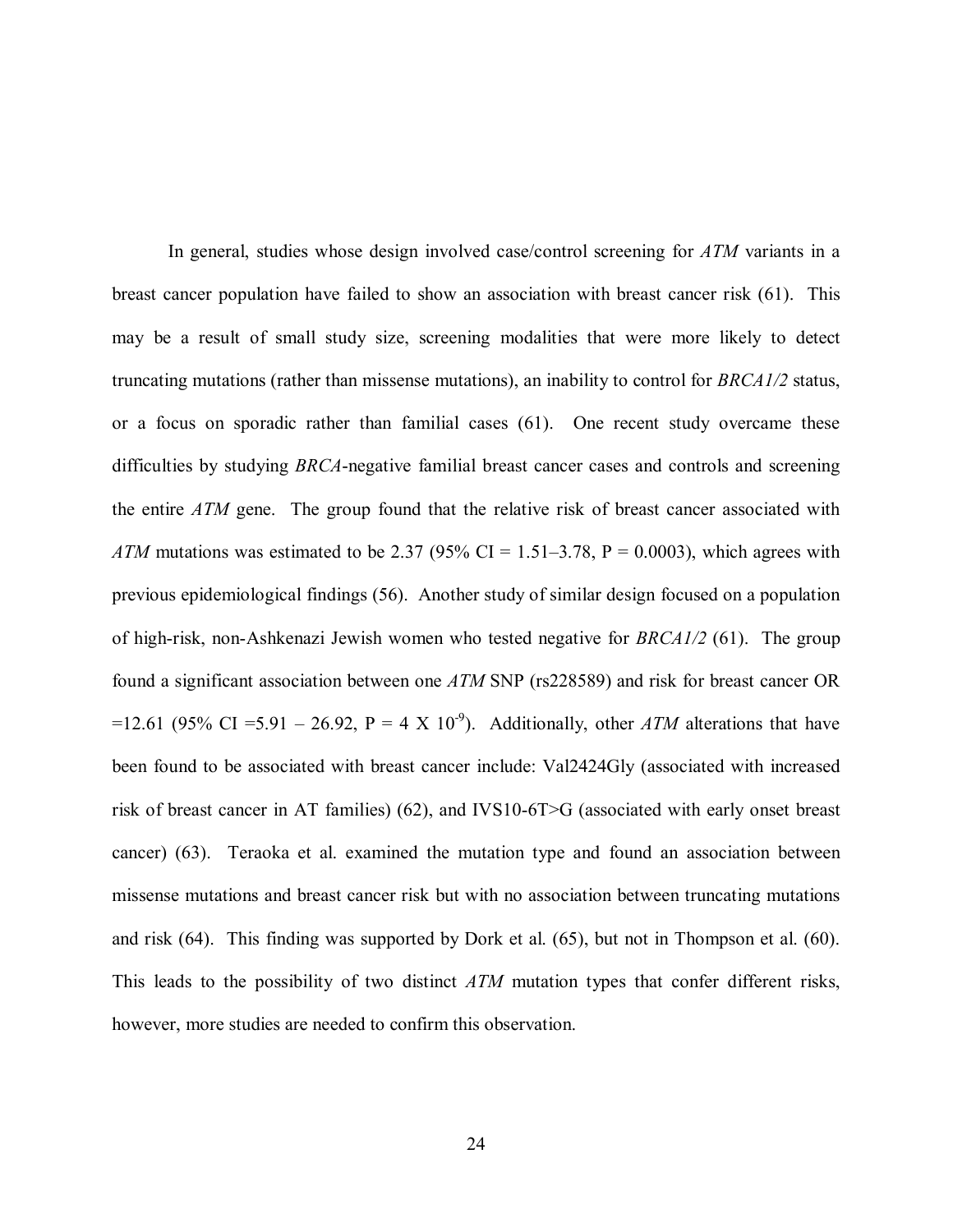### <span id="page-34-0"></span>**2.2.2.2** *ATM* **and lung cancer**

An association between *ATM* and lung cancer was first reported in a case-control study of 616 Korean lung cancer patients and 616 controls [\(66\).](#page-65-0) This study also used a tag-SNP approach to select SNPs of interest and found an association between the IVS62  $+60G>A$  (rs664143) allele and lung cancer risk  $[odds \text{ ratio} = 1.6, 95\% \text{ confidence interval (CI) } 1.1-2.1]$ . Following haplotype analysis, they found and association between the ATTA haplotype at sites -4518A>G (rs189037), IVS21 -77C>T (rs664677), IVS61 -55T>C (rs664982) and IVS62 +60G>A (rs664143), and increased risk of lung cancer ( $OR = 7.6$ , 95% CI 1.7–33.5). Additionally, the (NN)TA haplotype was associated with a highly significant increased risk of lung cancer ( $OR =$ 13.2, 95% CI 3.1–56.1).

Landi et al. examined a different set of 4 *ATM* SNPs in a recent case-control study from Central and Eastern Europe. They found an association between the IVS48+238 C>G alteration (rs609429) and decreased risk for lung cancer (OR =  $0.55$ , CI =  $0.30$ - $0.98$ , P =  $0.03$ ) [\(67\).](#page-65-0)

## **2.2.2.3** *ATM* **and squamous cell carcinoma of the head and neck (SCCHN)**

A number of studies have shown loss of heterozygosity (LOH) in the 11q22-23 region [\(68-73\) in SC](#page-65-0)CHN tumors. Lazar et al. found that 25% of SCCHN tumors showed LOH at 11q23 and upon follow-up, found that LOH in this region was associated with persistent or recurrent disease in patients receiving radiotherapy (RT). They suggest that this may indicate a resistance to RT, related to genes in this region [\(68\).](#page-65-0) These findings have lead to efforts to examine possible mechanisms related to this observation.

Although it is unclear if *ATM* is lost in the above studies, it is located in or near the regions described and is therefore a candidate for further studies. Lingbao et al. built on previous work that demonstrated that hypermethylation *ATM* promoter results in reduced expression of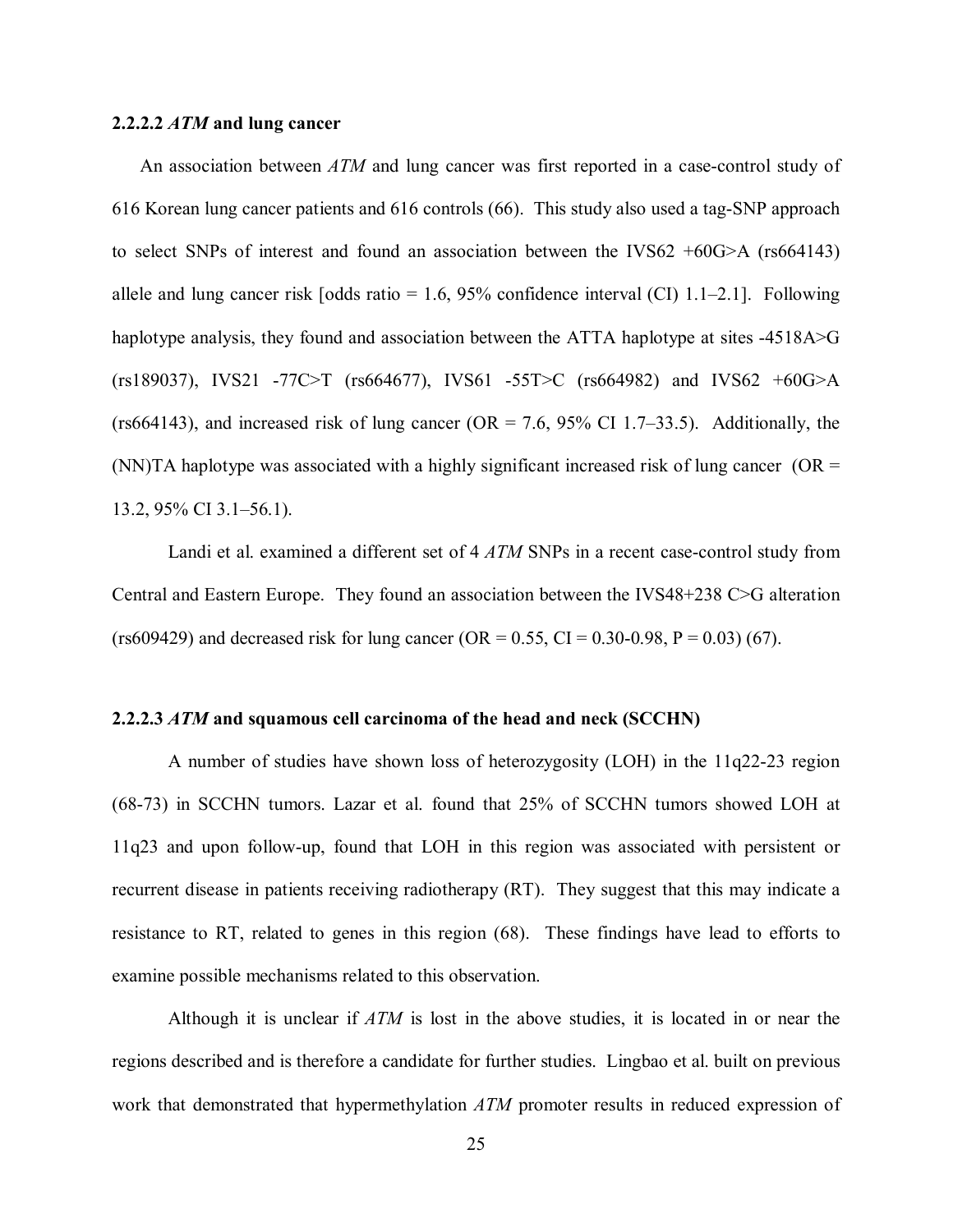the gene. When examining *ATM* methylation in SCCHN, the group showed that approximately 25% of cases showed aberrant methylation and that this was associated with decreased overall patient survival [\(74\).](#page-65-0)

As far as we know, this is the first study to examine germline mutations in *ATM* in patients with SCCHN.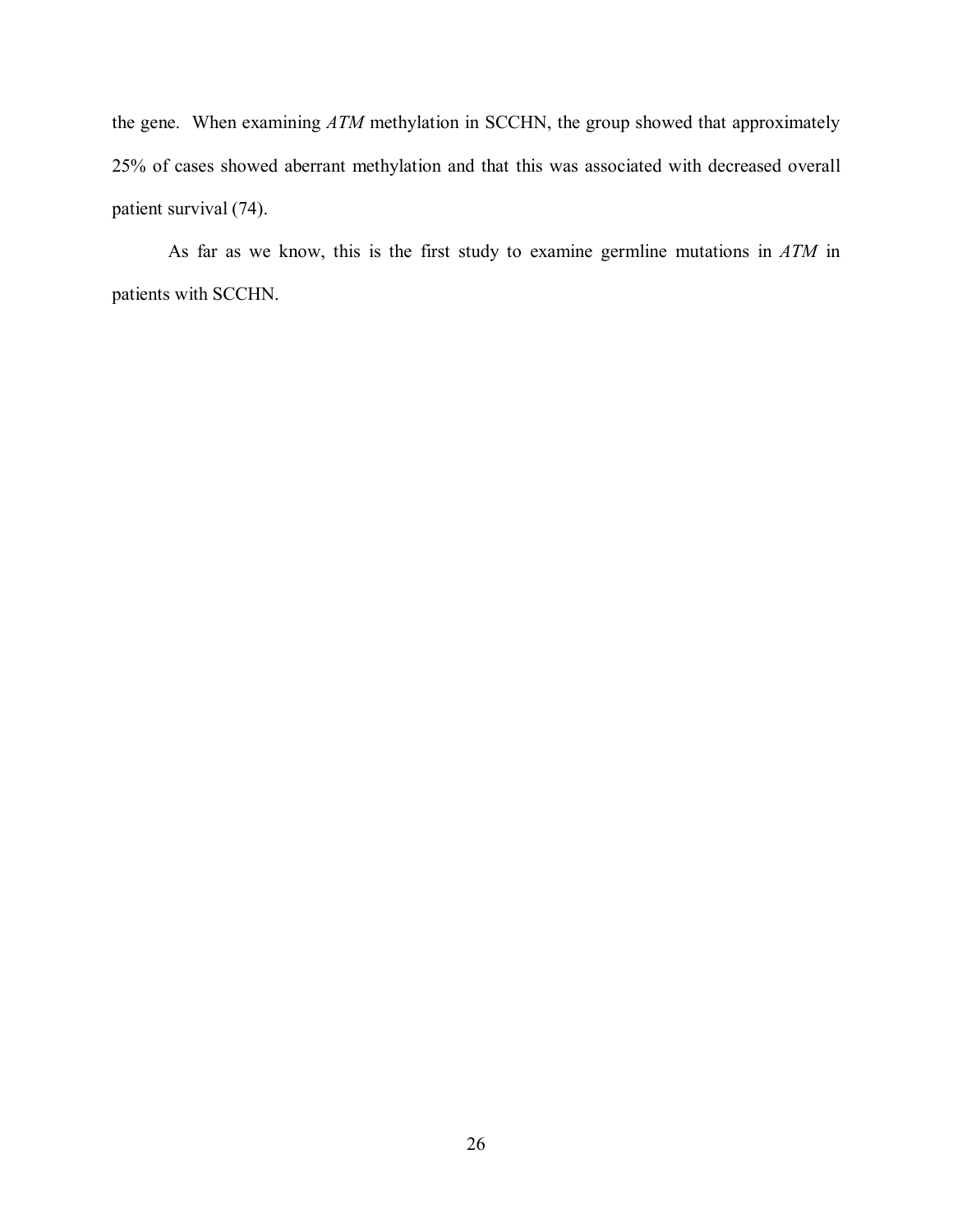#### **3.0 METHODS**

<span id="page-36-0"></span>Research subjects were previously recruited as part of the Head and Neck SPORE and the Oral Cancer study at the University of Pittsburgh. Specifically, cases were individuals diagnosed with primary SCCHN within one year of enrollment of the study. Cases could have a history of another primary tumor but controls did not have any personal history of cancer, regardless of type. Controls were recruited from community settings and clinical settings (patients of the UPMC ENT Clinic or University of Pittsburgh Dental School). The racial, gender, and ethnic characteristics of the proposed subject population reflect the demographics of Pittsburgh and the surrounding area and/or the subject population of the University of Pittsburgh Medical Center. No exclusion criteria were based on race, ethnicity, gender, or HIV status.

#### **3.1.1 Subject Recruitment**

At the University of Pittsburgh Medical Center Ear, Nose and Throat Clinic and University of Pittsburgh Cancer Institute Hematology/Oncology Clinics, potential case and control research subjects were first identified by their primary care physician or clinical care team. If the patient had signed the Ear, Nose and Throat (ENT) Patient Data Registry (IRB # 010356), the subject was identified by a study coordinator. The research project was then discussed with the patient to assess interest in participation. If interested, the caregiver instructed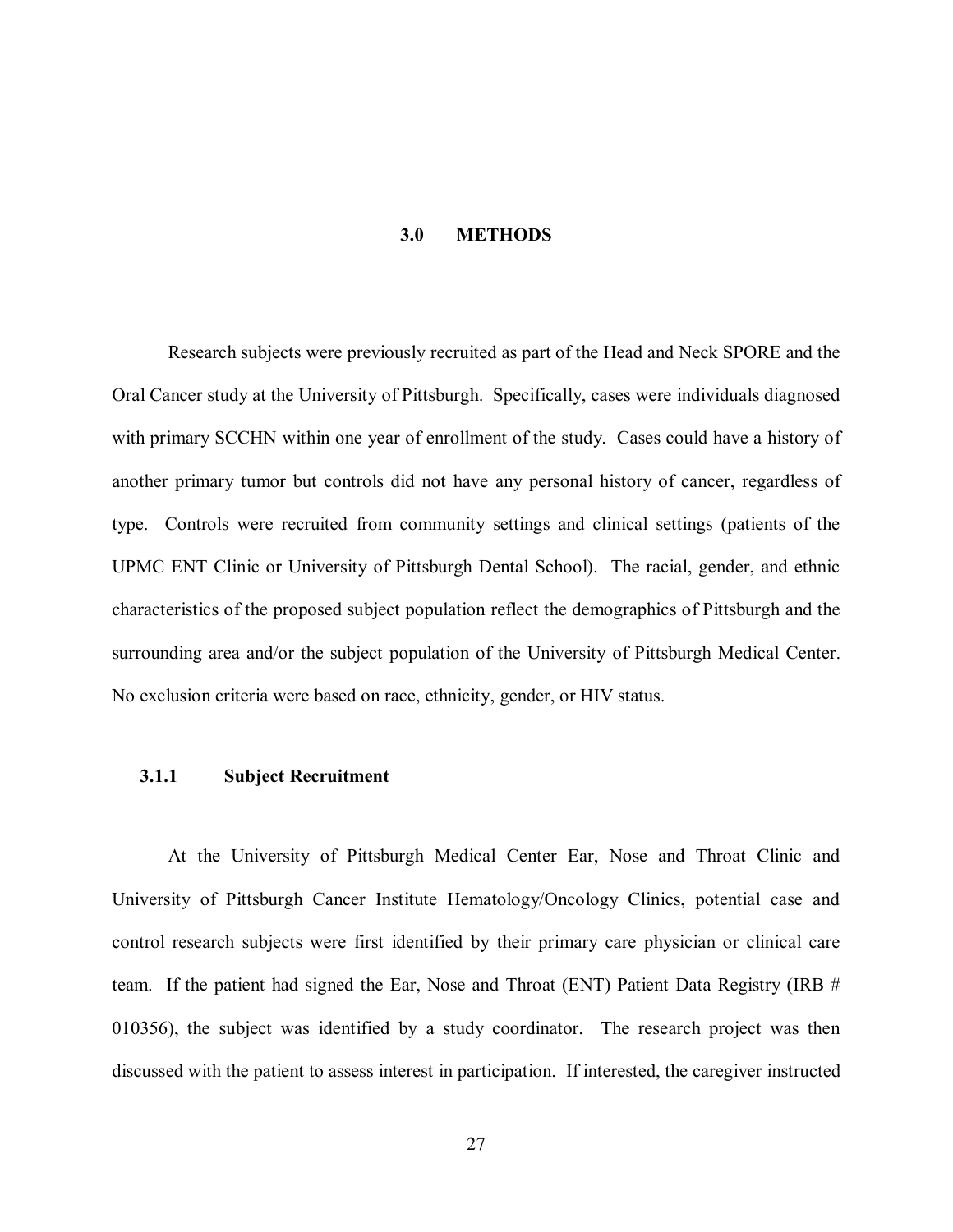<span id="page-37-0"></span>the patient to either contact the research team directly for additional information; or, if the patient had not signed the ENT Patient Data Registry, he/she was provided an IRB approved written Authorization for the Sharing of Health Information Related to Possible Participation in a Research Study. This allowed the caregiver to inform the researcher of the patient's interest, share health information (related to study inclusion), and allowed the involved researchers to contact the patient for additional discussion related to participation. The Clinical Research Coordinators conducted the verbal screening process and obtained written informed consent for potential case subjects, prior to the blood draw and interview.

At the University of Pittsburgh Dental School, Dental School students informed their patients of the research study and, if interested, the potential subject was directed to the location of the research team in the clinic. The research team conducted a verbal screening to determine eligibility and interest. If interested in participation, the researcher obtained written informed consent, obtained a blood sample, and conducted an interview.

# **3.1.2 Inclusion and Exclusion Criteria**

Inclusion criteria (cases):

- Age 18-79 years on date of first diagnosis of qualifying head and neck cancer.
- Biopsy proven primary squamous cell cancer at a head and neck site. For the purposes of this research, head and neck cancer sites include primary tumors coding to Chapter 3 (Lip and Oral Cavity), Chapter 4 (Pharynx, including base of tongue, soft palate, and uvula), Chapter 5 (Larynx), or Chapter 6 (Nasal Cavity and Paranasal Sinuses) of the AJCC Cancer Staging Manual (6th edition).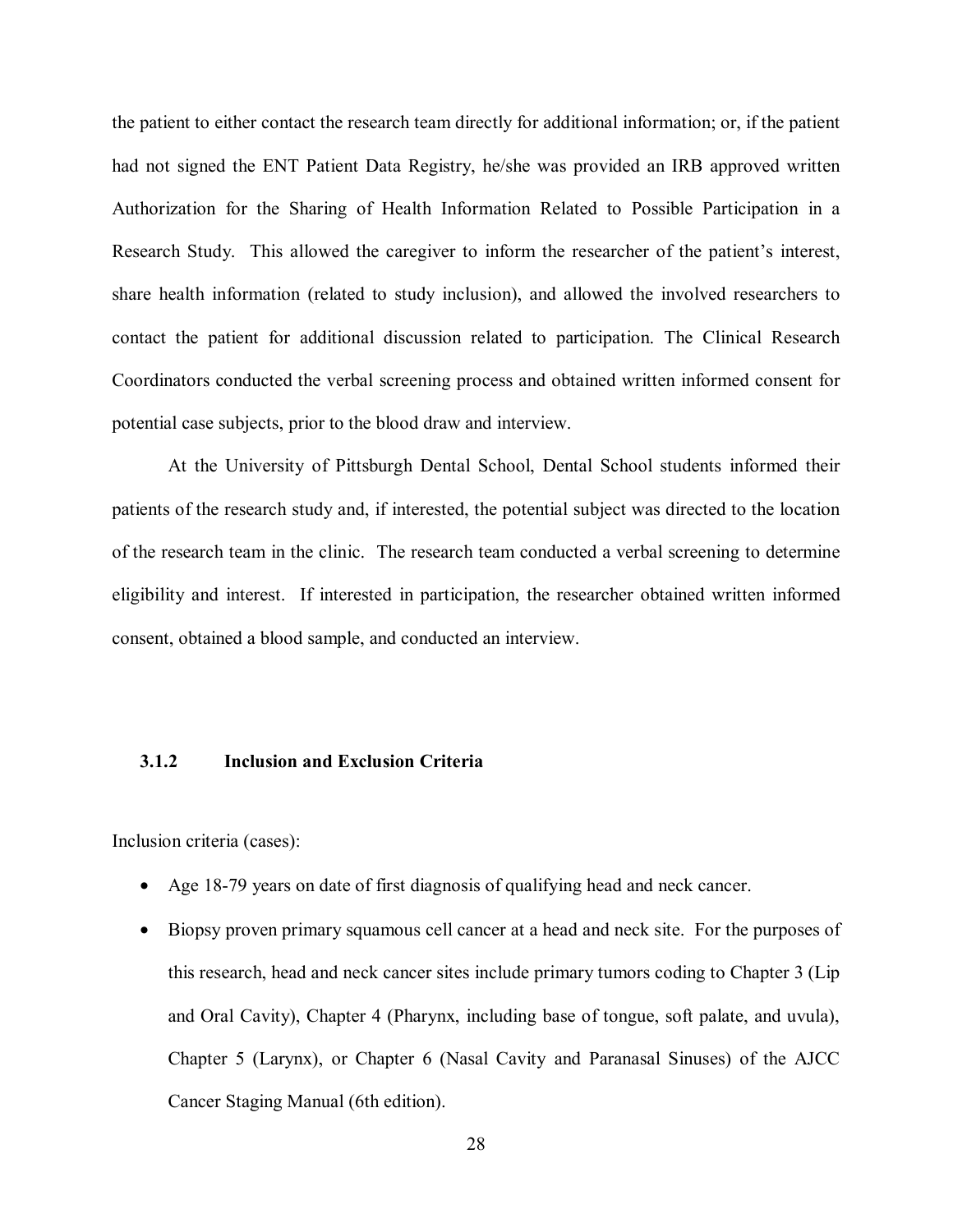• Study enrollment (acquisition of informed consent and collection of questionnaire data) on or before the one-year anniversary of the first diagnosis of the qualifying head and neck cancer.

Exclusion criteria (cases):

- Age less than 18 years on date of first diagnosis of qualifying head and neck cancer.
- Age more than 79 years on date of first diagnosis of qualifying head and neck cancer.
- Absence of a clinical pathology report documenting invasive cancer involving a head and neck site.
- Histopathologic diagnosis other than squamous cell carcinoma. Diagnoses were subject to verification by a Pathologist. The investigators removed a participant from this research study if the final pathology report did not confirm the provisional diagnosis used for study enrollment purposes. If the final pathology report did not demonstrate primary squamous cell carcinoma of the head and neck, the investigators removed the participant from the study and his/her data and blood sample was rendered anonymous and destroyed.
- More than one year elapsed time since date of first biopsy diagnosis of most recent primary squamous cell carcinoma at a head and neck cancer site.

Inclusion criteria (controls):

In order to be included the study, controls needed to meet the following inclusion criteria:

• Age: 18-80 years old on date of enrollment.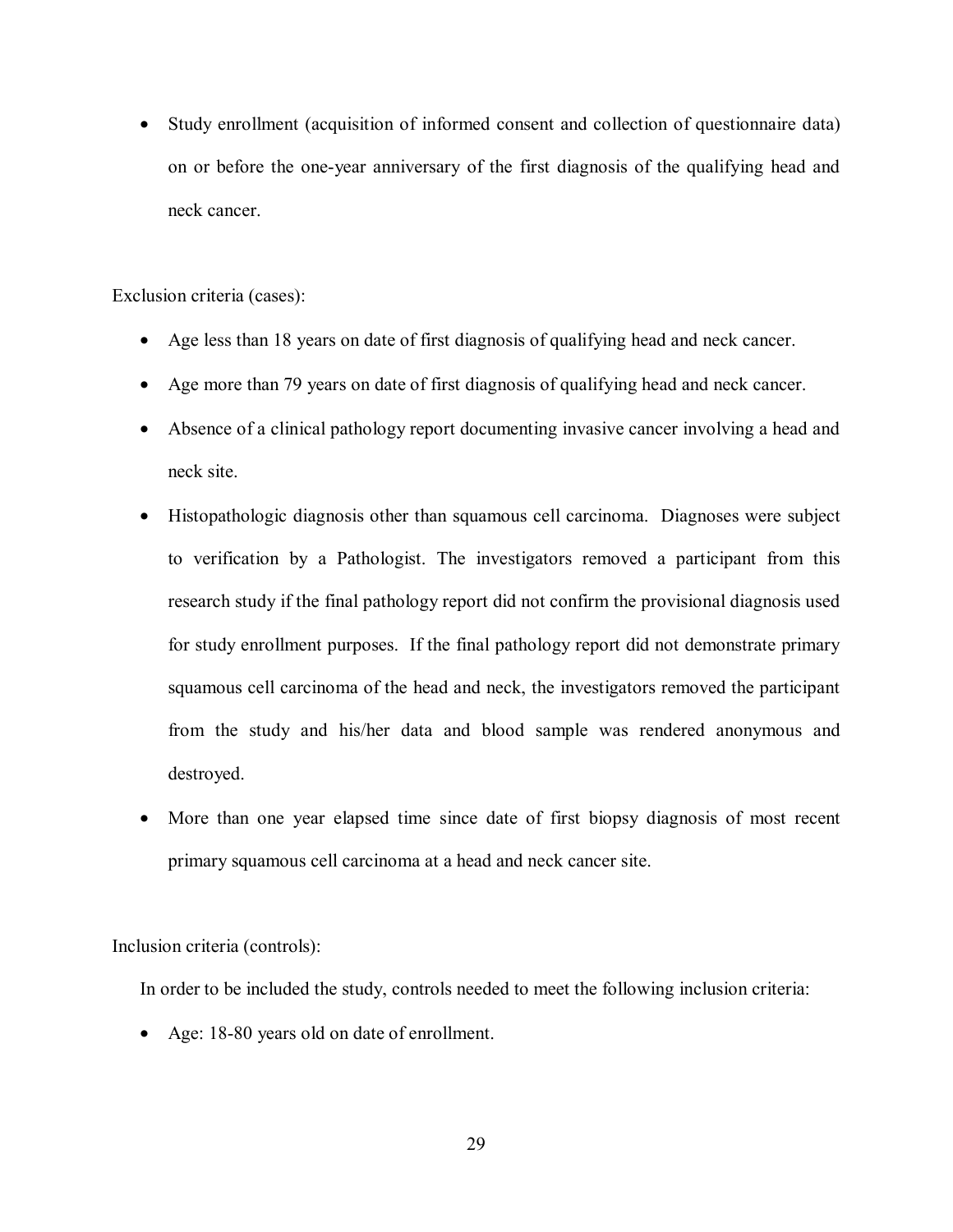- Cancer history: No personal history of cancer at a head and neck site (based on eligibility screening interview and/or review of ENT or Dental Clinic medical record).
- Clinical examination (clinic controls): Clinical examination (by personal ENT physician or dentist), without clinical suspicion of head and neck cancer, based on testimony of clinician or review of primary medical records.
- County of residence (If a neighborhood control): Residence in Allegheny (including greater Pittsburgh), Butler, Green, Cambria, Jefferson, Fayette, Westmoreland, Washington, Beaver, Lawrence, Mercer, Crawford, Erie, Venango, Clarion, Armstrong, or Indiana county (in Pennsylvania); Jefferson (including Steubenville), Columbiana, or Mahoning (including Youngstown) county (in Ohio); or Ohio (including Wheeling), Brook, or Hancock county (in West Virginia).

Exclusion criteria (controls):

Controls were excluded from the study if they met any of the following criteria:

- Age less than 18 years or more than 80 years on date of enrollment.
- Self-report of personal history of cancer at a head and neck cancer site.
- (If a clinic control) Indication in ENT or dental clinic record of personal history of cancer at a head and neck cancer site.
- (If a clinic control) Physical findings, on head and neck clinical examination, that creates a suspicion of cancer at a head and neck cancer site.
- (If a neighborhood control) Residence in a location other than Allegheny (including greater Pittsburgh), Butler, Green, Cambria, Jefferson, Fayette, Westmoreland, Washington, Beaver, Lawrence, Mercer, Crawford, Erie, Venango, Clarion, Armstrong,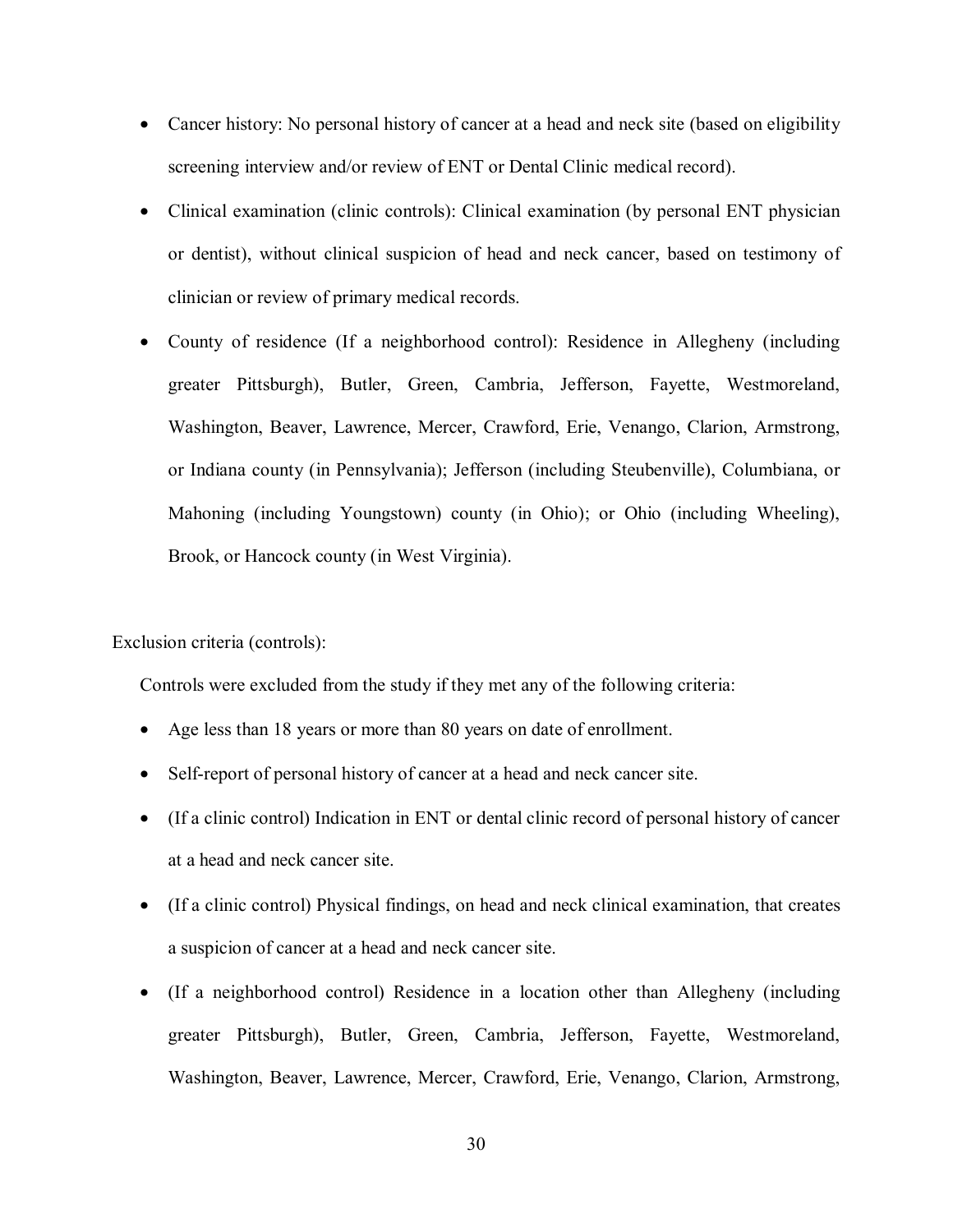<span id="page-40-0"></span>or Indiana county (in Pennsylvania); Jefferson (including Steubenville), Columbiana, or Mahoning (including Youngstown) county (in Ohio); or Ohio (including Wheeling), Brook, or Hancock county (in West Virginia).

#### **3.1.3 Epidemiological variables**

For the purposes of this study, the epidemiological variables collected were: age, gender, race (Caucasian or African American), family history of cancer (yes, no), and height and weight (BMI was calculated), smoking history (yes = at least one cigarette a day for six months or longer, no), alcohol consumption (yes = one or more drinks per month for one year or longer, no) and household smoking (yes = until the age of 18, your father, mother, or anyone else in your household smoked cigarettes, no), pack-years (number of years smoking history, multiplied by the number of cigarettes/day divided by 20).

## **3.1.4 Sample Processing**

For both the OCC and HN-SPORE sample sets, whole blood was drawn into purple top EDTA vacutainer tubes and promptly frozen at -80 degrees C.

# *Oral Cancer Center samples:*

This sample set was originally delivered to Dr. Robert Ferrell's lab at the University of Pittsburgh for genotyping, related to previous genotyping studies. Technicians in Dr. Marjorie Romkes' lab at the University of Pittsburgh had previously extracted the DNA using the Gentra System, Inc. (Minneapolis, MN, USA) Puregene® kit. When delivered to the Ferrell lab, these samples had initially performed poorly in a PCR reaction and were re-extracted (in Dr. Ferrell's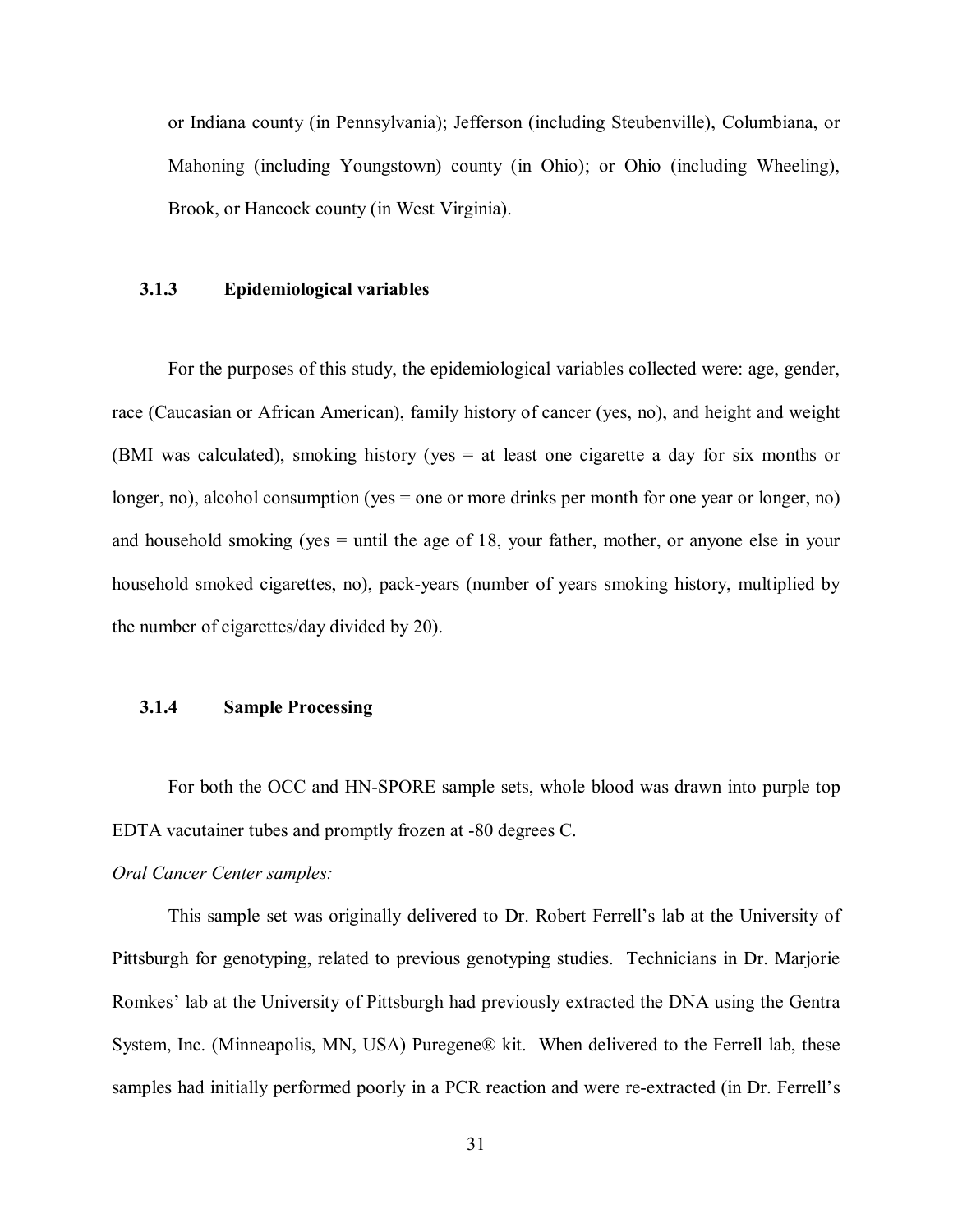<span id="page-41-0"></span>lab) using the Qiagen (Valencia, CA, USA) QIAamp DNA Blood Mini Kit. Following this second extraction, sample performances were greatly improved. Due to limited resources, the samples were whole-genome amplified by technicians in Dr. Ferrell's lab using the GenomiPhiTM DNA Amplification Kit by GE Healthcare (Piscataway, NJ, USA). These samples were further diluted to a final concentration of 1:1000 for PCR use.

## *HN-SPORE samples:*

Technicians in Dr. Marjorie Romkes' lab at the University of Pittsburgh had previously extracted the DNA using the Gentra System, Inc. (Minneapolis, MN, USA) Puregene® kit. The samples were delivered directly to Dr. Susanne Gollin's lab and tested for PCR performance. Following successful amplification, samples were whole-genome amplified using the Qiagen (Valencia, CA, USA) Repli-g kit. Again, performance was tested and samples were diluted to optimal concentrations for PCR, depending on sample quality.

# **3.1.5 Identification of the SNP Set**

 Currently, a query in dbSNP (build 127), a part of the National Center of Bioinformatics Institute, returns over 800 publicly reported SNPs in the *ATM* gene. Due to limited resources, sequencing or genotyping of all SNPs was not possible. With this in mind, it is advisable to take advantage of known regions of linkage (haplotypes) within a gene to avoid redundancy in genotyping and to identify a subset of informative SNPs. This idea stems from the fact that individual alleles physically located near each other in a gene are often inherited together. This means that often there is also a correlation between genotypes at one SNP allele and its neighboring SNP allele. Genotyping SNPs that mark known haplotypes (tagSNPs) can allow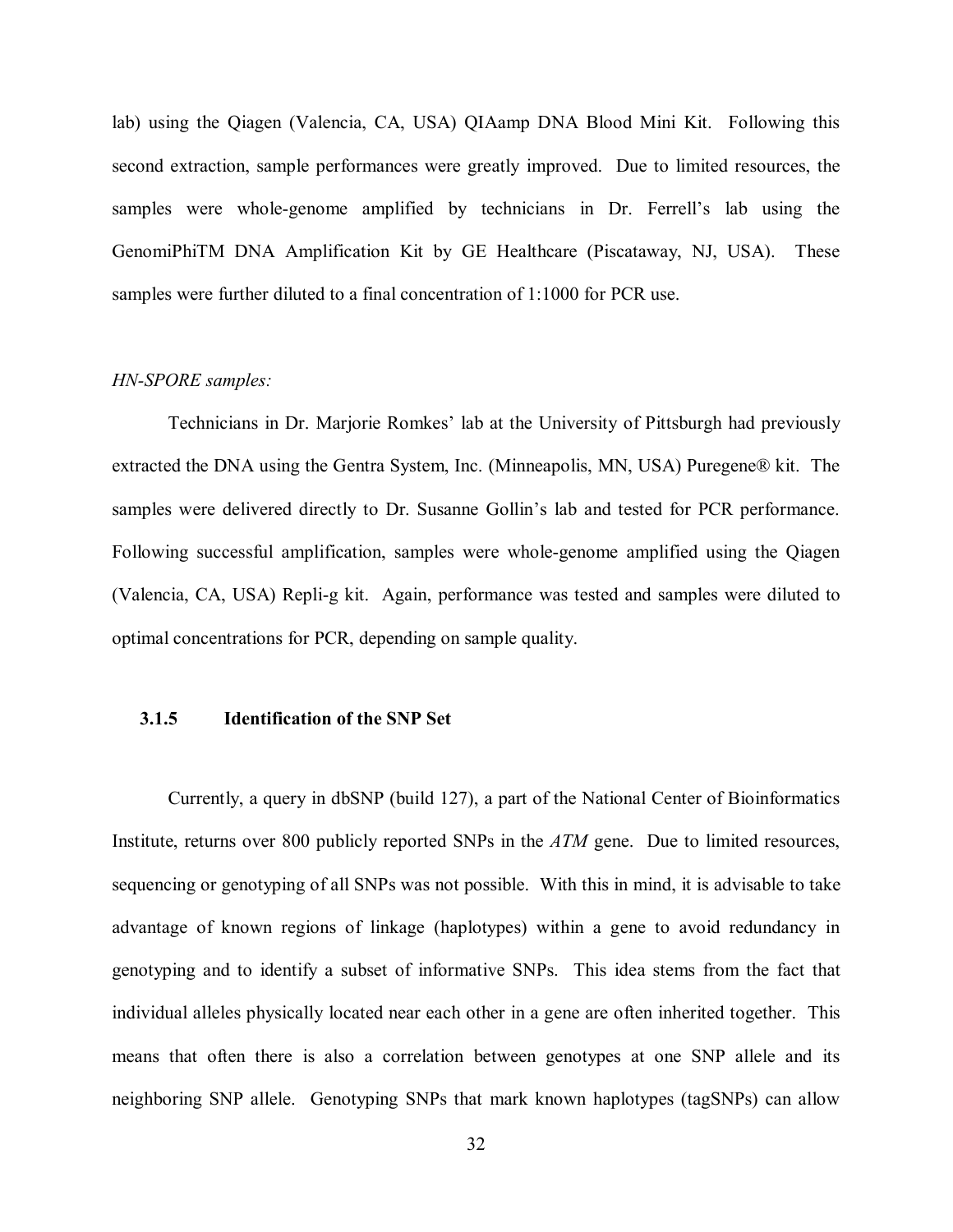inference of SNP genotypes at other sites in the linkage block. This correlation is referred to as Linkage Disequalibrium (LD). The combination of alleles along a chromosome is described as a haplotype.

The publicly available data and software from the International HapMap project has made it possible to search for tagSNPs. The project was launched in 2002 to "create a public database of common human sequence variation, providing information to guide genetic studies of clinical phenotypes" [\(75\).](#page-65-0) Tagger (Haploview), a tool for selection of tagSNPs, was created by Paul de Bakker in the labs of David Altshuler and Mark Daly at the Center for Human Genetic Research of Massachusetts General Hospital and Harvard Medical School, and the Broad Institute for the HapMap project. The tool is publicly available and described in [\(76\)](#page-65-0)  "Efficiency and power in Genetic Association Studies". This software allows the researcher to query the HapMap data based on a number of variables:

*Ethnicity:* HapMap data were collected from four populations, the Yorubas in Nigeria, Japanese, Han Chinese and U.S. residents with ancestry from northern and western Europe (CEU). Because LD occurs due to shared ancestry, haplotypes vary between these populations. For the purpose of this study, the data queries were restricted to "CEU" which most closely matches the ethnic background of our patient population.

*Statistical TagSNP-Picking Method:* The software allows tags to be picked using either a pairwise or multimarker method. Descriptions of these two methods can be found in de Bakker et al. [\(76\).](#page-65-0) Multimarker methods aggressively search for a haplotype of tags that can be used to infer other SNPs. This method decreases the overall number of tagSNPs needed (as compared to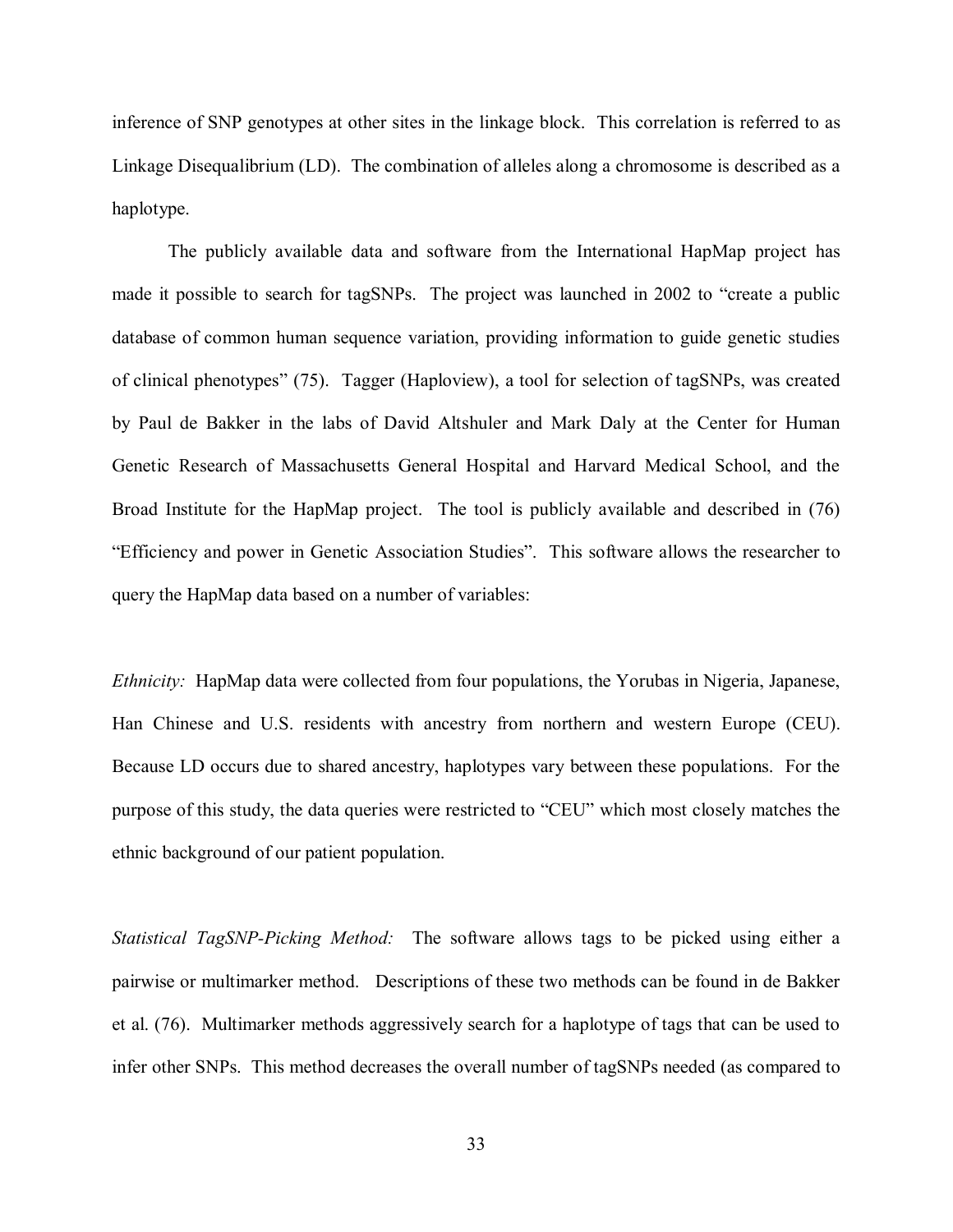the pairwise method) while maintaining power. Therefore, multimarker tag picking was used for tagSNP-picking.

*Coefficient of Determination:* The Tagger software also lets users pick a minimal coefficient of determination (r2) at which all alleles are to be captured. By default, this was set to 0.8.

*Minimum Allele Frequency:* The minimum allele frequency allows the researcher specify a minimum minor allele frequency to be considered by the algorithm. The minimum allele frequency was set to 5% due to power limitations at lower allele frequencies.

Using these settings, a total number of eleven tag SNPs were picked for the initial genotyping. These tag SNPs were supplemented with one additional SNP, predicted to function as a splice-site. Two rounds of genotyping were necessary to obtain nine functional tag SNP assays and one splice-site assay [\(Table 2, Figure 6\).](#page-44-0) Two tag SNP assays failed repeatedly and no suitable replacement assay was available. In total, the nine tag SNPs captured 60 of 64 ATM alleles (with a frequency over 5%). The mean  $R^2$  was 0.998 with the lowest  $R^2$  being 0.891.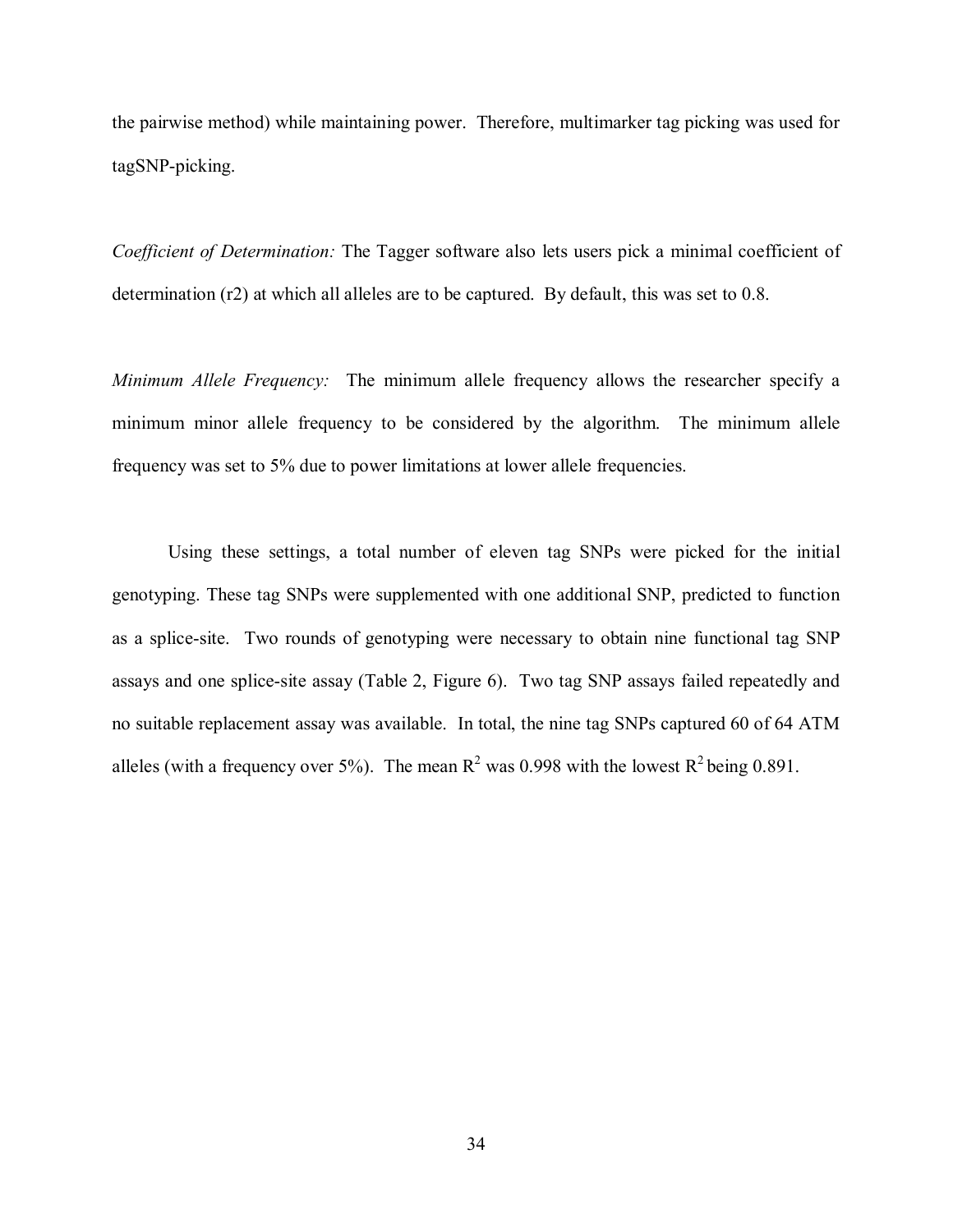# **Table 2.** Genotyped SNPs**.**

<span id="page-44-0"></span>

| <b>ATM SNP</b> | <b>SNP location</b> | dbSNP Position | <b>SNP type</b> | <b>Alias</b> |
|----------------|---------------------|----------------|-----------------|--------------|
| rs4987886      | Intron 1            | 11658469       | Tag             |              |
| rs4987889      | Intron 1            | 11658701       | Tag             |              |
| rs228591       | Intron 1            | 11659749       | Tag             |              |
| rs11212570     | Intron 16           | 11693128       | Tag             |              |
| rs3092991      | Intron 18           | 11702932       | Tag             |              |
| rs1800889      | Exon 30             | 11725903       | Tag             | Pro1526Pro   |
| rs611646       | Intron 37           | 11739513       | Tag             |              |
| rs17503908     | Intron 57           | 11777813       | Tag             |              |
| rs373759       | Intron 59           | 11783073       | Tag             |              |
| rs17174393     | Intron 60           | 11787024       | Splice site     |              |



**Figure 6.** Genotyped SNPs relative to the ATM gene. Adapted from the ATM gene model by the Seattle Mouse Comparative Genomics Cente[r \(77\)](#page-66-0)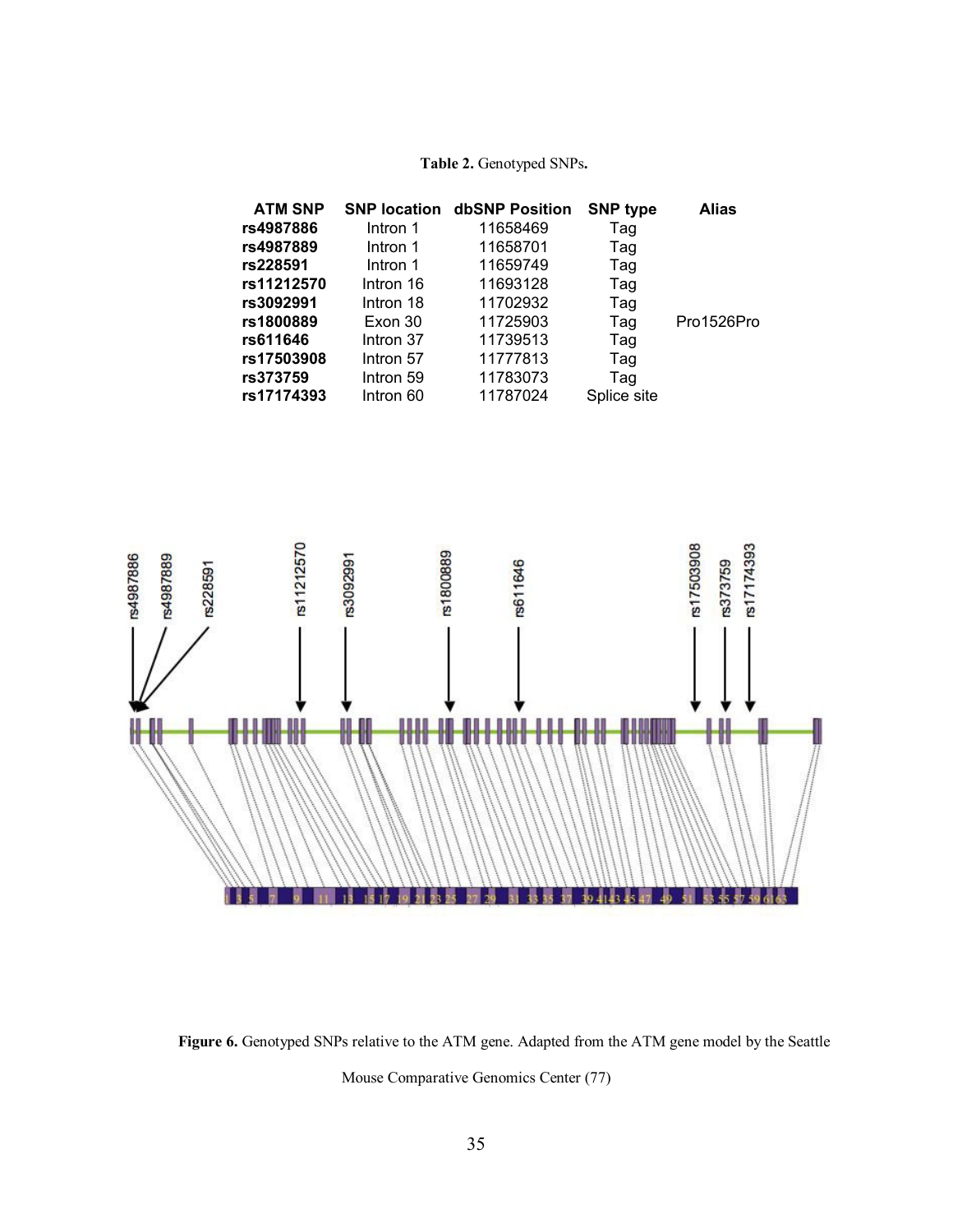## <span id="page-45-0"></span>**3.1.6 Genotyping**

TaqMan® SNP Genotyping Assays were purchased from Applied Biosystems (Foster City, CA, USA). The TaqMan® genotyping assays are based on real-time PCR technology, using allele-specific probes and primers. The probes are labeled with either VIC or FAM dye and selectively anneal to the corresponding DNA sequence (SNP). The detection is made possible by exonuclease activity of the Taq polymerase and the cleavage of the dye-label. Following the arraying of DNAs in 96-well plate format, the plates and assays were delivered to the University of Pittsburgh Genomics and Proteomics Core Laboratory (GPCL) for genotyping. The 96-well DNA plates were then rearrayed into a 384-well plate format. PCR was performed according to Applied Biosystems specifications using the Applied Biosystems 7900HT instrument. (AppliedBiosystems.com)

Each well contained:

2.5uL TaqMan® Universal PCR Master Mix (2 ), No AmpErase® UNG

0.25uL SNP Genotyping Assay Mix (20 )

2.25uL sample DNA (diluted 1:20 in nuclease-free water)

5uL Total

One "No Template Control" (NTC) containing TE or Nuclease-free water was added by the GPCL to the last well of each plate. The PCR profile used was: Hold 2 minutes at 50 degrees C, hold for 10 minutes at 95 degrees C, followed by 40 cycles of: 15 second hold at 95 degrees C and hold 1 minute at 60 degrees C.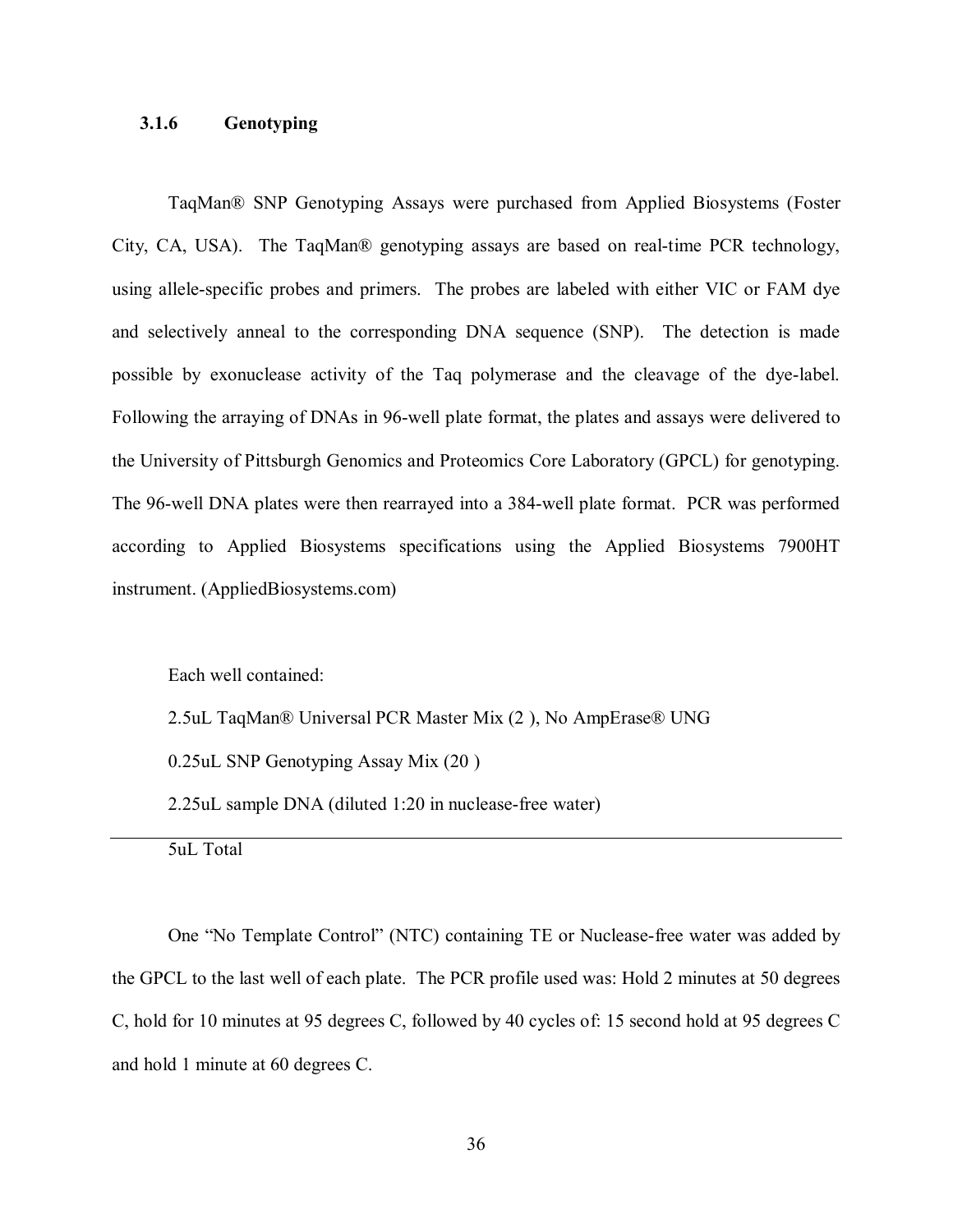Results were returned from the GPCL as .SDS files, which contain all raw fluorescent values. Due to data quality concerns, the raw spectral data were analyzed in two separate ways and all statistical analyses were performed on both types of analyses. First, genotype calls were made by hand, by calling according to cluster. In some SNPs, there was concern that about the accuracy of these genotype calls. Therefore, a second, non-standard method was developed to supplement these calls. This method consisted of converting the raw allele X and allele Y spectral data to a single value, approximating the slope from the origin (relative to each SNP). This was done using the following formula where  $Y=$  the raw Y fluorescence value for a particular data point (representing the Y allele), and  $X=$  raw X fluorescence for a particular data point (representing the X allele):  $Y/(X+Y)$ . To adjust for background (different points of origin for each SNP) the working equation became:  $(Y-Ymin)/(X-Xmin) + (Y-Ymin)$  where Ymin and X min represented the lowest value observed for each axis.

Blinded quadruplicate positive control samples of (unknown genotype) were included for each assay to insure proper genotype assignment and data integrity. Three to four positive controls of known genotype were included per 384-well plate. These were samples from the CEPH collection and ordered through the National Institute of General Medical Sciences (NIGMS). Researchers were blinded to case-control status until data were generated and genotype calls were made. All SOPs regarding laboratory safety were followed as well as separation of pre and post-PCR products to avoid contamination.

# **3.1.7 Statistical Analysis**

Allele frequencies were calculated for both cases and controls and goodness of fit to the expected Hardy-Weinberg frequencies was measured in controls. The  $\chi^2$  test was used to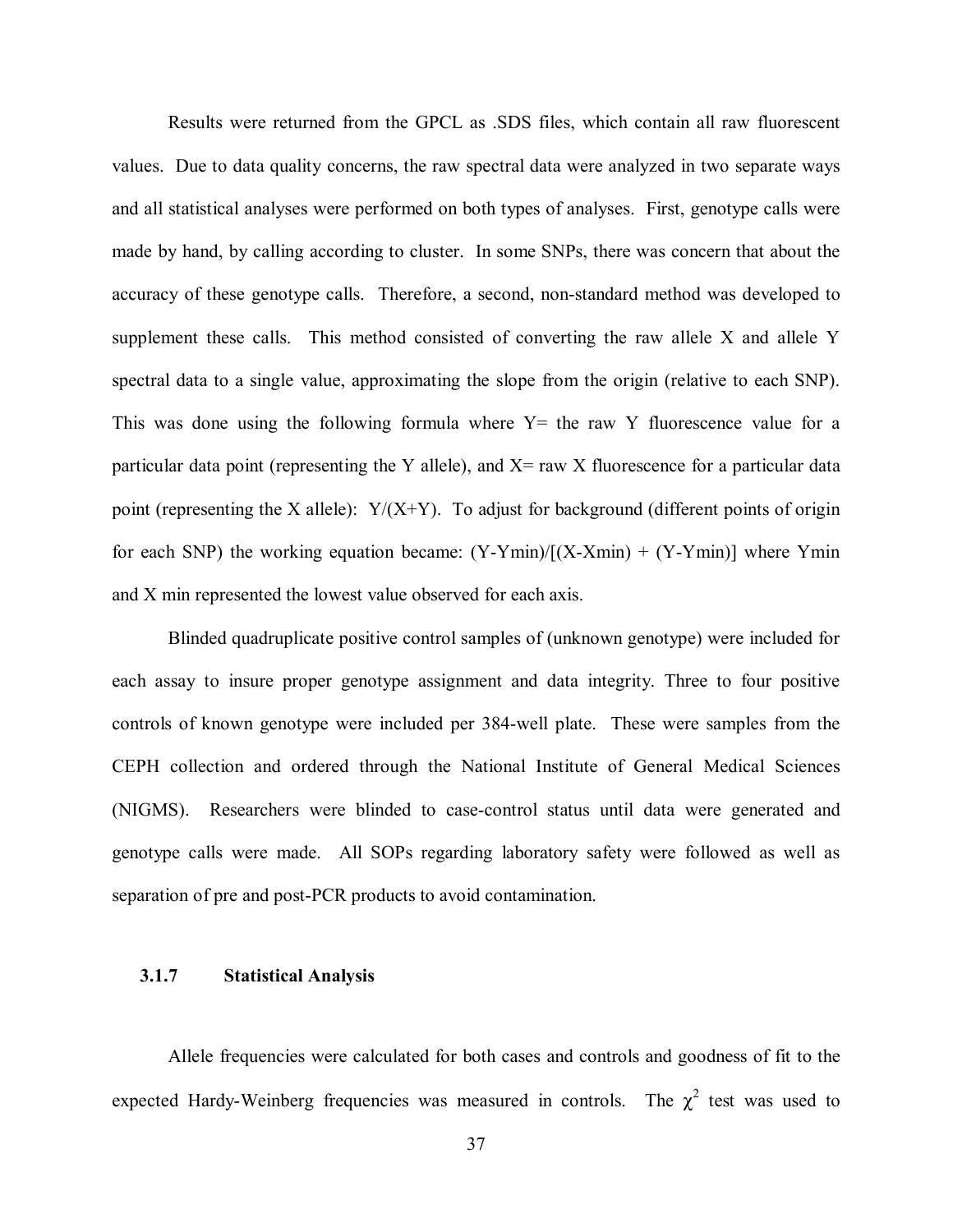<span id="page-47-0"></span>examine genetic differences between cases and controls and P-values were generated for each SNP. The  $\chi^2$  test was also used to examine the significance of each epidemiological risk factor (perceived to play a role in SCCHN based on the literature or the biology of the disease) relative to case-control status. For continuous variables "age" and "pack-years of smoking", data were binned according to the mean value of the controls. Body mass index (BMI) was binned into biologically relevant categories (<18.5, 18.6-25, 25.1-30, and >30 kg/m<sup>2</sup>) and not according to means. For those variables that were found to be significant, a logistic regression model was created to test for SNP significance, controlling for these factors. The significant factors included in the regression model were: age (as a continuous variable), sex, pack-years (continuous; included instead of smoking history), alcohol history and BMI (as a continuous variable). This binary logistic regression model was used to test for disease associations in both result sets: genotype calls and the calculated slope value. In summary, the data were examined in a number of ways: genotype calls were examined for their association with case/control status, in a logistic regression (unadjusted and adjusted). The slope-calculation was also examined in a logistic regression (unadjusted and adjusted). All analyses were carried out using the SPSS statistical 15.0 software.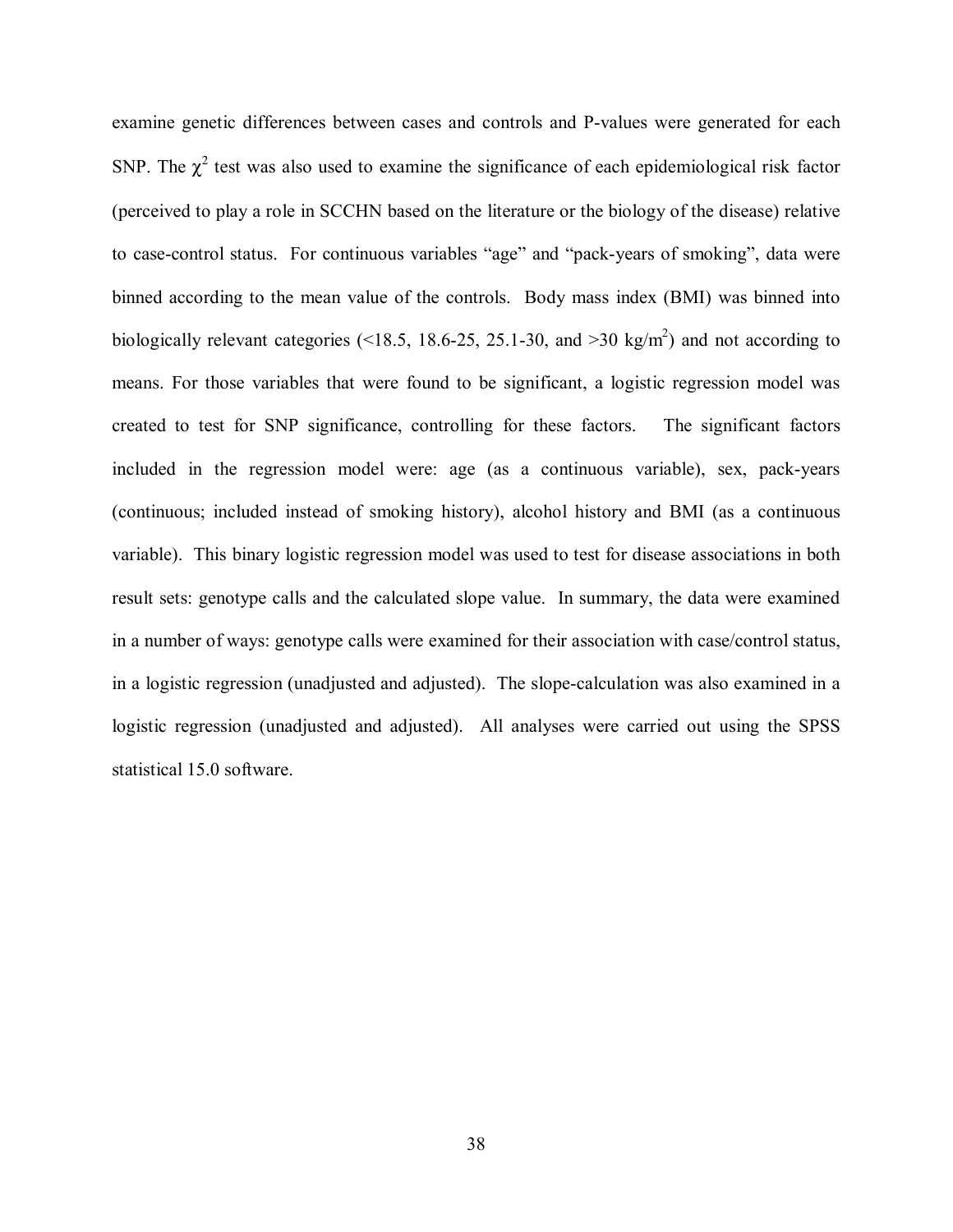## **4.0 RESULTS**

# <span id="page-48-0"></span>**4.1.1 Epidemiological variables and SCCHN risk**

Of the major epidemiological variables examined in the study, those found to be associated with case/control status were: sex [OR=1.7, (CI: 1.2-2.3)], with the higher risk in males; positive smoking history [OR=1.5 (CI: 1.02-2.1)]; pack-years [OR=2.3 (CI: 1.7-3.2)], with the highest risk in those who reported >20 pack-years; alcohol use [OR=2.0 (CI: 1.2-3.3)], with the higher risk in drinkers; and BMI of 18.6-25.0 [OR=1.7 (CI: 1.24-2.38) (Table 3).

| <b>Variables</b>              |            | Case (N=300) | Control (N=360) | <b>OR</b> | 95% CI        |
|-------------------------------|------------|--------------|-----------------|-----------|---------------|
| Age: >57                      |            | 161 (52.8)   | 180 (49.9)      | 1.1       | $0.8 - 1.5$   |
| Sex (number male) (%)         |            | 232 (76.1)   | 237 (65.7)      | 1.7       | $1.2 - 2.3$   |
| Race: number caucasian (%)    |            | 302 (99)     | 358 (99.2)      | 0.8       | $0.2 - 4.2$   |
| History of cigarette smoking: |            |              |                 |           |               |
| number "yes" (%)              |            | 237 (78.5)   | 257 (71.4)      | 1.5       | $1.0 - 2.1$   |
| Packyears: >20                |            | 185 (61.7)   | 148 (41.1)      | 2.3       | $1.7 - 3.2$   |
| Household cigarette use:      |            |              |                 |           |               |
| number "yes" (%)              |            | 223 (74.6)   | 248 (68.7)      | 1.3       | $0.9 - 1.9$   |
| Family history of cancer:     |            |              |                 |           |               |
| number "yes" (%)              |            | 180 (59.8)   | 208 (57.8)      | 1.1       | $0.8 - 1.5$   |
| Alcohol use: number "yes" (%  |            | 278 (91.7)   | 305 (84.7)      | 2.0       | $1.2 - 3.3$   |
| BMI ( $\text{kg/m}^2$ ):      | $<$ /=18.5 | 11(3.7)      | 7(1.9)          | 1.9       | $0.74 - 5.03$ |
|                               | 18.6-25.0  | 119 (39.8)   | 100(27.8)       | 1.7       | $1.24 - 2.38$ |
|                               | 25.1-30.0  | 99(33.1)     | 147 (40.8)      | 0.7       | $0.52 - 0.99$ |
|                               | >30        | 70 (23.4)    | 106 (29.4)      | 0.7       | $0.52 - 1.04$ |

#### **Table 3.** Epidemiological variables.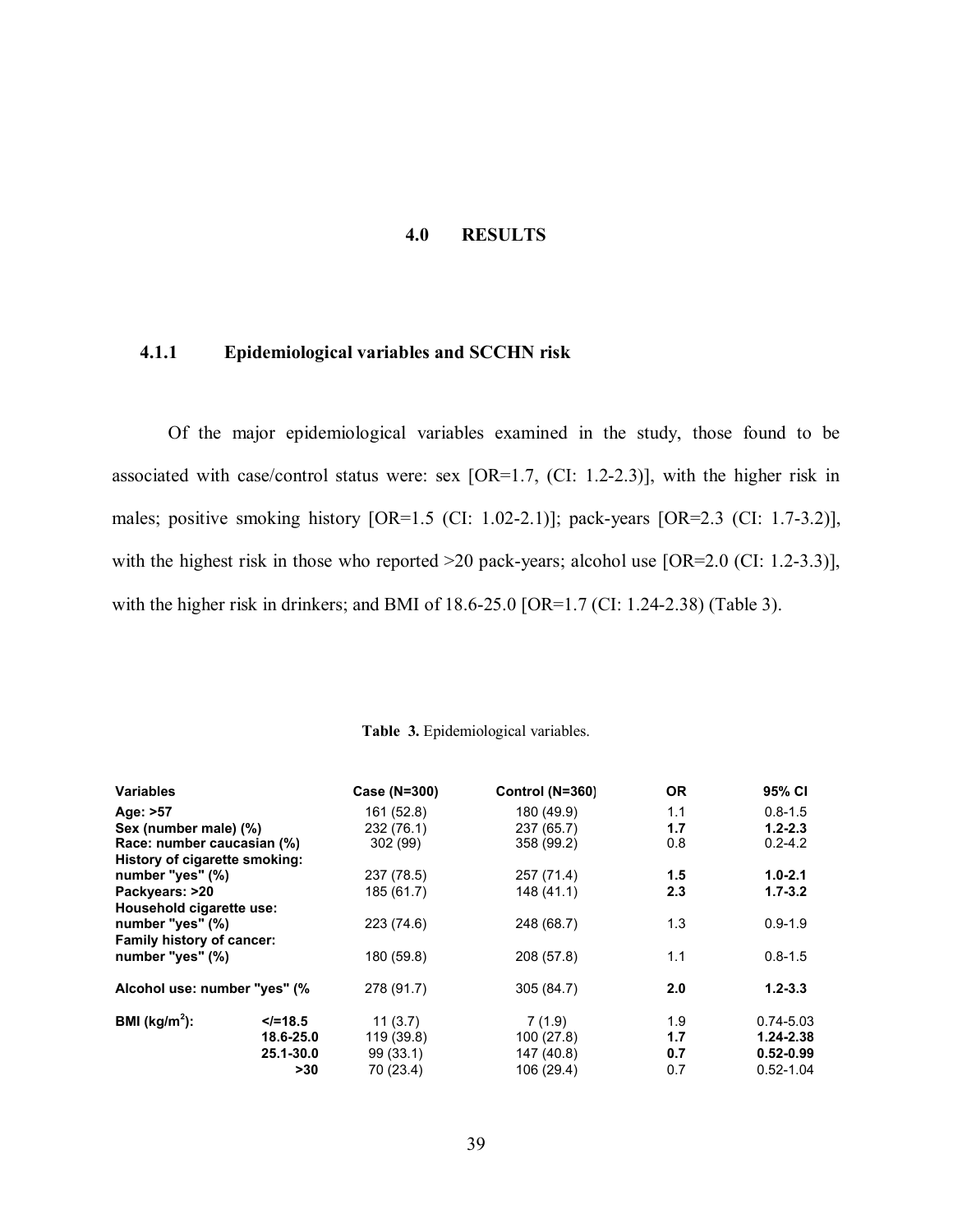<span id="page-49-0"></span>The means of continuous variables were calculated in cases and controls. The mean age of the controls was 57.1 years and 58.0 years in cases. The mean BMI in controls was 27.8 compared to a mean BMI of 26.7 in cases. The mean pack-years smoked in controls was 20.5 compared to 37.5 pack-years in cases (Table 4).

**Table 4.** Epidemiological variables.

| Case (N=300)    | Control (N=360) |
|-----------------|-----------------|
| $58.0 + 10.5$   | $57.1 + (-11.5$ |
| $26.7 + 6.1$    | $27.8 + 5.2$    |
| $37.5 + 1.35.9$ | $20.5 + 23.8$   |
|                 |                 |

## **4.1.2 Association of ATM SNPs and SCCHN risk**

Of a total of 300 cases and 360 controls genotyped for 10 ATM SNPs, the genotyping success rate ranged between 79 and 94% for all SNPs with a mean success rate of 89%. Each SNP was examined for deviations from Hardy-Weinberg and all controls were found to be in Hardy-Weinberg equilibrium. Allele frequencies and P-values for SCCHN cases and controls for each of the ten SNPs are shown in Table 5. Significant differences in genotype frequencies were observed between SCCHN cases and controls for rs611646 ( $P = 0.012$ ) and rs373759 ( $P =$ 0.025). For rs611646, the TT genotype was more common in cases than controls (45 versus 32%) while the AA and AT genotypes were less common in cases than controls (18 versus 21% and 37 versus 46%, respectively). In SNP rs373759, the CC genotype was more common in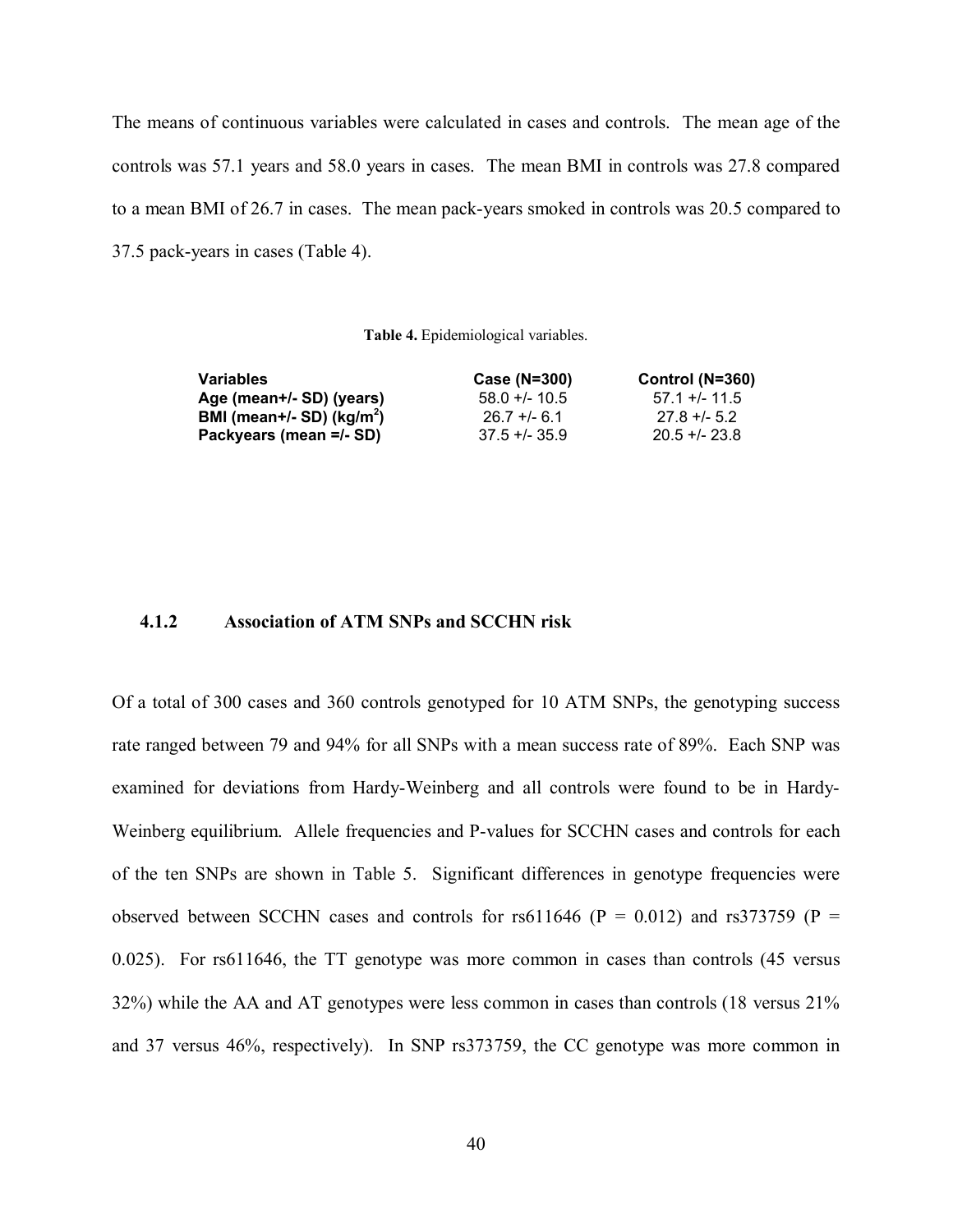<span id="page-50-0"></span>cases than controls (56 versus 48%) with the CT type being less common in cases than controls

(29 versus 40%).

| <b>SNP</b>                                               | <b>Total</b> |                                       | Genotype (%)                         |                                       | <b>Allele Frequency</b>      |                              | P-value |
|----------------------------------------------------------|--------------|---------------------------------------|--------------------------------------|---------------------------------------|------------------------------|------------------------------|---------|
| Intron 1 (rs4987886)<br><b>SCCHN</b> cases<br>Controls   | 279<br>322   | AA<br>253 (90.7)<br>305 (94.7)        | AT<br>24(8.6)<br>16(5.0)             | TT<br>2(0.7)<br>1(0.3)                | A<br>0.95<br>0.97            | T<br>0.05<br>0.03            | 0.156   |
| Intron 1(rs4987889)<br><b>SCCHN</b> cases<br>Controls    | 279<br>328   | CC<br>269 (96.4)<br>317 (96.6)        | <b>CT</b><br>10(3.6)<br>11(3.4)      | <b>TT</b><br>0(0)<br>0(0)             | $\mathbf C$<br>0.98<br>0.98  | T.<br>0.02<br>0.02           | 0.877   |
| Intron 1(rs228591)<br><b>SCCHN</b> cases<br>Controls     | 272<br>310   | AA<br>66 (24.3)<br>64 (20.6)          | AG<br>113(41.5)<br>136 (43.9)        | GG<br>93 (34.2)<br>110(35.5)          | A<br>0.45<br>0.43            | G<br>0.55<br>0.57            | 0.576   |
| Intron 16 (rs11212570)<br><b>SCCHN</b> cases<br>Controls | 261<br>316   | AA<br>6(2.3)<br>6(1.9)                | AG<br>37(14.2)<br>46 (14.6)          | GG<br>218 (83.5)<br>264 (83.5)        | A<br>0.09<br>0.09            | G<br>0.91<br>0.91            | 0.94    |
| Intron 18 (rs3092991)<br><b>SCCHN</b> cases<br>Controls  | 269<br>289   | AA<br>199 (74.0)<br>228 (78.9)        | AG<br>62 (23.0)<br>53 (18.3)         | GG<br>8(3.0)<br>8(2.8)                | A<br>0.86<br>0.88            | G<br>0.14<br>0.12            | 0.375   |
| Exon 30 (rs1800889)<br><b>SCCHN</b> cases<br>Controls    | 284<br>328   | <b>CC</b><br>257 (90.5)<br>294 (89.6) | <b>CT</b><br>27(9.5)<br>34(10.4)     | <b>TT</b><br>0(0)<br>0(0)             | $\mathsf{C}$<br>0.95<br>0.95 | $\mathsf{T}$<br>0.05<br>0.05 | 0.724   |
| Intron 37 (rs611646)<br><b>SCCHN</b> cases<br>Controls   | 250<br>279   | AA<br>44 (17.6)<br>59(21.1)           | AT<br>93 (37.2)<br>129 (46.2)        | <b>TT</b><br>113(45.2)<br>91(32.6)    | A<br>0.36<br>0.44            | $\mathsf{T}$<br>0.64<br>0.56 | 0.012   |
| Intron 57 (rs17503908)<br><b>SCCHN</b> cases<br>Controls | 286<br>342   | GG<br>3(1.0)<br>3(0.9)                | GT<br>42 (14.7)<br>60 (17.5)         | <b>TT</b><br>241 (84.3)<br>279 (81.6) | G<br>0.08<br>0.10            | $\mathsf{T}$<br>0.92<br>0.90 | 0.616   |
| Intron 59 (rs373759)<br><b>SCCHN</b> cases<br>Controls   | 266<br>320   | CC<br>149 (56.0)<br>152 (47.5)        | <b>CT</b><br>77 (28.9)<br>127 (39.7) | <b>TT</b><br>40 (15.0)<br>41 (12.8)   | $\mathsf{C}$<br>0.70<br>0.67 | $\mathsf{T}$<br>0.30<br>0.33 | 0.025   |
| Intron 60 (rs17174393)<br><b>SCCHN</b> cases<br>Controls | 290<br>336   | AA<br>0(0)<br>0(0)                    | AG<br>3(1.0)<br>6(1.8)               | GG<br>287 (99.0)<br>330 (98.2)        | A<br>0.01<br>0.01            | G<br>0.99<br>0.99            | 0.431   |

# **Table 5.** Allele frequencies**.**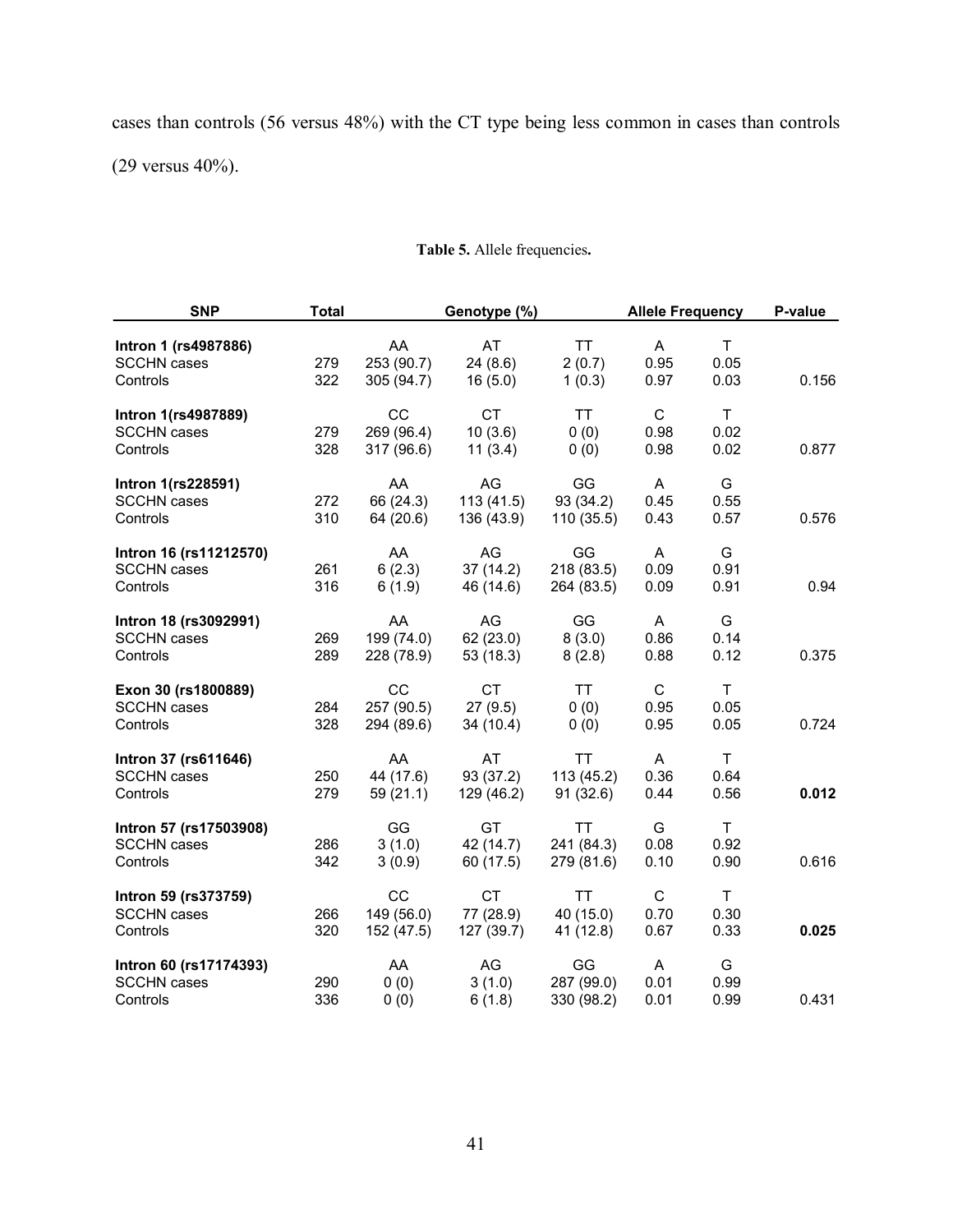A logistic regression analysis was performed for each SNP with and without covariates: sex, BMI, alcohol, and pack-years. Although smoking history was significantly related to case/control status, pack-years was used in the model because it is a more specific measure of smoking. The logistic regression included one *ATM* SNP at a time and separate analyses were performed for genotype calls and the slope-calculation. There were no significant differences between the adjusted and unadjusted regression analyses; adjusted data are shown in [Tables 6](#page-52-0)  [and 7.](#page-52-0) SNP rs611646 remained significant when adjusted for risk factors in both the genotype call analysis  $[OR = 1.38, (CI: 1.07-1.77]$  and the slope-calculation analysis  $[OR = 4.04, (CI: 1.53-1.07]$ 10.67)]. SNP rs373759 appeared to be significant when examined before logistic regression, but not after the regression analysis. This can be explained by the apparent over-dominant effect observed in this SNP. The logistic regression, which codes the genotypes as 0, 1, and 2 is specifically looking for a linear effect in the data.

Rs3092991, on the other hand, was only found to be associated with SCCHN in the slope-calculation analysis. Theoretically, this could be explained by any unexpected grouping of cases or controls within genotype clusters, which would cause the slope-calculation to perceive differences within genotype groups. To test this hypothesis, case/control status was graphed along with raw data read[s \(Figure 7\).](#page-53-0) There were no obvious visual differences within genotype clusters. Further examination of the genotype data is needed to explain the difference in significance observed in these two analyses.

42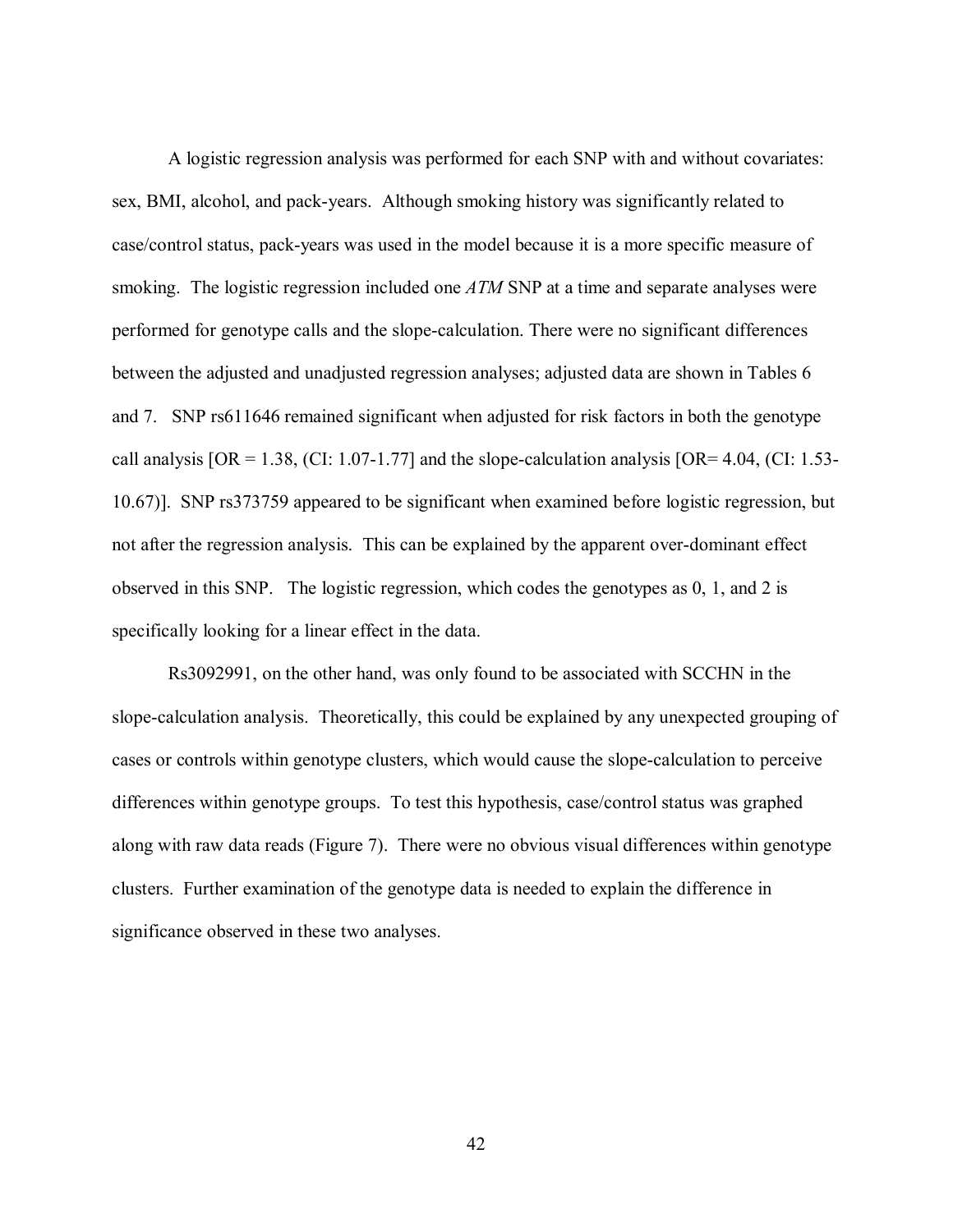| P-value |
|---------|
|         |
|         |
| 0.068   |
| 0.874   |
| 0.299   |
| 0.739   |
| 0.422   |
| 0.780   |
| 0.012   |
| 0.312   |
| 0.466   |
| 0.349   |
|         |

<span id="page-52-0"></span>**Table 6.** Sex, BMI, alcohol, and pack-years-adjusted odds ratios (ORs) for ATM SNP genotype calls.

**Table 7.** Sex, BMI, alcohol, and pack-years-adjusted odds ratios (ORs) for ATM SNP slope-calculation.

| <b>ATM SNP</b>         | OR.   | Interval     | P-value |
|------------------------|-------|--------------|---------|
|                        |       |              |         |
| Intron 1 (rs4987886)   | 0.868 | 0.230-3.273  | 0.835   |
| Intron 1 (rs4987889)   | 2.471 | 0.450-13.563 | 0.298   |
| Intron 1 (rs228591)    | 0.77  | 0.387-1.531  | 0.456   |
| Intron 16 (rs11212570) | 1.191 | 0.500-2.833  | 0.693   |
| Intron 18 (rs3092991)  | 4.116 | 1.593-10.632 | 0.003   |
| Exon 30 (rs1800889)    | 0.634 | 0.157-2.563  | 0.523   |
| Intron 37 (rs611646)   | 4.04  | 1.533-10.67  | 0.005   |
| Intron 57 (rs17503908) | 1.116 | 0.487-2.554  | 0.796   |
| Intron 59 (rs373759)   | 0.954 | 0.544-1.673  | 0.869   |
| Intron 60 (rs17174393) | 1.41  | 0.482-4.120  | 0.530   |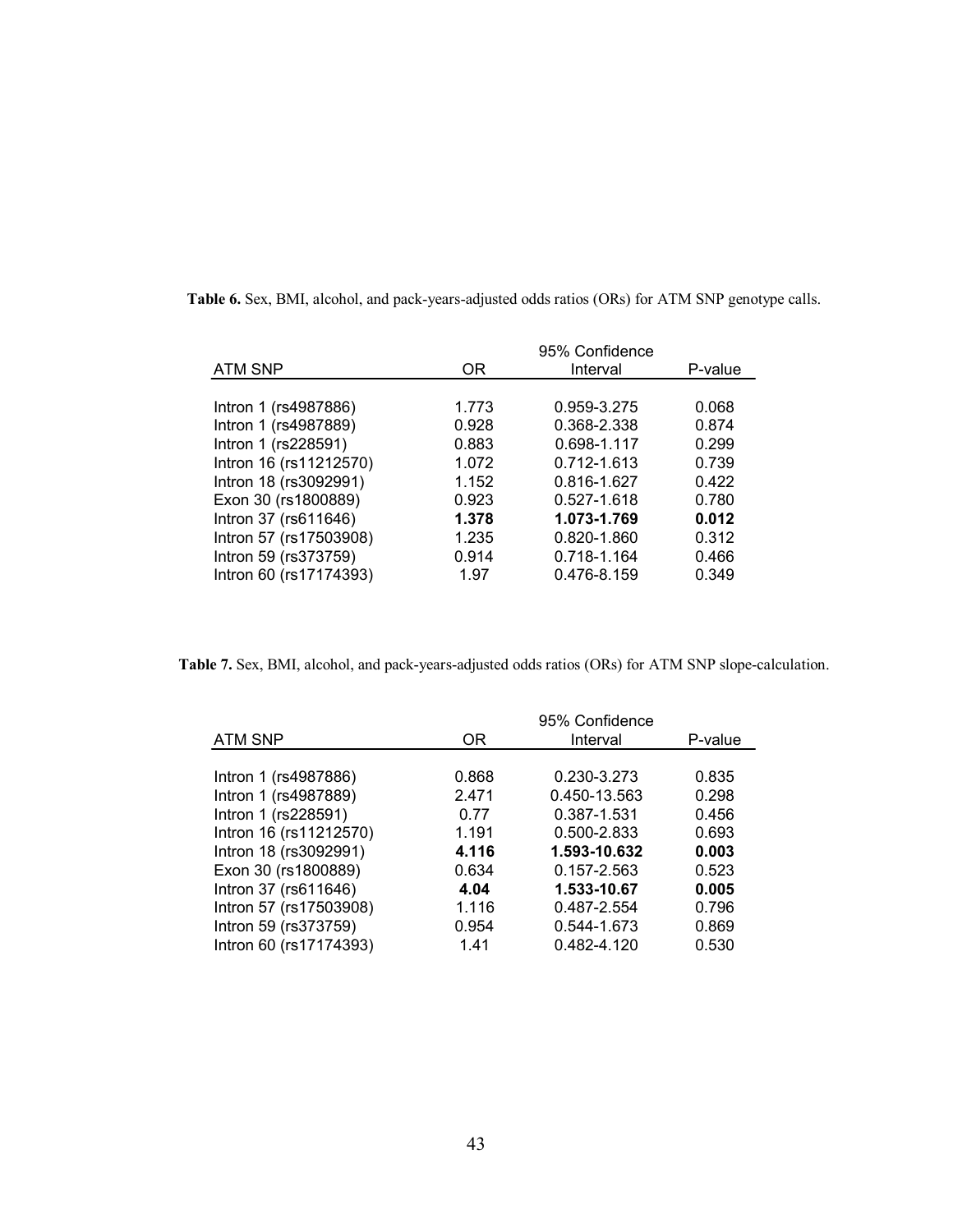<span id="page-53-0"></span>

Figure 7. Graph of rs3092991 genotype data, labeled with case/control status.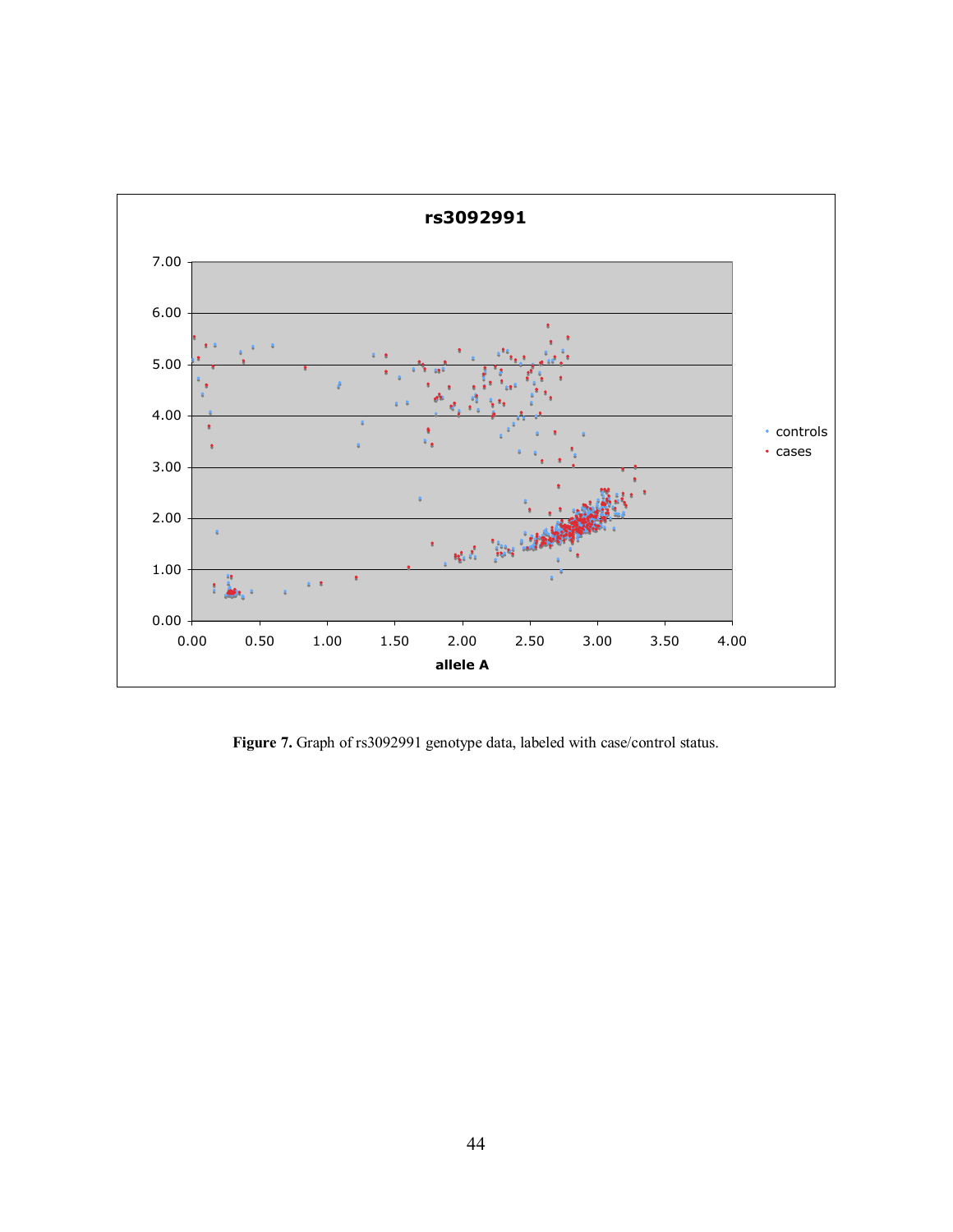#### **5.0 DISCUSSION**

<span id="page-54-0"></span>The *ATM* gene, located near the distal end of chromosome 11q at 11q22.3, is part of a region implicated in SCCHN tumor progression from dysplasia to carcinoma in situ. About 30- 76% of SCCHN tumors show loss of the distal end of chromosome 11q and subsequent amplification of 11q13 [\(32\).](#page-62-0) The protein coded by the *ATM* gene is a kinase that responds to double strand breaks by phosphorylating other key proteins involved in cell cycle control and DNA damage repair. *ATM* interacts with a large number of other proteins, such as checkpoint factors (*CHEK*s), tumor suppressors *(TP53, BRCA1*), DNA repair factors (*RAD50*, *RAD51, GADD45*) and other signaling molecules (*ABL1*, *NFKB1*). This provides both a positional (chromosome 11q) and functional argument for the role of *ATM* in SCCHN.

#### **5.1.1 Study design**

*ATM* has long been implicated in increased risk for breast cancer through epidemiological studies [\(59\).](#page-64-0) For many years, molecular biologists were unable to uncover the *ATM* variations that conferred odds ratios such as those seen in the epidemiological studies. Recently, however, a number of studies have successfully found associations that finally seem to explain the early epidemiological studies [\(56\).](#page-64-0) The success of these studies highlights the importance of an emphasis on study design and the careful controlling of major genetic and environmental risk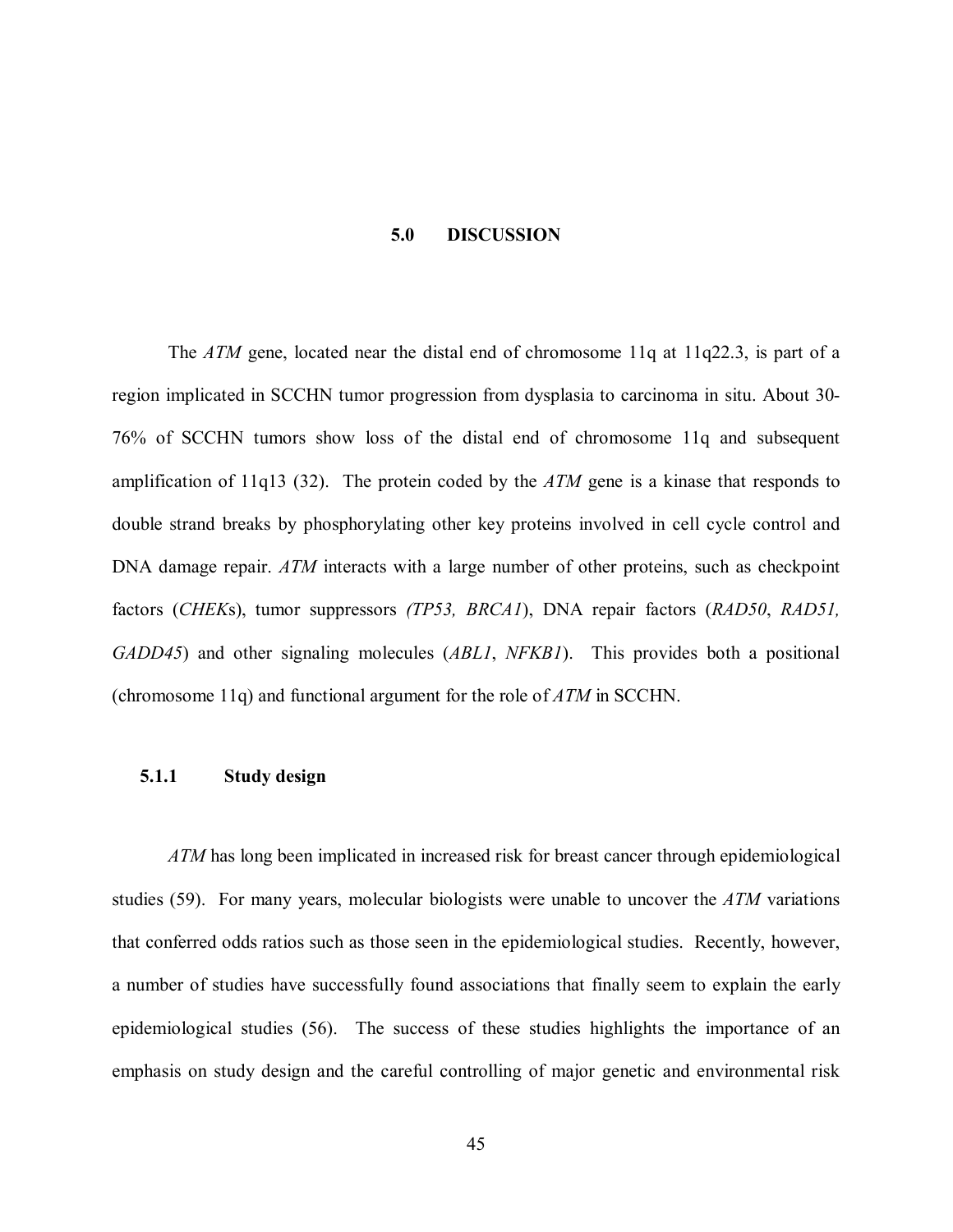factors of disease. Because *BRCA1/2* play such a major role in breast cancer susceptibility, it was suggested that study power would be increased if *ATM* variation were studied in sporadic breast cancer cases [\(61\).](#page-64-0) Conversely, a study of SCCHN, which has no known major genetic risk factors may instead benefit by focusing on individuals from families with a history of related cancer (for example oral cancer or lung cancer). If germline variations are playing a role in SCCHN susceptibility, we may expect to see higher rates within a family carrying one of these gene variants. This type of design may therefore increase power to detecting genetic associations with SCCHN.

In addition, some associations between ATM SNPs breast cancer have been found in AT families only, assumingly because these *ATM* polymorphisms are known to be deleterious [\(62\).](#page-64-0)  This observation seems to indicate that a study design which examines SCCHN in AT carriers may have greater power to detect an association; however, in a study of 1160 relatives of AT patients, Thompson et al. [\(60\)](#page-64-0) only observed two cases of buccal/pharangeal cancer and three cases of esophageal cancer. Therefore, although this study design may be desirable, it is likely to be difficult to obtain enough samples to make the data informative. This type of design would also miss the effects of non-AT-causing variants in *ATM*.

It may also be helpful to be able to control for HPV status in both cases and controls. Because HPV is a significant risk factor, with a unique etiology of disease, it would be helpful include HPV as a covariate when performing a regression analysis. It would also be interesting to examine the role of *ATM* variants in relation to HPV status, as there may be variants that affect disease susceptibility in the presence or absence of HPV infection*.*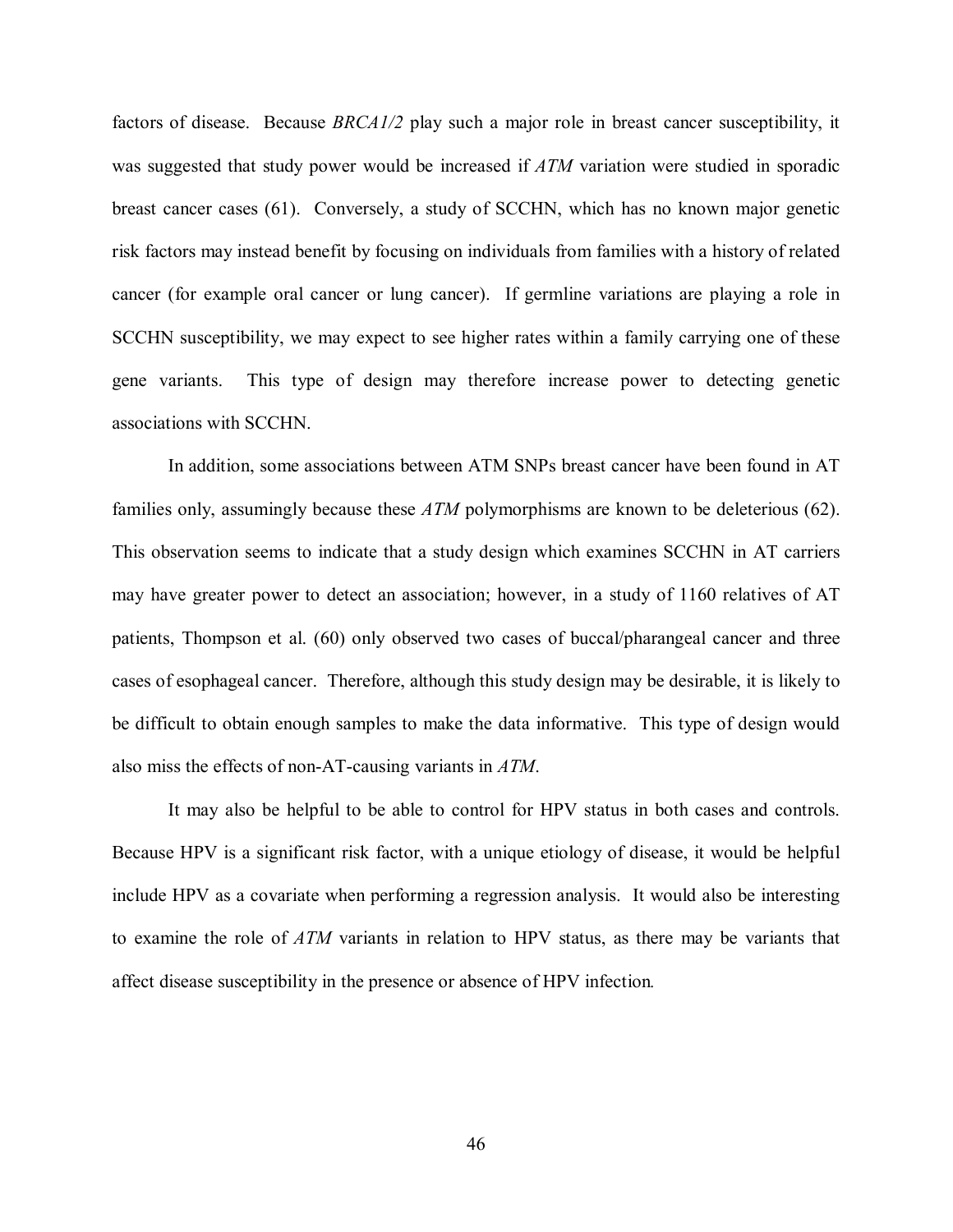# <span id="page-56-0"></span>**5.1.2 Genetic associations**

*ATM* has not been previously studied in SCCHN; however, a number of other cancers have been associated with *ATM*, including breast cancer and lung cancer. Specifically, breast cancer studies have implicated rs228589 [\(61\),](#page-64-0) rs36017433 [\(62\),](#page-64-0) and IVS10-6T>G (out-of-frame deletion, truncation at amino acid 419[\) \(63\).](#page-64-0) At the time of this study, these SNPs were not in the Hapmap database and it is unknown whether the SNPs used in this study are in LD with these variants.

 Lung cancer studies [\(66\)](#page-65-0) have found associations between a number of *ATM* variants and increased risk for disease: IVS62  $+60G>A$  (rs664143) and the ATTA haplotype at sites: -4518A>G (rs189037), IVS21 -77C>T (rs664677), IVS61 -55T>C (rs664982) and IVS62 +60G>A (rs664143). The previously associated SNPs in the haplotype (above) are in high LD with each other (84-98%). In addition, the variant, IVS48+238 C>G (rs609429) has been associated with decreased risk for lung cancer [\(67\).](#page-65-0) This SNP is also not in the Hapmap database and it is unknown whether any of the SNPs included in this study are in LD with rs609429.

This study analyzed both genotype calls and the slope-calculation for each SNP and found significant associations with three ATM SNPs and risk for SCCHN: rs611646, rs373759, and rs3092991.

*Rs611646*: Located in intron 37, this SNP was included in the study as a tag-SNP. This SNP is part of a large haplotype block, containing many SNPs with an  $R^2$  value of 1.0. This makes it difficult to locate a functional SNP responsible for this observation.

47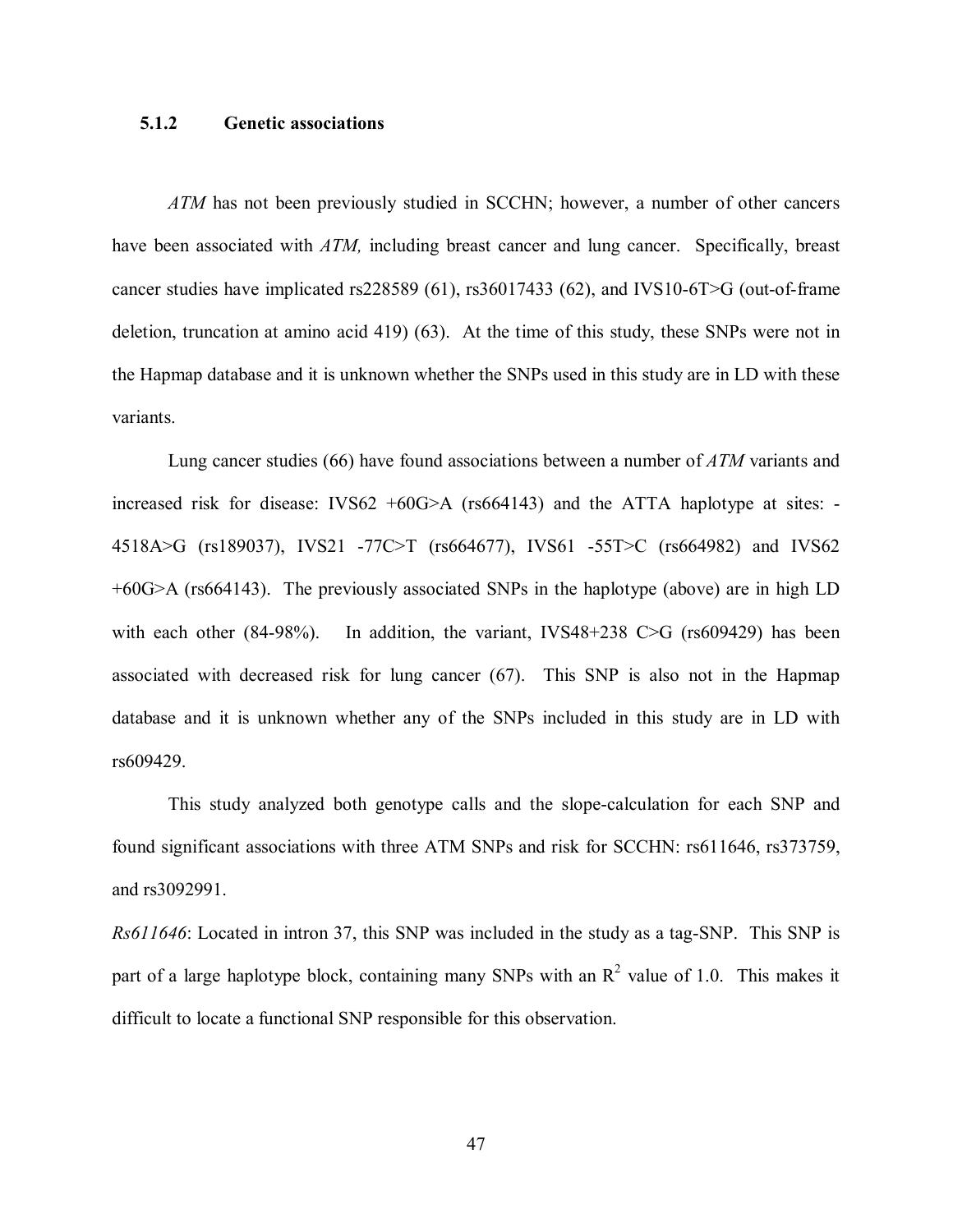<span id="page-57-0"></span>*Rs373759*: This SNP was also picked as a tag-SNP and is located in intron 59. Together with rs611646, rs373759 is in the same large haplotype block as rs664143 and confirms previous findings that associated this SNP with lung cancer [\(66\).](#page-65-0)

*Rs3092991* was only found to be associated with disease in the slope-calculation analysis. This analysis was performed on every SNP due to data quality concerns and effectively assigned a single slope-value to each data point. This finding was particularly puzzling in that the data for this SNP was one of the highest quality and genotype calls were thought to be very reliable. It was hypothesized that differences between the slope-calculation and genotype analysis would be possible if there were subgroups of cases or controls that clustered within the larger genotype groups. Upon visual inspection of the data distribution, there did not appear to be any such subclustering. In addition, when genotypes were examined separately, no associations were found in the genotype data. This association may be an artifact of the distribution of data in that the major allele shows higher background for this SNP as raw intensities rise. This causes a slight curving of the distribution and may make the slope-calculation less accurate than genotype calls, themselves.

# **5.1.3 Epidemiology**

Basic epidemiological analyses replicated findings of previous studies, showing that alcohol  $[OR=2.0, (CI:1.2-3.3)]$ , cigarette smoking, in terms of "pack-years"  $[OR=2.3, (CI:1.7-3.3)]$ 3.2); OR=1.5], and male gender [OR=1.7, (CI:1.2-2.3)] appear to be major risk factors for disease. Age was not found to be associated with disease, however, these analyses are not meaningful given that cases and controls were age-matched as part of the study design. A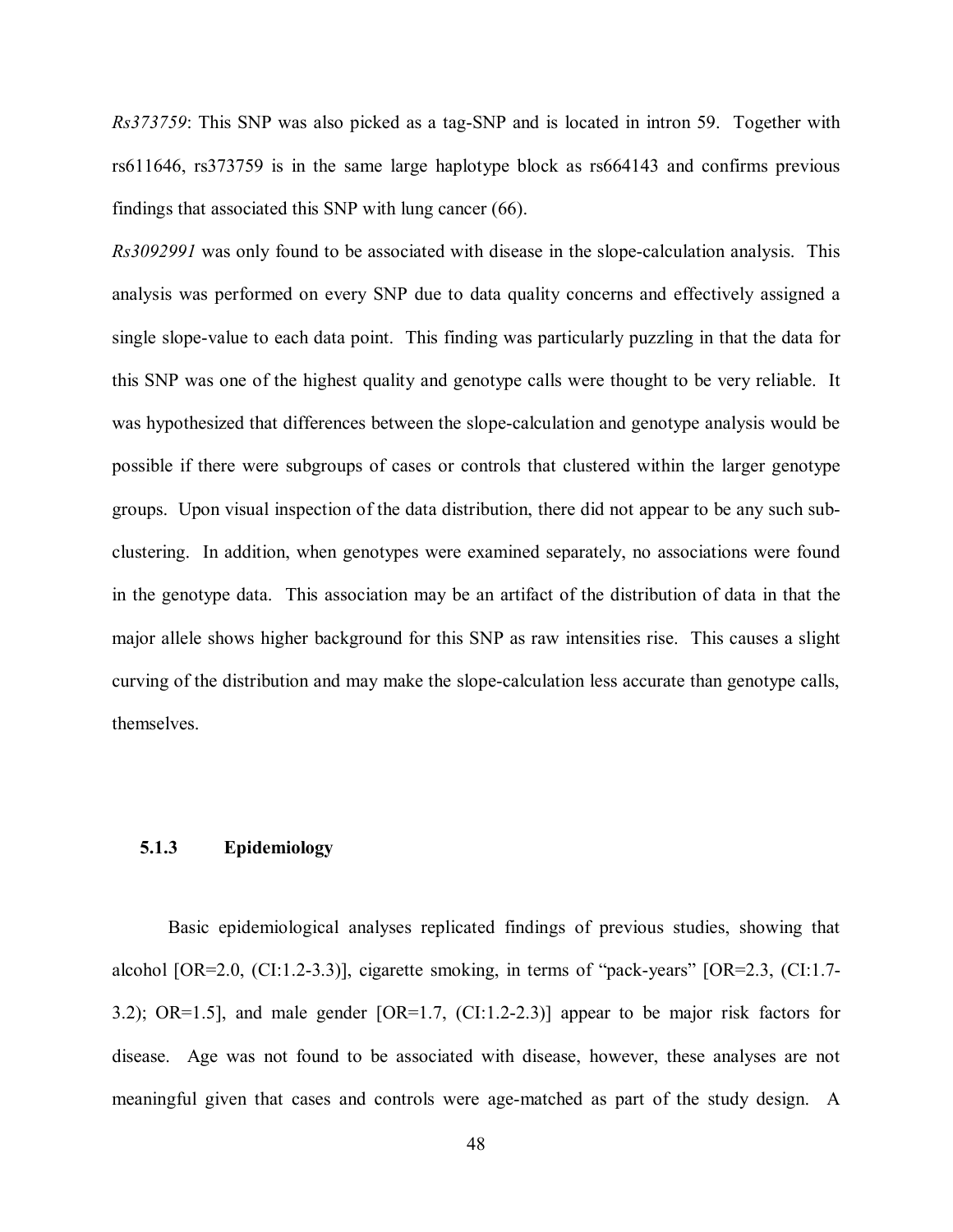<span id="page-58-0"></span>comprehensive analysis of interactions between these variables was not performed, as this was not the focus of the study. However, examination of SNP associations and ORs before regression and after regression did not reveal any significant interaction between the SNPs and epidemiological risk factors. Further analyses that stratify according to risk factors, simultaneously (eg. smoking and alcohol status), may provide further insight into the mechanism of SNP associations. Lower BMIs (18.6-25.0 kg/m<sup>2</sup>) were also associated with disease [OR=1.7, (CI:1.24-2.38)], although this may be a result of disease, rather than a cause.

## **5.1.4 Future directions**

The significant associations found in the study warrant further haplotype analyses in the region of rs611646 and rs373759. Preliminary results of the multi-locus genotype analysis can be seen in Table 8. Future analyses should also examine interactions between genotypes and covariates, especially in the presence/absence of smoking and alcohol. This may give further insight into the role of ATM in disease and possible biological mechanisms of association.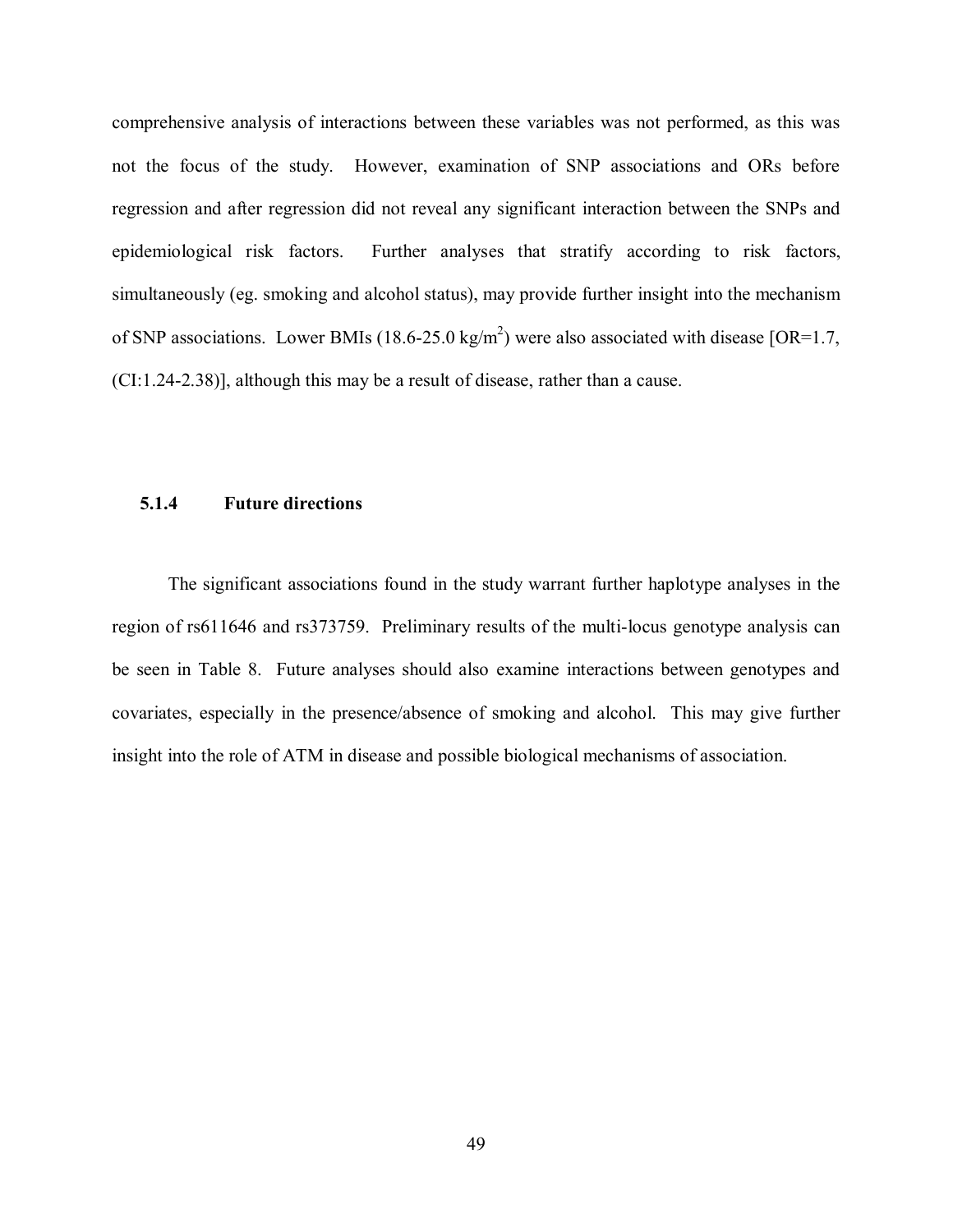| rs611646/rs373759 | Cases | $\%$ | Controls | %    |
|-------------------|-------|------|----------|------|
|                   |       |      |          |      |
| AA/CC             | 3     | 1.3  | 4        | 1.5  |
| <b>AA/CT</b>      | 8     | 3.5  | 22       | 8.4  |
| <b>AA/TT</b>      | 30    | 13.0 | 28       | 10.7 |
| AT/CC             | 26    | 11.3 | 29       | 11.1 |
| AT/CT             | 59    | 25.7 | 87       | 33.3 |
| AT/TT             |       | 0.4  | 2        | 0.8  |
| TT/CC             | 101   | 43.9 | 84       | 32.2 |
| <b>TT/CT</b>      |       | 0.4  | 5        | 1.9  |
| TT/TT             |       | 0.4  | 0        | 0.0  |

<span id="page-59-0"></span>**Table 8.** Joint genotype analysis of rs611646 and rs373759.

Finally, sample quality was a major issue in this study. Because very little genomic DNA was available, it was necessary to perform a -genome amplification. This greatly reduced the data quality and made a number of assays difficult to interpret. In an attempt to correct for the difficulty in making accurate genotype calls, a new unbiased calculation was performed (the slope-calculation). This calculation effectively gave a value to the slope of each data-point from the origin and could be used similar to other variables in the regression analyses. For nine out of ten SNPs analysis of this slope-calculation agreed with the conclusions of the genotype calls. In one SNP, however (rs3092291), the analysis of the slope-calculation showed significance whereas the genotype call data did not. An attempt was made to explain this observation, and it is this author's opinion that the unusual distribution of the data may have caused the discrepancy. Further examination of genotype data for SNP rs3092991 is necessary to tease apart differences in the two methods of data-calling, and interpret results of this SNP.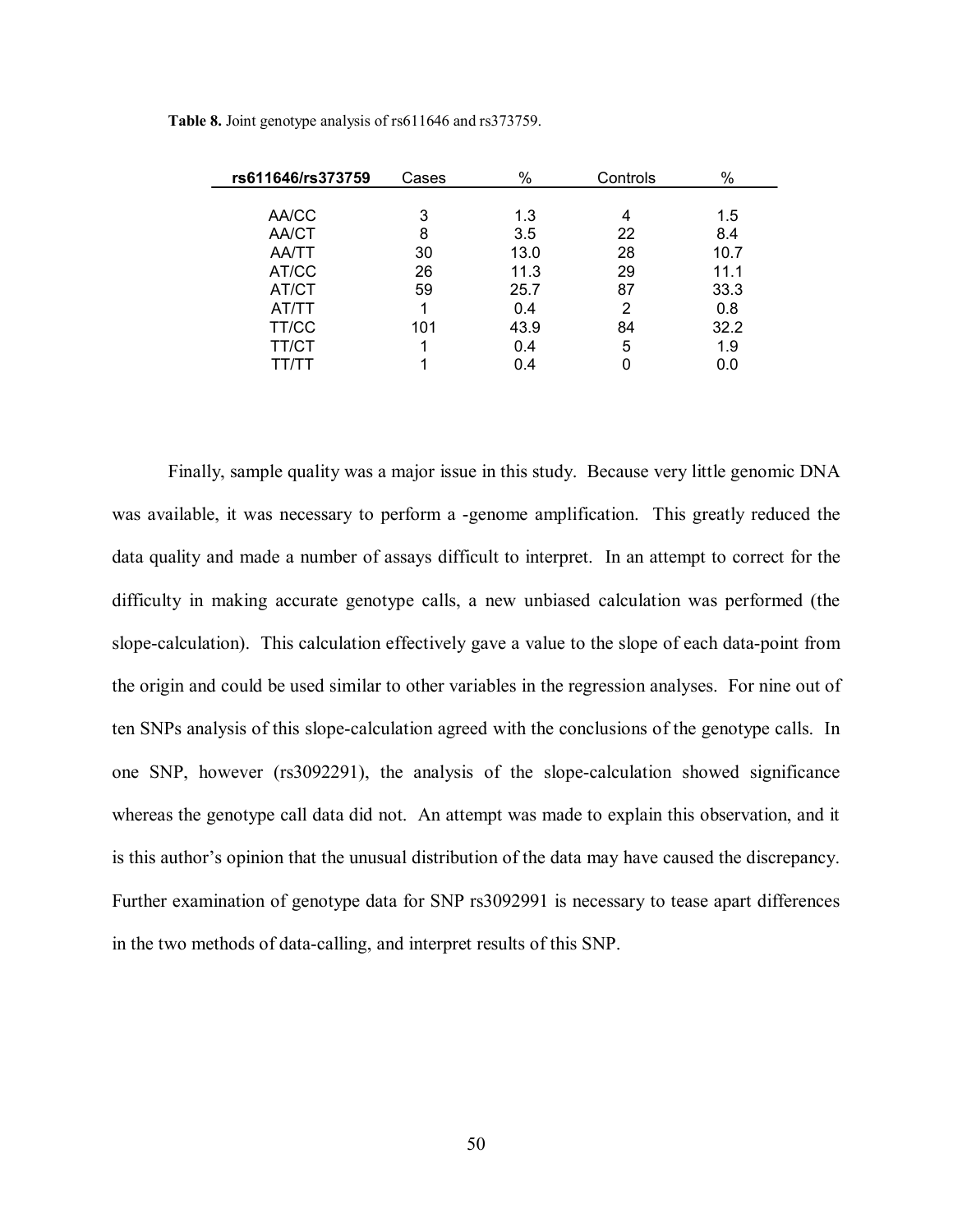# **BIBLIOGRAPHY**

<span id="page-60-0"></span>1. Dobrossy L. Epidemiology of head and neck cancer: magnitude of the problem. Cancer Metastasis Rev 2005;24(1):9-17.

2. Reshmi SC, Gollin SM. Chromosomal instability in oral cancer cells. J Dent Res 2005;84(2):107-17.

3. Jemal A, Siegel R, Ward E, Murray T, Xu J, Thun MJ. Cancer statistics, 2007. CA Cancer J Clin 2007;57(1):43-66.

4. Llewellyn CD, Linklater K, Bell J, Johnson NW, Warnakulasuriya KA. Squamous cell carcinoma of the oral cavity in patients aged 45 years and under: a descriptive analysis of 116 cases diagnosed in the South East of England from 1990 to 1997. Oral Oncol 2003;39(2):106-14.

5. Wiseman SM, Swede H, Stoler DL, Anderson GR, Rigual NR, Hicks WL, Jr., et al. Squamous cell carcinoma of the head and neck in nonsmokers and nondrinkers: an analysis of clinicopathologic characteristics and treatment outcomes. Ann Surg Oncol 2003;10(5):551-7.

6. Farshadpour F, Hordijk GJ, Koole R, Slootweg PJ. Non-smoking and non-drinking patients with head and neck squamous cell carcinoma: a distinct population. Oral Dis 2007;13(2):239-43.

7. Ragin CC, Modugno F, Gollin SM. The epidemiology and risk factors of head and neck cancer: a focus on human papillomavirus. J Dent Res 2007;86(2):104-14.

8. Perez-Ordonez B, Beauchemin M, Jordan RCK. Molecular biology of squamous cell carcinoma of the head and neck. J Clin Pathol 2006;59(5):445-453.

9. Shiloh Y. ATM and related protein kinases: safeguarding genome integrity. Nat Rev Cancer 2003;3(3):155-68.

10. Peterson CL, Cote J. Cellular machineries for chromosomal DNA repair. Genes Dev 2004;18(6):602-16.

11. Wei Q, Wang LE, Sturgis EM, Mao L. Expression of nucleotide excision repair proteins in lymphocytes as a marker of susceptibility to squamous cell carcinomas of the head and neck. Cancer Epidemiol Biomarkers Prev 2005;14(8):1961-6.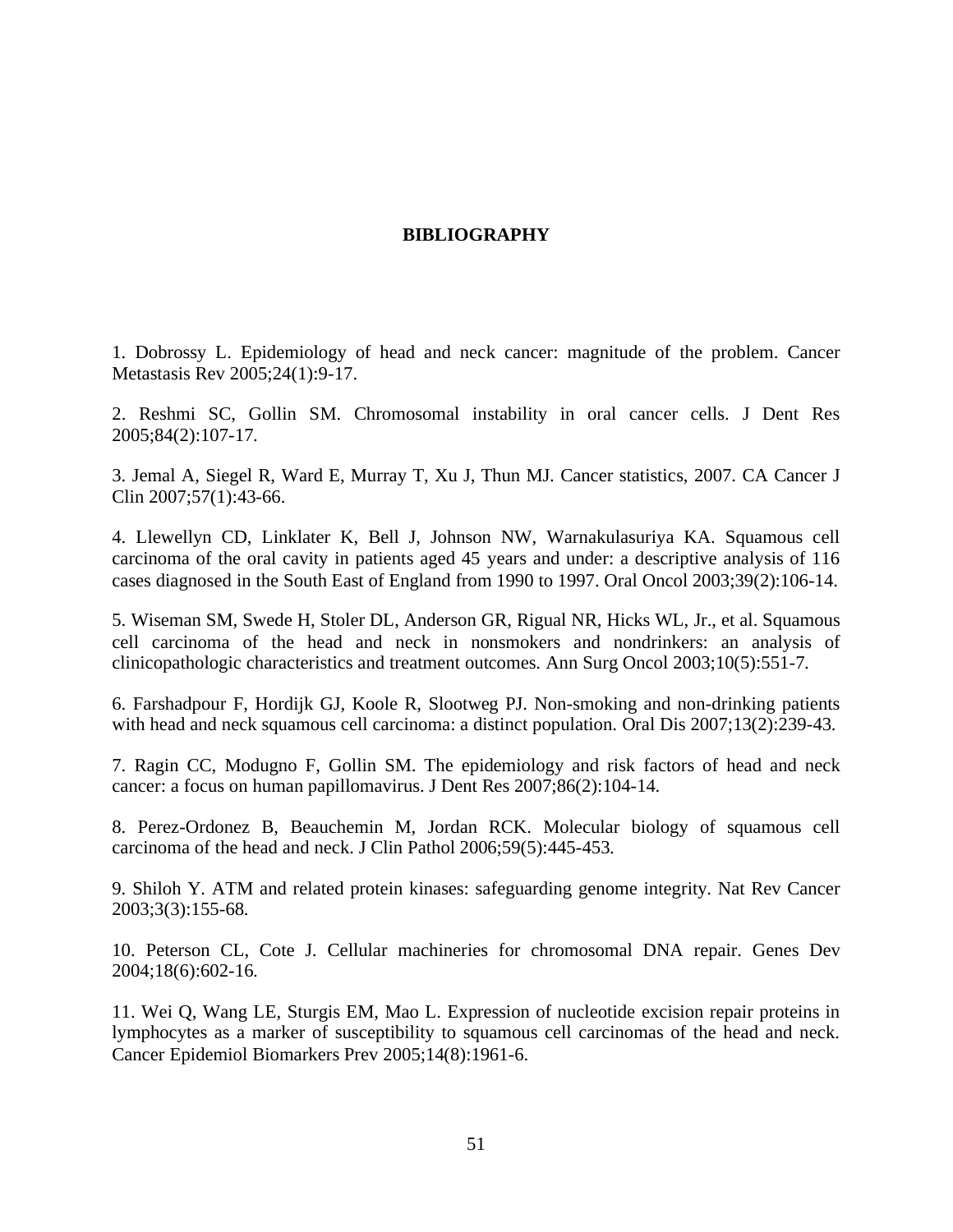<span id="page-61-0"></span>12. Al-Tassan N, Chmiel NH, Maynard J, Fleming N, Livingston AL, Williams GT, et al. Inherited variants of MYH associated with somatic G:C-->T:A mutations in colorectal tumors. Nat Genet 2002;30(2):227-32.

13. Risinger MA, Groden J. Crosslinks and crosstalk: human cancer syndromes and DNA repair defects. Cancer Cell 2004;6(6):539-45.

14. Brady N, Gaymes TJ, Cheung M, Mufti GJ, Rassool FV. Increased error-prone NHEJ activity in myeloid leukemias is associated with DNA damage at sites that recruit key nonhomologous end-joining proteins. Cancer Res 2003;63(8):1798-805.

15. Choi SY, Kahyo H. Effect of cigarette smoking and alcohol consumption in the aetiology of cancer of the oral cavity, pharynx and larynx. Int J Epidemiol 1991;20(4):878-85.

16. Castellsague X, Quintana MJ, Martinez MC, Nieto A, Sanchez MJ, Juan A, et al. The role of type of tobacco and type of alcoholic beverage in oral carcinogenesis. Int J Cancer 2004;108(5):741-9.

17. IRAC. Tobacco Smoking. IRAC Monograph on the Evaluation of the Carcinogenic Risk of Chemicals to Humans, Vol. 38. In: Lyon, IRAC Press; 1986.

18. Peters ES, McClean MD, Marsit CJ, Luckett B, Kelsey KT. Glutathione s-transferase polymorphisms and the synergy of alcohol and tobacco in oral, pharyngeal, and laryngeal carcinoma. Cancer Epidemiol Biomarkers Prev 2006;15(11):2196-202.

19. van Houten VM, Snijders PJ, van den Brekel MW, Kummer JA, Meijer CJ, van Leeuwen B, et al. Biological evidence that human papillomaviruses are etiologically involved in a subgroup of head and neck squamous cell carcinomas. Int J Cancer 2001;93(2):232-5.

20. Schwartz SM, Daling JR, Doody DR, Wipf GC, Carter JJ, Madeleine MM, et al. Oral cancer risk in relation to sexual history and evidence of human papillomavirus infection. J Natl Cancer Inst 1998;90(21):1626-36.

21. Martin-Granizo R, Rodriguez-Campo F, Naval L, Diaz Gonzalez FJ. Squamous cell carcinoma of the oral cavity in patients younger than 40 years. Otolaryngol Head Neck Surg 1997;117(3 Pt 1):268-75.

22. Bosetti C, Negri E, Franceschi S, Conti E, Levi F, Tomei F, et al. Risk factors for oral and pharyngeal cancer in women: a study from Italy and Switzerland. Br J Cancer 2000;82(1):204-7.

23. Novacek G. Plummer-Vinson syndrome. Orphanet Journal of Rare Diseases 2006;1(36):4.

24. McLaughlin JK, Gridley G, Block G, Winn DM, Preston-Martin S, Schoenberg JB, et al. Dietary factors in oral and pharyngeal cancer. J Natl Cancer Inst 1988;80(15):1237-43.

25. Slaughter DP, Southwick HW, Smejkal W. Field cancerization in oral stratified squamous epithelium; clinical implications of multicentric origin. Cancer 1953;6(5):963-8.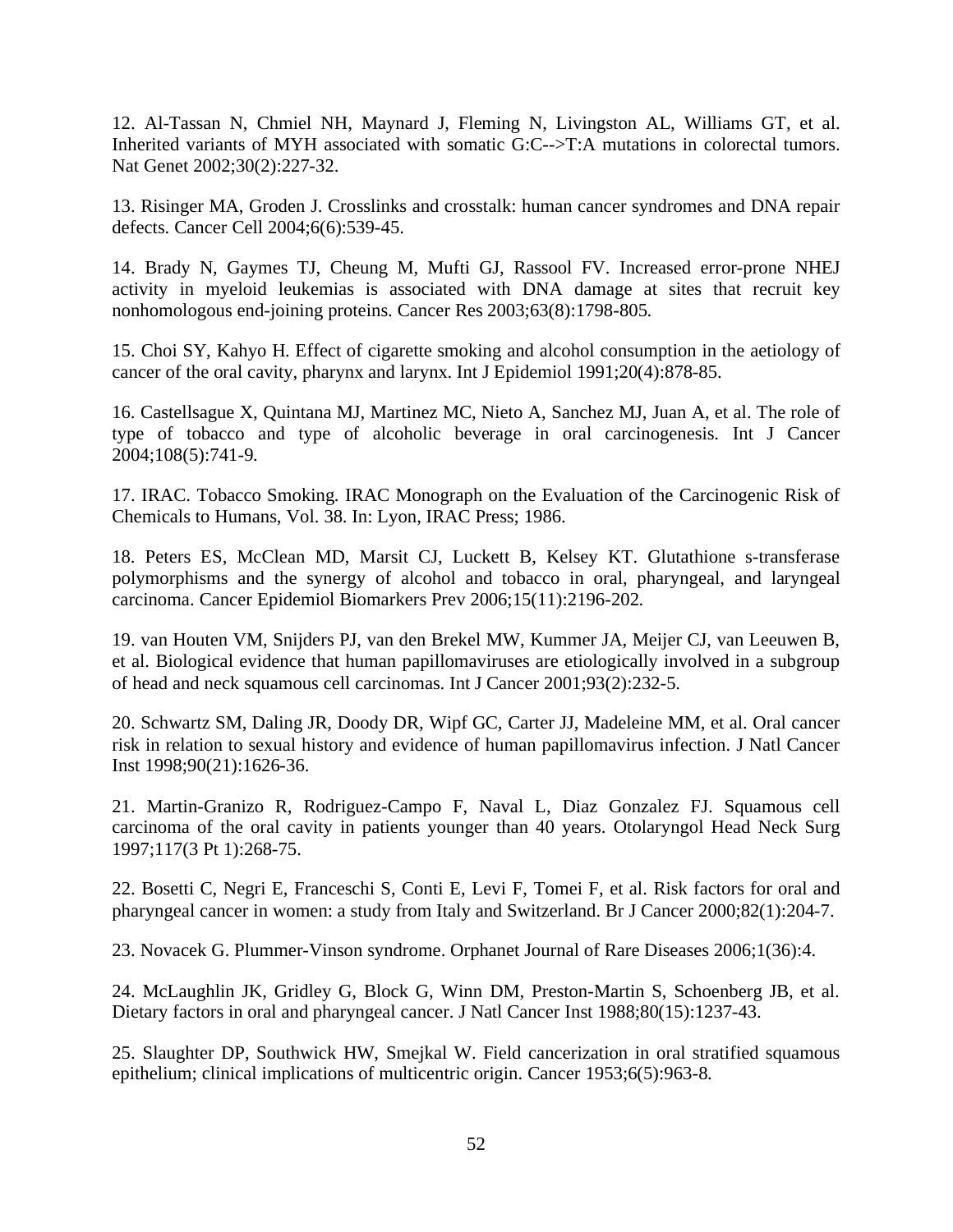<span id="page-62-0"></span>26. Bedi GC, Westra WH, Gabrielson E, Koch W, Sidransky D. Multiple head and neck tumors: evidence for a common clonal origin. Cancer Res 1996;56(11):2484-7.

27. Partridge M, Gaballah K, Huang X. Molecular markers for diagnosis and prognosis. Cancer Metastasis Rev 2005;24(1):71-85.

28. Rogers SJ, Harrington KJ, Rhys-Evans P, P OC, Eccles SA. Biological significance of cerbB family oncogenes in head and neck cancer. Cancer Metastasis Rev 2005;24(1):47-69.

29. Jefferies, Kote J, Goldgar, Houlston, Frazer W, A'Hern, et al. Association between polymorphisms of the GPX1 gene and second primary tumours after index squamous cell cancer of the head and neck. Oral Oncology 2005;41(5):455-461.

30. Brennan JA, Boyle JO, Koch WM, Goodman SN, Hruban RH, Eby YJ, et al. Association between cigarette smoking and mutation of the p53 gene in squamous-cell carcinoma of the head and neck. N Engl J Med 1995;332(11):712-7.

31. Boyle JO, Hakim J, Koch W, van der Riet P, Hruban RH, Roa RA, et al. The incidence of p53 mutations increases with progression of head and neck cancer. Cancer Res 1993;53(19):4477-80.

32. Muller D, Millon R, Velten M, Bronner G, Jung G, Engelmann A, et al. Amplification of 11q13 DNA markers in head and neck squamous cell carcinomas: Correlation with clinical outcome. European Journal of Cancer 1997;33(13):2203-2210.

33. Reshmi SC, Roychoudhury S, Yu Z, Feingold E, Potter D, Saunders WS, et al. Inverted duplication pattern in anaphase bridges confirms the breakage-fusion-bridge (BFB) cycle model for 11q13 amplification. Cytogenetic and Genome Research 2007;116(1-2):46-52.

34. Shama Buch BZ, Autumn Gaither Davis, Dominic Odom, Jill M. Siegfried, Jennifer R. Grandis, Marjorie Romkes. Association of polymorphisms in the cyclin D1 and XPD genes and susceptibility to cancers of the upper aero-digestive tract. Molecular Carcinogenesis 2005;42(4):222-228.

35. Izzo JG, Papadimitrakopoulou VA, Liu DD, den Hollander PLC, Babenko IM, Keck J, et al. Cyclin D1 Genotype, Response to Biochemoprevention, and Progression Rate to Upper Aerodigestive Tract Cancer. J. Natl. Cancer Inst. 2003;95(3):198-205.

36. Zheng Y, Shen H, Sturgis EM, Wang L-E, Eicher SA, Strom SS, et al. Cyclin D1 polymorphism and risk for squamous cell carcinoma of the head and neck: a case-control study. Carcinogenesis 2001;22(8):1195-1199.

37. Malgorzata R, Pawel G, Daniela M-K, Wojciech G, Krzysztof S. Cyclin D1 gene (CCND1) polymorphism and the risk of squamous cell carcinoma of the larynx. European Archives of Oto-Rhino-Laryngology 2006;263(1):43-48.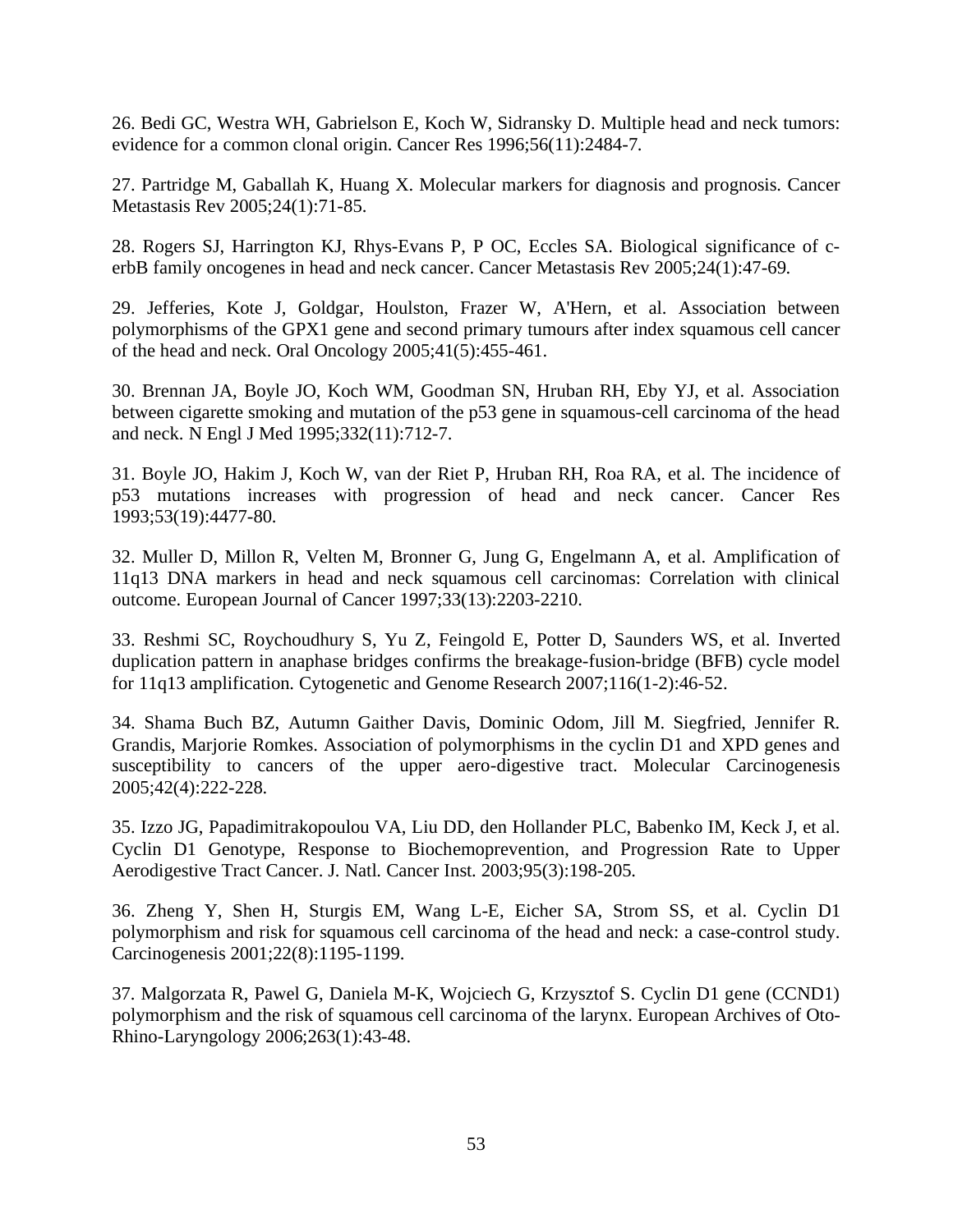<span id="page-63-0"></span>38. Li G, Liu Z, Sturgis EM, Shi Q, Chamberlain RM, Spitz MR, et al. Genetic polymorphisms of p21 are associated with risk of squamous cell carcinoma of the head and neck. Carcinogenesis 2005;26(9):1596-1602.

39. Olshan AF, Watson MA, Weissler MC, Bell DA. XRCC1 polymorphisms and head and neck cancer. Cancer Letters 2002;178(2):181-186.

40. Sturgis EM, Castillo EJ, Li L, Zheng R, Eicher SA, Clayman GL, et al. Polymorphisms of DNA repair gene XRCC1 in squamous cell carcinoma of the head and neck. Carcinogenesis 1999;20(11):2125-2129.

41. Olshan AF, Weissler MC, Watson MA, Bell DA. GSTM1, GSTT1, GSTP1, CYP1A1, and NAT1 polymorphisms, tobacco use, and the risk of head and neck cancer. Cancer Epidemiol Biomarkers Prev 2000;9(2):185-91.

42. Geisler SA, Olshan AF. GSTM1, GSTT1, and the Risk of Squamous Cell Carcinoma of the Head and Neck: A Mini-HuGE Review. Am. J. Epidemiol. 2001;154(2):95-105.

43. Stefania B, Gabriella C, Giuseppe La T, Dario A, Mariangela V, Caterina C, et al. A case– control study investigating the role of sulfotransferase 1A1 polymorphism in head and neck cancer. Journal of Cancer Research and Clinical Oncology 2006;132(7):466-472.

44. Peters ES, McClean MD, Liu M, Eisen EA, Mueller N, Kelsey KT. The ADH1C Polymorphism Modifies the Risk of Squamous Cell Carcinoma of the Head and Neck Associated with Alcohol and Tobacco Use. Cancer Epidemiol Biomarkers Prev 2005;14(2):476-482.

45. Zhang Z, Shi Q, Liu Z, Sturgis EM, Spitz MR, Wei Q. Polymorphisms of Methionine Synthase and Methionine Synthase Reductase and Risk of Squamous Cell Carcinoma of the Head and Neck: a Case-Control Analysis. Cancer Epidemiol Biomarkers Prev 2005;14(5):1188- 1193.

46. Neumann AS LH, Shen H, Liu Z, Shi Q, Sturgis EM, Shete S, Spitz MR, El-Naggar A, Hong WK, Wei Q. Methylenetetrahydrofolate reductase polymorphisms and risk of squamous cell carcinoma of the head and neck: A case-control analysis. International Journal of Cancer 2005;115(1):131-136.

47. Zhang Z, Shi Q, Sturgis EM, Spitz MR, Hong WK, Wei Q. Thymidylate Synthase 5'- and 3'- Untranslated Region Polymorphisms Associated with Risk and Progression of Squamous Cell Carcinoma of the Head and Neck. Clin Cancer Res 2004;10(23):7903-7910.

48. Liu Z, Calderon JI, Zhang Z, Sturgis EM, Spitz MR, Wei Q. Polymorphisms of vitamin D receptor gene protect against the risk of head and neck cancer. Pharmacogenet Genomics 2005;15(3):159-65.

49. Vairaktaris E, Yannopoulos A, Vassiliou S, Serefoglou Z, Vylliotis A, Nkenke E, et al. Strong association of interleukin-4 (-590 C/T) polymorphism with increased risk for oral squamous cell carcinoma in Europeans. Oral Surgery, Oral Medicine, Oral Pathology, Oral Radiology, and Endodontology;In Press, Corrected Proof.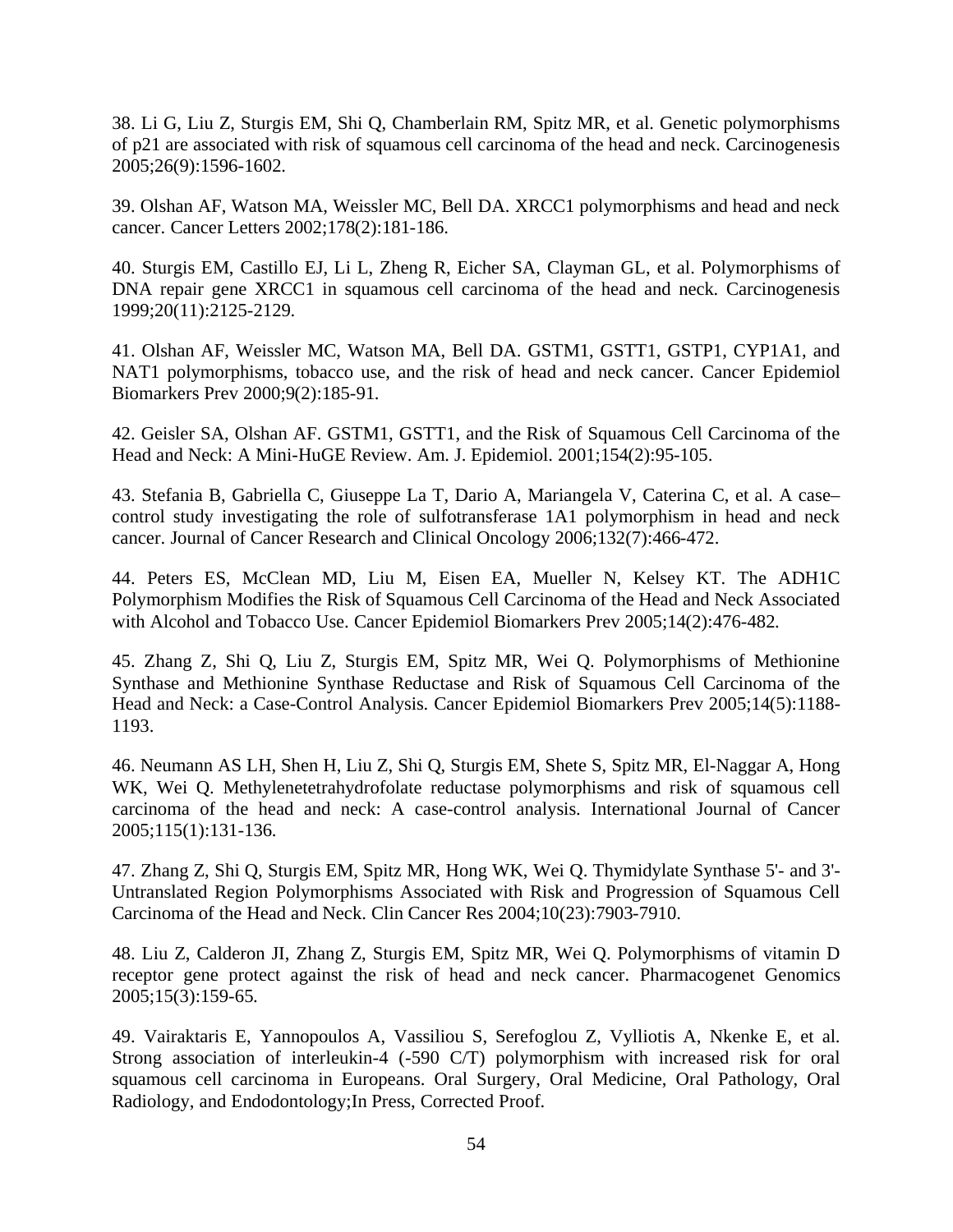<span id="page-64-0"></span>50. Quintela-Fandino M, Hitt R, Medina PP, Gamarra S, Manso L, Cortes-Funes H, et al. DNArepair gene polymorphisms predict favorable clinical outcome among patients with advanced squamous cell carcinoma of the head and neck treated with cisplatin-based induction chemotherapy. J Clin Oncol 2006;24(26):4333-9.

51. Isla D, Sarries C, Rosell R, Alonso G, Domine M, Taron M, et al. Single nucleotide polymorphisms and outcome in docetaxel-cisplatin-treated advanced non-small-cell lung cancer. Ann Oncol 2004;15(8):1194-1203.

52. Knudson AG, Jr. Mutation and cancer: statistical study of retinoblastoma. Proc Natl Acad Sci U S A 1971;68(4):820-3.

53. Ting NS, Lee WH. The DNA double-strand break response pathway: becoming more BRCAish than ever. DNA Repair (Amst) 2004;3(8-9):935-44.

54. AppliedBiosystems. GeneAssist Pathway Analysis: ATM Pathway. Online; 2007.

55. Savitsky K, Bar-Shira A, Gilad S, Rotman G, Ziv Y, Vanagaite L, et al. A single ataxia telangiectasia gene with a product similar to PI-3 kinase. Science 1995;268(5218):1749-53.

56. Ahmed M, Rahman N. ATM and breast cancer susceptibility. Oncogene 2006;25(43):5906- 11.

57. Meyn MS. Ataxia-telangiectasia, cancer and the pathobiology of the ATM gene. Clinical Genetics 1999;55(5):289-304.

58. Swift M, Morrell D, Cromartie E, Chamberlin AR, Skolnick MH, Bishop DT. The incidence and gene frequency of ataxia-telangiectasia in the United States. Am J Hum Genet 1986;39(5):573-83.

59. Swift M, Reitnauer PJ, Morrell D, Chase CL. Breast and other cancers in families with ataxia-telangiectasia. N Engl J Med 1987;316(21):1289-94.

60. Thompson D, Duedal S, Kirner J, McGuffog L, Last J, Reiman A, et al. Cancer risks and mortality in heterozygous ATM mutation carriers. J Natl Cancer Inst 2005;97(11):813-22.

61. Koren M, Kimmel G, Ben-Asher E, Gal I, Papa MZ, Beckmann JS, et al. ATM haplotypes and breast cancer risk in Jewish high-risk women. Br J Cancer 2006;94(10):1537-43.

62. Stankovic T, Kidd AM, Sutcliffe A, McGuire GM, Robinson P, Weber P, et al. ATM mutations and phenotypes in ataxia-telangiectasia families in the British Isles: expression of mutant ATM and the risk of leukemia, lymphoma, and breast cancer. Am J Hum Genet 1998;62(2):334-45.

63. Broeks A, Urbanus JH, Floore AN, Dahler EC, Klijn JG, Rutgers EJ, et al. ATMheterozygous germline mutations contribute to breast cancer-susceptibility. Am J Hum Genet 2000;66(2):494-500.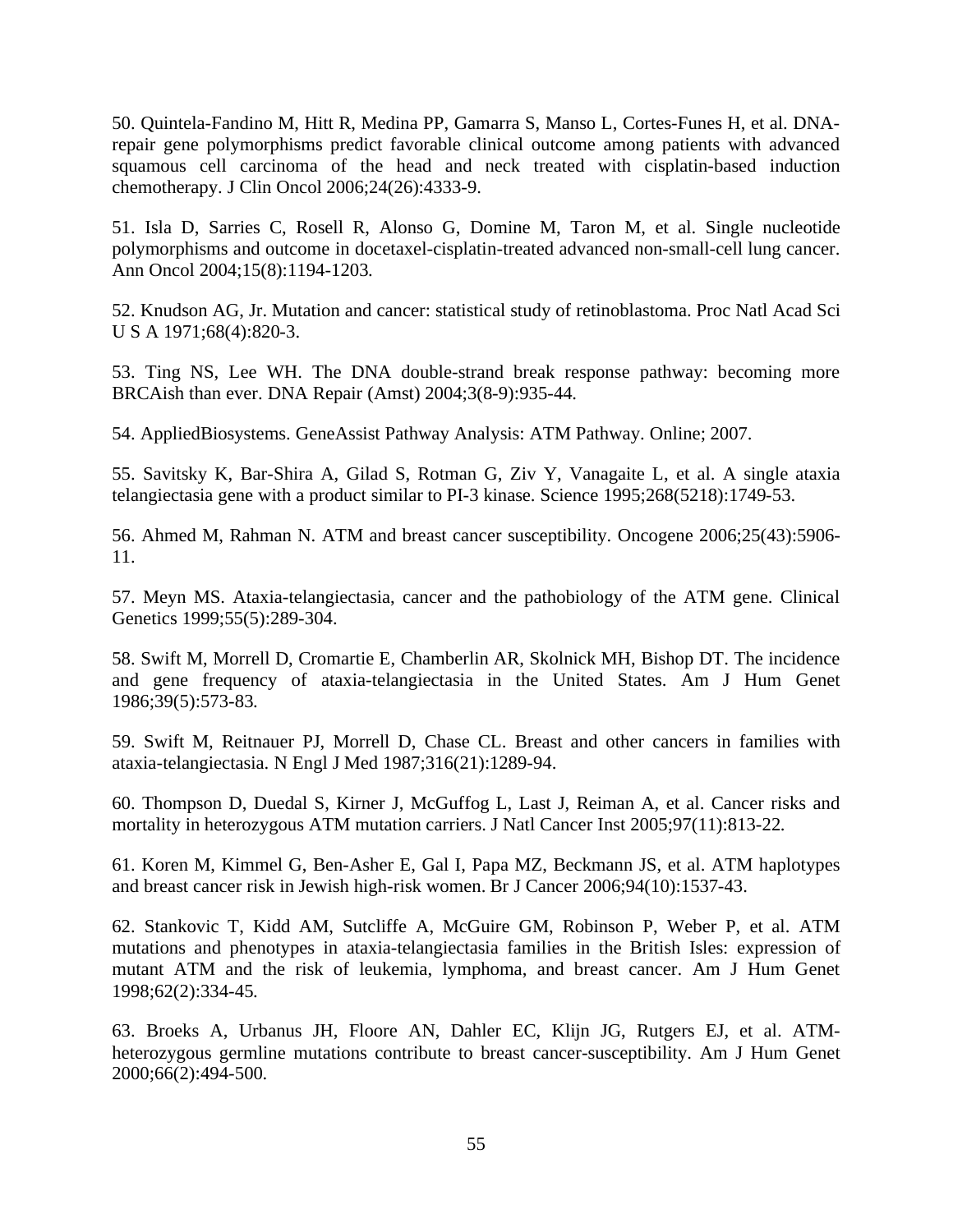<span id="page-65-0"></span>64. Teraoka SN, Malone KE, Doody DR, Suter NM, Ostrander EA, Daling JR, et al. Increased frequency of ATM mutations in breast carcinoma patients with early onset disease and positive family history. Cancer 2001;92(3):479-87.

65. Dork T, Bendix R, Bremer M, Rades D, Klopper K, Nicke M, et al. Spectrum of ATM gene mutations in a hospital-based series of unselected breast cancer patients. Cancer Res 2001;61(20):7608-15.

66. Kim JH, Kim H, Lee KY, Choe K-H, Ryu J-S, Yoon HI, et al. Genetic polymorphisms of ataxia telangiectasia mutated affect lung cancer risk. Hum. Mol. Genet. 2006;15(7):1181-1186.

67. Landi S, Gemignani F, Canzian F, Gaborieau V, Barale R, Landi D, et al. DNA Repair and Cell Cycle Control Genes and the Risk of Young-Onset Lung Cancer. Cancer Res 2006;66(22):11062-11069.

68. Lazar AD, Winter MR, Nogueira CP, Larson PS, Finnemore EM, Dolan RW, et al. Loss of heterozygosity at 11q23 in squamous cell carcinoma of the head and neck is associated with recurrent disease. Clin Cancer Res 1998;4(11):2787-2793.

69. Lese CM, Rossie KM, Appel BN, Reddy JK, Johnson JT, Myers EN, et al. Visualization of INT2 and HST1 amplification in oral squamous cell carcinomas. Genes Chromosomes Cancer 1995;12(4):288-95.

70. Uzawa K, Suzuki H, Komiya A, Nakanishi H, Ogawara K, Tanzawa H, et al. Evidence for two distinct tumor-suppressor gene loci on the long arm of chromosome 11 in human oral cancer. Int J Cancer 1996;67(4):510-4.

71. Tan D, Wiseman S, Zhou Y, Li Q, Ward P, Slocum HK, et al. Definition of a region of loss of heterozygosity at chromosome 11q23.3-25 in head and neck squamous cell carcinoma using laser capture microdissection technique. Diagn Mol Pathol 2004;13(1):33-40.

72. Mondal G, Tripathi A, Bhattacharya N, Sikdar N, Roy A, Sengupta A, et al. Allelic imbalance at chromosome 11 in head and neck squamous cell carcinoma in an Indian patient population. J Clin Pathol 2003;56(7):512-518.

73. Nunn J, Scholes AGM, Liloglou T, Nagini S, Jones AS, Vaughan ED, et al. Fractional allele loss indicates distinct genetic populations in the development of squamous cell carcinoma of the head and neck (SCCHN). Carcinogenesis 1999;20(12):2219-2228.

74. Ai L, Vo QN, Zuo C, Li L, Ling W, Suen JY, et al. Ataxia-Telangiectasia-Mutated (ATM) gene in head and neck squamous cell carcinoma: promoter hypermethylation with clinical correlation in 100 cases. Cancer Epidemiol Biomarkers Prev 2004;13(1):150-156.

75. The International HapMap C. A haplotype map of the human genome. Nature 2005;437(7063):1299-1320.

76. de Bakker PI, Yelensky R, Pe'er I, Gabriel SB, Daly MJ, Altshuler D. Efficiency and power in genetic association studies. Nat Genet 2005;37(11):1217-23.